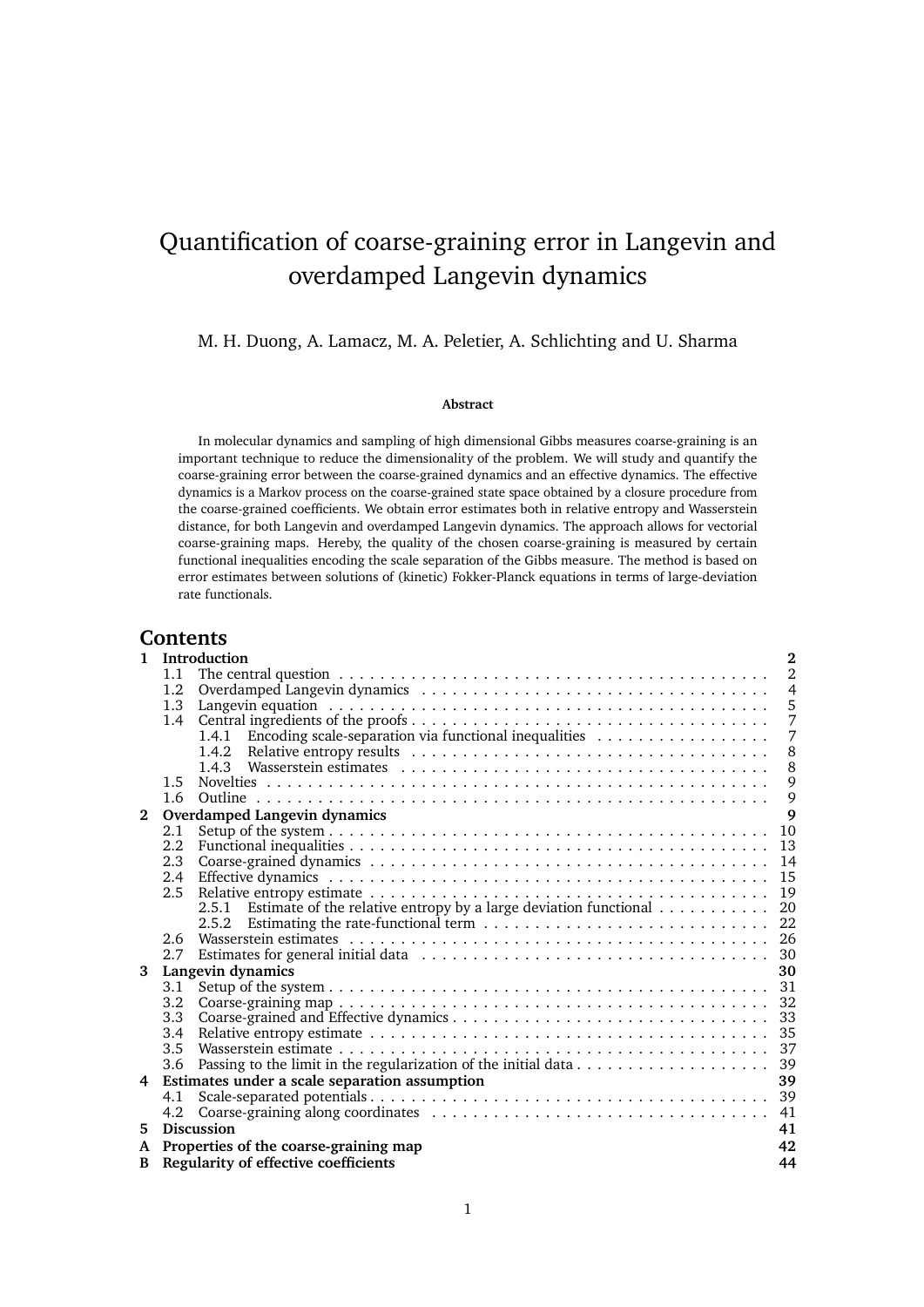## <span id="page-1-0"></span>**1 Introduction**

*Coarse-graining* or *dimension reduction* is the procedure of approximating a large and complex system by a simpler and lower dimensional one, where the variables in the reduced model are called coarse-grained or collective variables. Such a reduction is necessary from a computational point of view since an all-atom molecular simulation of the complex system is often unable to access information about relevant temporal and/or spatial scales. Further this is also relevant from a modelling point of view as the quantities of interest are often described by a smaller class of features. For these reasons coarse-graining has gained importance in various fields and especially in molecular dynamics.

Typically coarse-graining requires *scale separation*, i.e. the presence of fast and slow scales. In this setting, as the ratio of fast to slow increases, the fast variables remain at equilibrium with respect to the slow ones. Therefore the right choice for the coarse-grained variables are the slow ones. Such a situation has been dealt via various techniques: the Mori-Zwanzig projection formalism [\[Gra82,](#page-45-0) [GKS04\]](#page-45-1), Markovian approximation to Mori-Zwanzig projections [\[HEVEDB10\]](#page-45-2) and averaging techniques [\[Har07,](#page-45-3) [PS08\]](#page-45-4) to name a few. Recently in [\[BS13,](#page-44-0) [LVE14\]](#page-45-5), coarse-graining techniques based on committor functions have been developed for situations where scale separation is absent.

As pointed out by the literature above and extensive references therein, the question of systematic coarse-graining has received wide attention over the years. However the question of deriving quantitative estimates and explicit bounds even in simple cases is a more challenging one to answer. Legoll and Lelièvre [\[LL10\]](#page-45-6) provide first results which address this question. Starting from the overdamped Langevin equation as the reference they derive explicit quantitative estimates using relative entropy techniques. Recently, the two authors together with Olla have derived trajectorial estimates [\[LLO17\]](#page-45-7).

The work of [\[LL10\]](#page-45-6) has certain limitations: (1) the quantitative estimates work only in the presence of a *single* coarse-grained variable and (2) the estimates are only applicable to overdamped Langevin equation. Having a single coarse-grained variable is an obvious issue from a modelling perspective. In practice, the (underdamped) Langevin equation is often preferred over the overdamped Langevin equation since it is closer to the Hamiltonian dynamics and therefore is seen as a natural choice to sample the canonical measure.

The aim of the present work is to generalise the ideas introduced in [\[LL10\]](#page-45-6) to overcome the limitations mentioned above. In recent years it has been discovered that a large class of evolution equations and specifically the Langevin and the overdamped Langevin equations have a natural variational structure that arises as a large-deviation characterization of some stochastic process [\[ADPZ11,](#page-44-1) [DPZ13,](#page-45-8) [MPR14\]](#page-45-9), which can be employed for qualitative coarse-graining [\[DLPS17\]](#page-44-2). Using this connection to largedeviations theory, we give structure to the relative entropy techniques used in [\[LL10\]](#page-45-6). This structure allows us to extend their results to the case of *multiple* coarse-grained variables and to the Langevin dynamics. We also present new error estimates in the second-order Wasserstein distance (henceforth called Wasserstein-2), which is a standard tool in the theory of optimal transport [\[Vil03\]](#page-46-0) and gradient flows [\[AGS08\]](#page-44-3).

## <span id="page-1-1"></span>**1.1 The central question**

We will consider two equations: the overdamped and the full Langevin equation. To start with we will focus on the simpler overdamped Langevin equation

<span id="page-1-2"></span>
$$
dX_t = -\nabla V(X_t) dt + \sqrt{2\beta^{-1}} dW_t^d, \qquad X_{t=0} = X_0.
$$
 (1.1)

Here  $X_t \in \mathbb{R}^d$  is the state of the system at time  $t$  ,  $V$  is a potential,  $\beta=1/(k_B T_a)$  is the inverse temperature,  $W_t^d$  is a *d*-dimensional Brownian motion and  $X_0$  is the initial state of the system.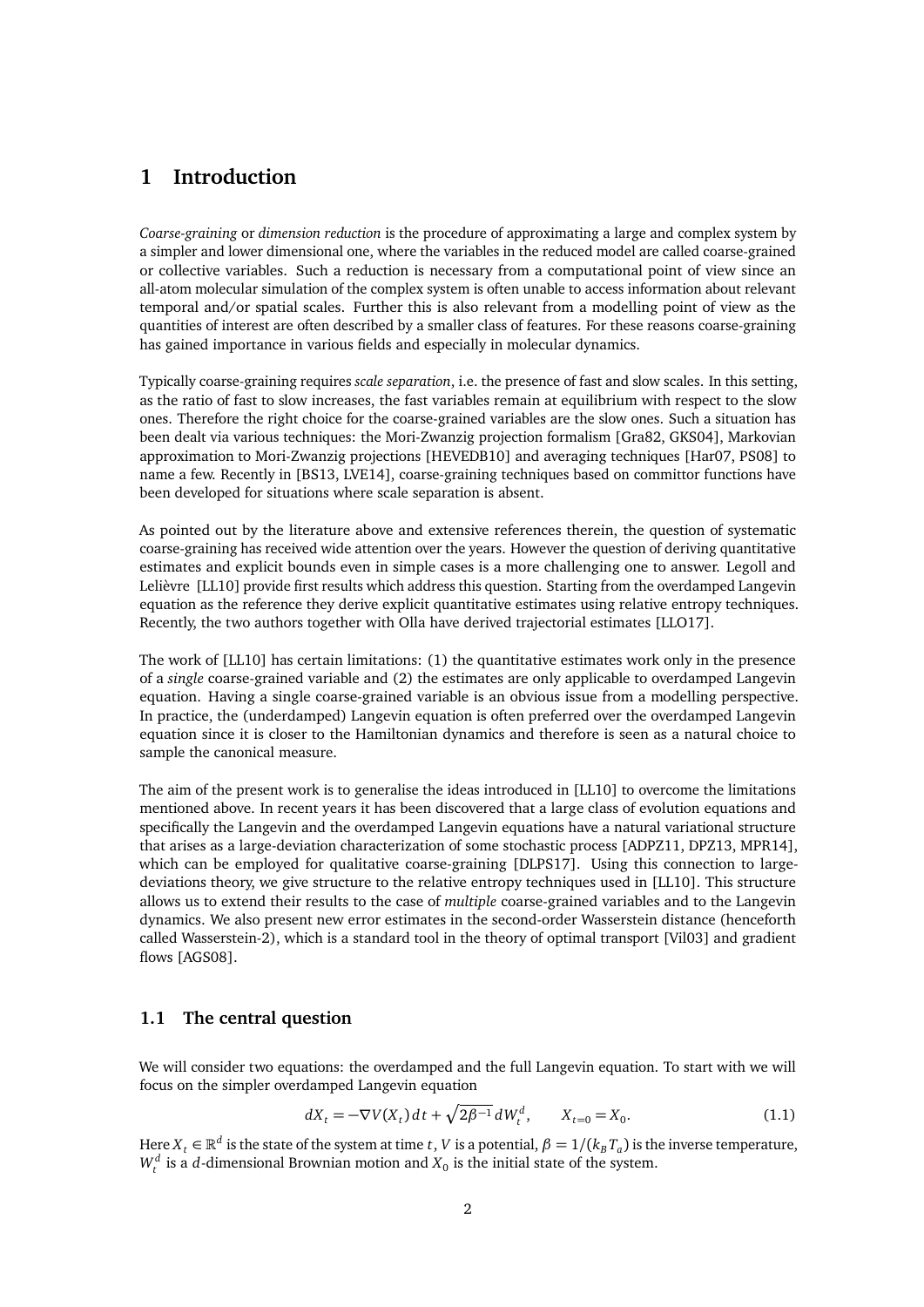The aim is to study *approximations* of this system in the form of low-dimensional stochastic differential equations (SDEs). This question is motivated by the field of molecular dynamics, where the study of low-dimensional versions is extremely relevant to address the problems of numerical complexity arising in large systems.

The key idea that allows for such an approximation is to consider not the full information present in *X*, but only a reduced low-dimensional version *t* 7→ *ξ*(*X<sup>t</sup>* ), characterized by a *coarse-graining map*

$$
\xi: \mathbb{R}^d \to \mathbb{R}^k \qquad \text{with } k < d. \tag{1.2}
$$

The projection space could be replaced by a general smooth *k*-dimensional manifold as considered for particular examples in [\[FKE10,](#page-45-10) [Rei00\]](#page-46-1). However, for the sake of presentation and to avoid technical difficulties, we work with  $\mathbb{R}^k$ . Given a coarse-graining map *ξ*, the evolution of  $\xi(X_t)$  follows from Itô's formula,

$$
d\xi(X_t) = (-D\xi \nabla V + \beta^{-1} \Delta \xi)(X_t) dt + \sqrt{2\beta^{-1} |D\xi D\xi|} (X_t) dW_t^k, \tag{1.3}
$$

where  $W_t^k$  is the *k*-dimensional Brownian motion

<span id="page-2-1"></span><span id="page-2-0"></span>
$$
dW_t^k = \frac{D\xi}{\sqrt{|D\xi D\xi^{\top}|}} (X_t) dW_t^d.
$$

Equation [\(1.3\)](#page-2-0) is not closed since the right hand side depends on *X<sup>t</sup>* . This issue is addressed by working with a different random variable  $\hat{Y}_t$  proposed by Gyöngy [\[Gyö86\]](#page-45-11) which has the property that it has the same time marginals as  $\xi(X_t)$  i.e. law( $\xi(X_t)$ ) = law( $\hat{Y}_t$ ) (see Proposition [2.8\)](#page-13-1). The random variable  $\hat{Y}$ evolves according to

$$
d\hat{Y}_t = -\hat{b}(t, \hat{Y}_t) dt + \sqrt{2\beta^{-1}\hat{A}(t, \hat{Y}_t)} dW_t^k, \qquad (1.4)
$$

where

<span id="page-2-4"></span>
$$
\hat{b}(t,z) := \mathbb{E}\big[ (D\xi \nabla V - \beta^{-1} \Delta \xi)(X_t) \big| \xi(X_t) = z \big],
$$
\n
$$
\hat{A}(t,z) := \mathbb{E}\big[ |D\xi D\xi^\top| (X_t) \big| \xi(X_t) = z \big].
$$
\n(1.5)

We will refer to both  $\hat{Y}_t$  and  $\hat{\rho}_t:=\text{law}(\hat{Y}_t)$  as the *coarse-grained dynamics*. Note that the coefficients in the evolution of  $\hat{Y}$  are time dependent and require knowledge about the law of  $X_t$ . This renders this closed version [\(1.4\)](#page-2-1) as computationally intensive as the original system [\(1.3\)](#page-2-0).

Legoll and Lelièvre [\[LL10\]](#page-45-6) suggest replacing [\(1.4\)](#page-2-1) by the following SDE:

<span id="page-2-3"></span>
$$
dY_t = -b(Y_t) dt + \sqrt{2\beta^{-1}A(Y_t)} dW_t^k, \qquad (1.6)
$$

with coefficients

<span id="page-2-2"></span>
$$
b(z) = \mathbb{E}_{\mu} \Big[ (D\xi \nabla V - \beta^{-1} \Delta \xi)(X) \Big| \xi(X) = z \Big],
$$
  
\n
$$
A(z) = \mathbb{E}_{\mu} \Big[ |D\xi D\xi^{\top}|(X) \Big| \xi(X) = z \Big].
$$
\n(1.7)

Here  $\mathbb{E}_{\mu}$  is the expectation with respect to the Boltzmann-Gibbs distribution  $\mu$ 

<span id="page-2-5"></span>
$$
d\mu(q) = Z^{-1} \exp(-\beta V(q)) dq, \qquad (1.8)
$$

which is the stationary measure for the overdamped Langevin dynamics [\(1.1\)](#page-1-2). Following [\[LL10\]](#page-45-6), we will refer to both  $Y_t$  and  $\eta_t := \text{law}(Y_t)$  as the *effective dynamics*. Note that the coefficients  $b, A$  in [\(1.7\)](#page-2-2) are time-independent as they only depend on the Boltzmann-Gibbs distribution, and therefore can be calculated offline. This makes the effective dynamics  $(1.6)$  easier to work with numerically.

Using the effective dynamics [\(1.6\)](#page-2-3) instead of the coarse-grained dynamics [\(1.5\)](#page-2-4) is justified only if the coefficients of the effective dynamics  $(1.7)$  are good approximations for the coefficients of the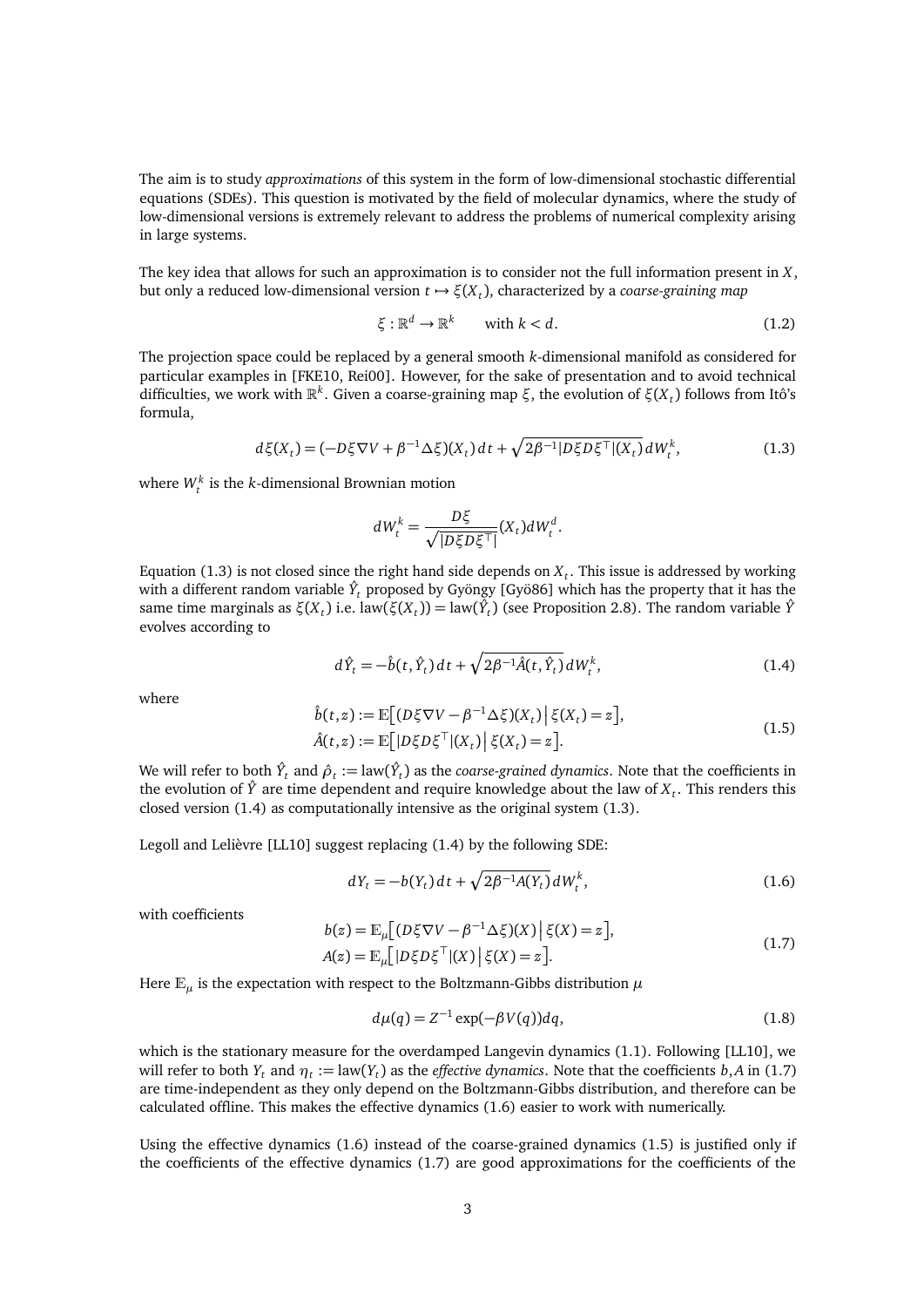coarse-grained dynamics. This of course happens when there is an inherent scale-separation present in the system, i.e. if *ξ*(*X<sup>t</sup>* ) is indeed a slow variable, due to which on the typical time scale of slow variable, *X*<sup>*t*</sup> samples like the stationary measure from the level set { $\xi(X_t) = z$ }.

Now we state the central question of this paper:

*Can the difference between the solutions of the coarse-grained dynamics* [\(1.4\)](#page-2-1) *and the effective dynamics* [\(1.6\)](#page-2-3) *be quantified, if so in what sense and under what conditions on the coarse-graining map ξ?*

## <span id="page-3-0"></span>**1.2 Overdamped Langevin dynamics**

The solutions  $\hat{Y}$  of the coarse-grained dynamics [\(1.4\)](#page-2-1) and *Y* of the effective dynamics [\(1.6\)](#page-2-3) can be compared in a variety of ways: pathwise comparison, comparison of laws of paths and comparison of time marginals. We will focus on the last of these and will estimate

<span id="page-3-5"></span><span id="page-3-3"></span><span id="page-3-2"></span>
$$
\sup_{t \in (0,T)} (\text{distance}(\hat{\rho}_t, \eta_t)), \tag{1.9}
$$

with  $\hat{\rho}_t = \text{law}(\hat{Y}_t)$  and  $\eta_t = \text{law}(Y_t)$ . The first choice of distance is the relative entropy<sup>[1](#page-3-1)</sup>. The relative entropy of a probability measure *ζ* with respect to another probability measure *ν* is defined by

$$
H(\zeta|\nu) = \begin{cases} \int f \log f \, d\nu & \text{if } \zeta \ll \nu \text{ and } f = \frac{d\zeta}{d\nu}, \\ +\infty & \text{otherwise.} \end{cases}
$$
(1.10)

Now we state the central relative-entropy result.

<span id="page-3-4"></span>**Theorem 1.1.** *Under the assumptions of Theorem [2.15,](#page-18-1) for any*  $t \in [0, T]$ 

$$
H(\hat{\rho}_t|\eta_t) \le H(\hat{\rho}_0|\eta_0) + \frac{1}{4} \left(\lambda_H^2 + \frac{\kappa_H^2 \beta^2}{\alpha_{\text{TI}} \alpha_{\text{LSI}}} \right) (H(\rho_0|\mu) - H(\rho_t|\mu)). \tag{1.11}
$$

*Here*  $\rho_t$  *:=* law( $X_t$ ) is the law of the solution to the overdamped Langevin equation [\(1.1\)](#page-1-2),  $\rho_0$ ,  $\hat{\rho}_0$ ,  $\eta_0$  are *the initial data at*  $t = 0$ ,  $\mu$  *is the Boltzmann-Gibbs distribution* [\(1.8\)](#page-2-5) *and the constants*  $\lambda_H$ ,  $\kappa_H$ ,  $\alpha_{T}$ ,  $\alpha_{LSL}$ *encoding the assumptions on V and ξ, are made explicit in Theorem [2.15.](#page-18-1)*

The second choice for the distance in [\(1.9\)](#page-3-2) is the Wasserstein-2 distance. The Wasserstein-2 distance between two probability measures  $\nu, \zeta \in \mathcal{P}(X)$  on a metric space  $(X, d)$  is defined as

<span id="page-3-6"></span>
$$
W_2^2(\nu,\zeta) := \inf_{\Pi \in \Gamma(\nu,\zeta)} \left\{ \int_{X \times X} d(x_1,x_2)^2 d\Pi(x_1,x_2) \right\},\tag{1.12}
$$

where *Γ*(*ν*, *ζ*) is the set of all couplings of *ν* and *ζ*, i.e. measures Π on *X* × *X* such that for any Borel set *A* ⊂ *X*

$$
\int_{A \times X} d\Pi(x_1, x_2) = \nu(A) \text{ and } \int_{X \times A} d\Pi(x_1, x_2) = \zeta(A). \tag{1.13}
$$

In the case of  $X = \mathbb{R}^k$  we use the euclidean distance  $d(x_1, x_2) = |x_1 - x_2|$ . We now state our main result on the Wasserstein-2 distance.

<span id="page-3-1"></span> $1$ Strictly speaking, the relative entropy is not a distance but it is widely used as a measurement of the difference between two probability measures.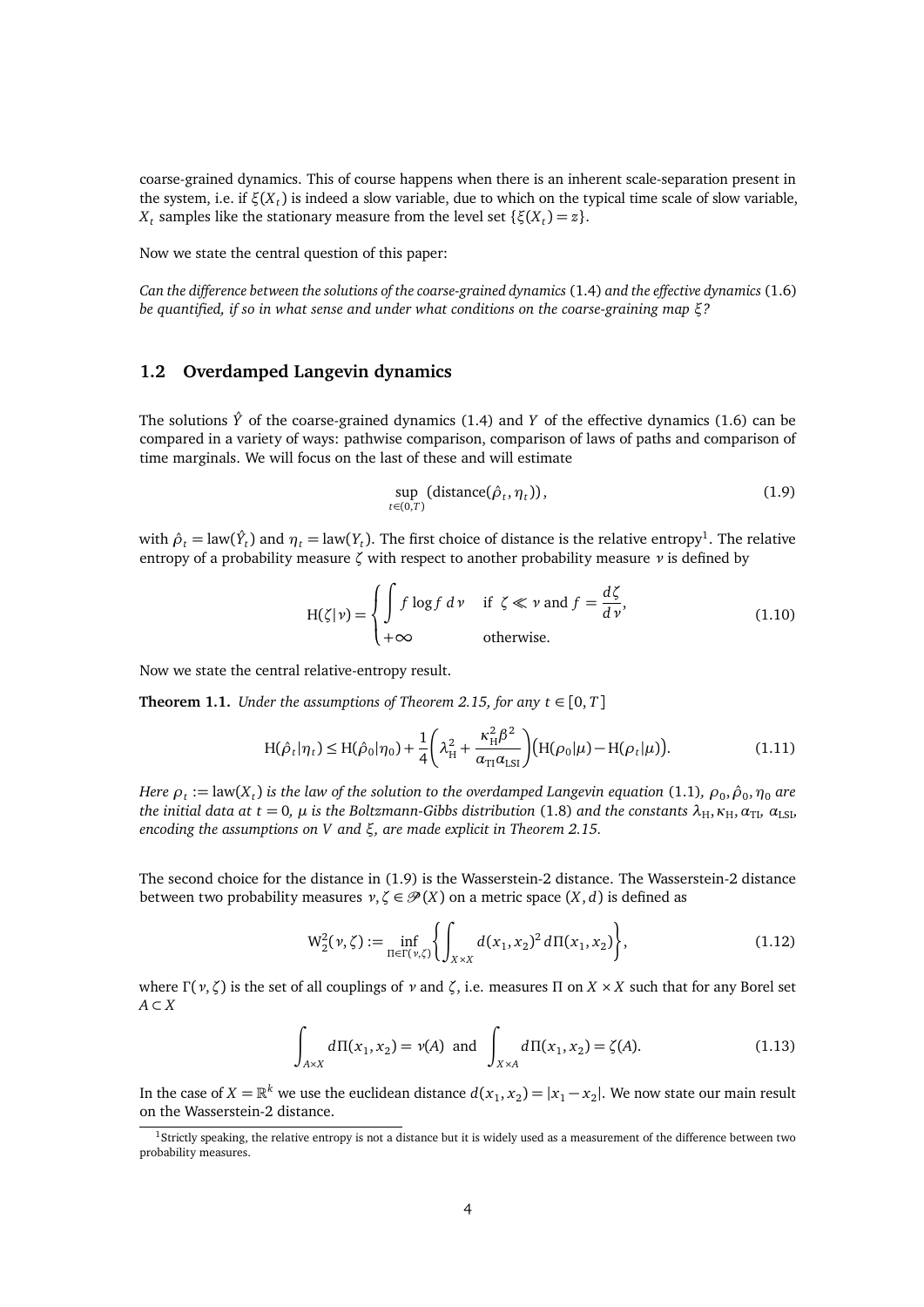<span id="page-4-2"></span>**Theorem 1.2.** *Under the assumptions of Theorem [2.23,](#page-25-1) for any*  $t \in [0, T]$ 

<span id="page-4-1"></span>
$$
W_2^2(\hat{\rho}_t, \eta_t) \le e^{\tilde{c}_W t} \bigg( W_2^2(\hat{\rho}_0, \eta_0) + \bigg( \frac{4\lambda_W^2 + \beta \kappa_W^2}{\alpha_{\text{TI}} \alpha_{\text{LSI}}} \bigg) \big( H(\rho_0 | \mu) - H(\rho_t | \mu) \big) \bigg). \tag{1.14}
$$

*Here*  $\rho_t$  *:=* law( $X_t$ ) is the law of the solution of the the overdamped Langevin equation [\(1.1\)](#page-1-2),  $\rho_0$ ,  $\hat{\rho}_0$ ,  $\eta_0$ *are the initial data at*  $t = 0$ ,  $\mu$  *is the Boltzmann-Gibbs distribution* [\(1.8\)](#page-2-5), and the constants  $\lambda_W$ ,  $\kappa_W$ ,  $\tilde{c}_W$ , *encoding the assumptions on V and ξ are made explicit in Theorem [2.23.](#page-25-1)*

The constants  $\kappa_H$ ,  $\kappa_W$ ,  $\lambda_H$ ,  $\lambda_W$ ,  $\alpha_{\text{TI}}$  and  $\alpha_{\text{LSI}}$  in the statements [\(1.11\)](#page-3-3) and [\(1.14\)](#page-4-1) of Theorem [1.1](#page-3-4) and [1.2,](#page-4-2) quantify different aspects of the compatibility of the coarse-graining map *ξ* and the dynamics. The constants  $\alpha_{\text{TI}}$  and  $\alpha_{\text{LSI}}$  are constants occurring in functional inequalities (Talagrand and Log-Sobolev) for the coarse grained equilibrium measure. For multi-scale systems, these constants are large when the coarse-graining map resolves the scale separation (see Section [4\)](#page-38-1). The constants *κ*<sub>H</sub> and *κ*<sub>W</sub> measure the cross-interaction of the slow and fast scales. The constants  $\lambda_H$  and  $\lambda_W$  measure how well the slow manifold is adapted to the model space R *k* . A more detailed discussion of these constants will be provided in the coming sections.

*Comparison of the relative-entropy and Wasserstein estimate*. Let us compare the relative-entropy estimate [\(1.11\)](#page-3-3) and the Wasserstein estimate [\(1.14\)](#page-4-1). Assuming that both the coarse-grained and the effective dynamics have the same initial data  $\hat{\rho}_0 = \eta_0$ , these estimates become

<span id="page-4-4"></span>
$$
H(\hat{\rho}_t|\eta_t) \leq \frac{1}{4} \left(\lambda_H^2 + \frac{\kappa_H^2 \beta^2}{\alpha_{\text{TI}} \alpha_{\text{LSI}}}\right) (H(\rho_0|\mu) - H(\rho_t|\mu)), \tag{1.15}
$$

<span id="page-4-3"></span>
$$
W_2^2(\hat{\rho}_t, \eta_t) \le e^{\tilde{c}_W t} \left( \frac{4\lambda_W^2 + \beta \kappa_W^2}{\alpha_{\text{TI}} \alpha_{\text{LSI}}} \right) (H(\rho_0|\mu) - H(\rho_t|\mu)). \tag{1.16}
$$

As mentioned earlier,  $\kappa_H$ ,  $\lambda_W$ ,  $\kappa_W$  are positive constants. Under the assumption of scale-separation, the constants  $\alpha_{\text{TI}} \alpha_{\text{LSI}}$  are large (see Section [4\)](#page-38-1). Hence, the right hand side of the Wasserstein estimate [\(1.16\)](#page-4-3) becomes small, i.e. it is  $O(1/\alpha_{\text{TI}} \alpha_{\text{LSI}})$ , whereas the right hand side of the relative entropy estimate is *O*(1) since it still has the constant  $\lambda_H$ . By definition (see [\(2.47\)](#page-18-2) for exact definition)  $\lambda_H$  is small if  $(A - D\xi D\xi^{\top})$  is small in  $L^{\infty}$  on the level set. In particular,  $\lambda_H = 0$  corresponds to affine coarse-graining maps *ξ*. Therefore in the presence of scale separation, the relative entropy estimate is sharp only for close-to-affine coarse-graining maps, whereas the Wasserstein estimate is sharp even for the non-affine ones.

Finally let us analyze the long-time behaviour of [\(1.15\)](#page-4-4) and [\(1.16\)](#page-4-3). By construction, the coarse-grained and the effective dynamics should be the same in the limit of long time i.e.  $H(\hat{\rho}_t | \eta_t) \to 0$  as  $t \to \infty$ . Using  $0 \leq H(\rho_t|\mu)$ , the right-hand side of [\(1.15\)](#page-4-4) can be controlled by a constant (independent of time) while the right-hand side of [\(1.16\)](#page-4-3) is exponentially increasing in time. Though both estimates are not sharp, the relative entropy estimate has better long-time properties as compared to the Wasserstein estimate. However the error in the long-time behaviour of these estimates can be corrected using the knowledge that the original dynamics is ergodic with respect to the stationary measure as done in [\[LL10,](#page-45-6) Corollary 3.1].

### <span id="page-4-0"></span>**1.3 Langevin equation**

So far we have focused on the overdamped Langevin equation. The second main equation considered in this article is the Langevin equation

<span id="page-4-5"></span>
$$
dQ_t = \frac{P_t}{m} dt
$$
  
\n
$$
dP_t = -\nabla V(Q_t) dt - \frac{\gamma}{m} P_t dt + \sqrt{2\gamma \beta^{-1}} dW_t^d,
$$
\n(1.17)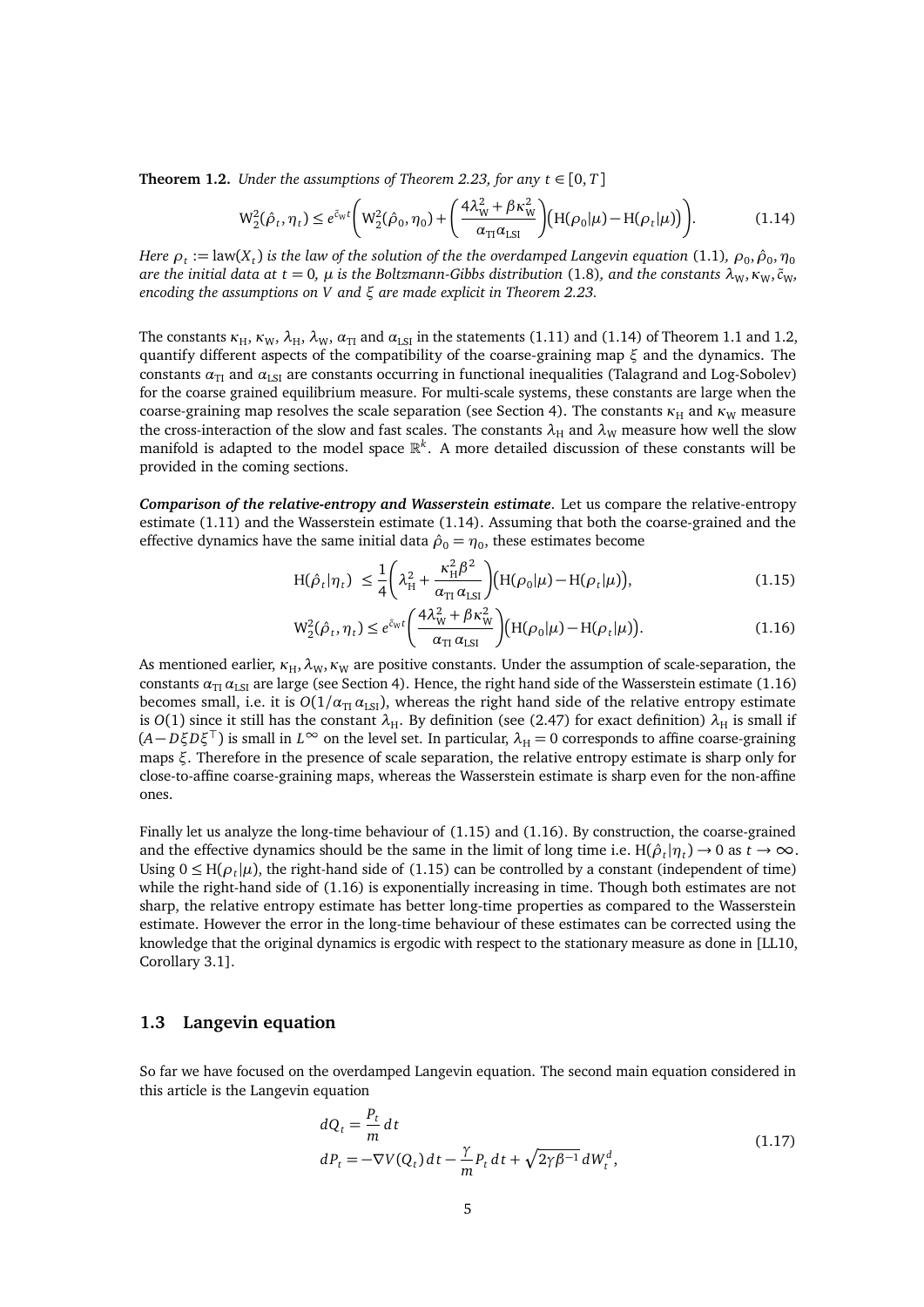with initial data  $(Q_{t=0}, P_{t=0}) = (Q_0, P_0)$ . Here  $(Q_t, P_t) \in \mathbb{R}^d \times \mathbb{R}^d$  is the state of the system at time *t*, more specifically  $Q_t \in \mathbb{R}^d$  and  $P_t \in \mathbb{R}^d$  can physically be interpreted as the position and the momentum of the system. The constant *γ >* 0 is a friction parameter, *V* is the spatial potential as before, *m* is the mass and  $\beta = 1/(k_B T_a)$  is the inverse temperature. In what follows, we choose  $m = 1$  for simplicity.

Our interest as before is to study lower-dimensional approximations of the Langevin equation. To make this precise we need to define a coarse-graining map akin to the overdamped Langevin case, this time on the space of positions and momenta. In applications, the choice of the coarse-grained position is often naturally prescribed by a spatial coarse-graining map *ξ* with  $\mathbb{R}^d$  ∋ *q* → *ξ*(*q*) ∈  $\mathbb{R}^k$ . However, we have a freedom in defining the coarse-grained momentum. Motivated by the evolution of  $Q_t$  in [\(1.17\)](#page-4-5), a possible choice for the coarse-grained momentum is *p* → *Dξ*(*q*)*p*, where *Dξ* is the Jacobian of *ξ*. This leads to the coarse-graining map *Ξ* on the 2*d*-dimensional phase space

$$
\Xi : \mathbb{R}^{2d} \to \mathbb{R}^{2k}, \qquad \Xi(q, p) = \begin{pmatrix} \xi(q) \\ D\xi(q)p \end{pmatrix}.
$$
 (1.18)

However, we are only able to show the main results under the additional assumption, that *ξ* is *affine*, i.e. it is of the form

<span id="page-5-1"></span><span id="page-5-0"></span>
$$
\xi(q) = \mathbb{T}q + \tau,\tag{1.19}
$$

for some  $\tau \in \mathbb{R}^k$  and  $\mathbb{T} \in \mathbb{R}^{k \times d}$  of full rank. Note that in that case the coarse-graining map  $\Xi$  is simply

$$
\Xi(q,p) = \begin{pmatrix} \mathbb{T}q + \tau \\ \mathbb{T}p \end{pmatrix}.
$$

Using  $(1.18)$  as a coarse-graining map when the spatial coarse-graining map  $\xi$  is non-affine leads to issues of well-posedness in the corresponding effective dynamics (see Remark [3.1\)](#page-32-1). There are other possible choices for the coarse-grained momentum as discussed in [\[LRS10,](#page-45-12) Section 3.3.1.3], but these do not resolve the well-posedness issues. Constructing the coarse-grained momentum, in the case of non-affine spatial coarse-graining map is an open question, and is left for future research.

Having fixed *Ξ* in [\(1.18\)](#page-5-0), we can now apply the same scheme as used in the overdamped Langevin case and define the coarse-grained dynamics as

$$
d\hat{Z}_t = \hat{V}_t dt
$$
  
\n
$$
d\hat{V}_t = -\hat{b}(t, \hat{Z}_t, \hat{V}_t) dt - \gamma \hat{V}_t dt + \sqrt{2\gamma \beta^{-1} \hat{A}(t, \hat{Z}_t, \hat{V}_t)} dW_t^k,
$$
\n(1.20)

with coefficients

$$
\hat{b}(t, z, v) := \mathbb{E}[(D\xi \nabla V)(Q_t, P_t) | \Xi(Q_t, P_t) = (z, v)],\tag{1.21}
$$

$$
\hat{A}(t, z, v) := \mathbb{E}\big[ (D\xi D\xi^{\top})(Q_t, P_t) \, \big| \, \Xi(Q_t, P_t) = (z, v) \big].
$$
\n(1.22)

As before, the coarse-grained dynamics satisfies  $law(\Xi(Q_t, P_t)) = law(\hat{Z}_t, \hat{V}_t)$ . Similar to the earlier discussion we define the effective dynamics as

$$
dZ_t = V_t dt
$$
  
\n
$$
dV_t = -b(Z_t, V_t) dt - \gamma V_t dt + \sqrt{2\gamma \beta^{-1} A(Z_t, V_t)} dW_t^k,
$$
\n(1.23)

with time-independent coefficients

<span id="page-5-2"></span>
$$
b(z, v) := \mathbb{E}_{\mu}[(D\xi \nabla V)(Q, P) | \Xi(Q, P) = (z, v)],
$$
  

$$
A(z, v) := \mathbb{E}_{\mu}[(D\xi D\xi^{\top})(Q, P) | \Xi(Q, P) = (z, v)].
$$

Here  $\mathbb{E}_{\mu}$  denotes the expectation with respect to the Boltzmann-Gibbs distribution

$$
d\mu(q, p) = Z^{-1} \exp(-\beta H(q, p)), \quad \text{with} \quad H(q, p) := \frac{p^2}{2m} + V(q), \quad (1.24)
$$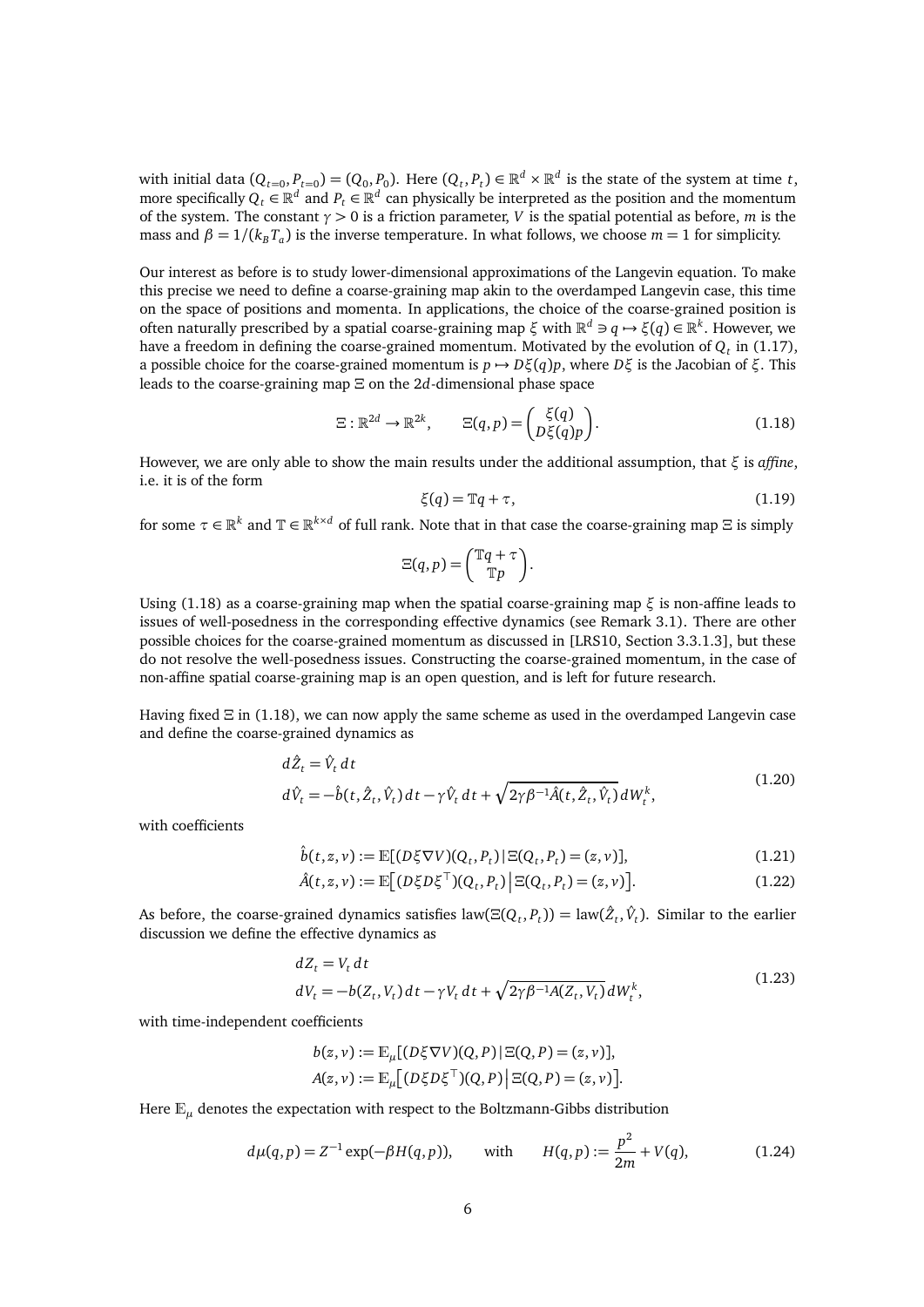which is the equilibrium probability density of the Langevin equation. In the case when *ξ* satisfies [\(1.19\)](#page-5-1), we find

$$
\forall (z, v) \in \mathbb{R}^{2k} : \qquad A(z, v) = \hat{A}(t, z, v) = \mathbb{T} \mathbb{T}^{\top}.
$$
 (1.25)

As in the overdamped case, we prove estimates on the error between  $\hat{\rho}_t = \text{law}(\hat{Z}_t, \hat{V}_t)$  and  $\eta_t =$ law(*Z<sup>t</sup>* , *V<sup>t</sup>* ) in relative-entropy and Wasserstein-2 distance. We now state the main relative-entropy result.

**Theorem 1.3.** *Under the assumptions in Theorem [3.5,](#page-34-1) then for any*  $t \in [0, T]$ 

$$
H(\hat{\rho}_t|\eta_t) \le H(\hat{\rho}_0|\eta_0) + \frac{\kappa^2 t}{2\alpha_{\text{TI}}} H(\rho_0|\mu).
$$
 (1.26)

*Here*  $\rho_t$  *:=* law( $Q_t$ , $P_t$ ) is the law of the solution of the Langevin equation [\(1.17\)](#page-4-5),  $\rho_0$ ,  $\hat\rho_0$ ,  $\eta_0$  are the initial *data at*  $t = 0$ ,  $\mu$  *is the Boltzmann-Gibbs distribution* [\(1.24\)](#page-5-2) *and*  $\kappa$ ,  $\alpha_{\text{TI}}$  *are constants made explicit in Theorem [3.5.](#page-34-1)*

Next we present the main Wasserstein estimate for the Langevin case.

**Theorem 1.4.** *Under the assumptions in Theorem [3.6,](#page-36-1) for any*  $t \in [0, T]$ 

$$
W_2^2(\hat{\rho}_t|\eta_t) \le e^{\tilde{c}t} \bigg[ W_2^2(\hat{\rho}_0|\eta_0) + \frac{2\kappa^2 t}{\alpha_{\text{TI}}} H(\rho_0|\mu) \bigg]. \tag{1.27}
$$

*Here*  $\rho_t$  *:=* law( $Q_t$ , $P_t$ ) is the law of the solution to the Langevin equation [\(1.17\)](#page-4-5),  $\rho_0$ ,  $\hat\rho_0$ ,  $\eta_0$  are the initial *data at*  $t = 0$ ,  $\mu$  *is the Boltzmann-Gibbs distribution* [\(1.24\)](#page-5-2) *and*  $\kappa$ ,  $\alpha_{\text{TL}}$  $\tilde{c}$  *are constants made explicit in Theorems [3.5](#page-34-1) and [3.6.](#page-36-1)*

## <span id="page-6-0"></span>**1.4 Central ingredients of the proofs**

As mentioned earlier, in this article we use two different notions of distance to compare the coarsegrained dynamics  $\hat{\rho}_t = \text{law}(\hat{Y}_t)$  and the effective dynamics  $\eta_t = \text{law}(Y_t)$ : the relative entropy [\(1.10\)](#page-3-5) and the Wasserstein-2 distance [\(1.12\)](#page-3-6). Now we briefly discuss the main ingredients that go into proving these estimates.

#### <span id="page-6-1"></span>**1.4.1 Encoding scale-separation via functional inequalities**

The choice of the coarse-graining map *ξ* is often naturally prescribed by scale-separation, i.e. the presence of fast and slow scales typically characterised by an explicit small parameter in the system. For instance, the potential could be of the form  $V^{\varepsilon}(q) = \frac{1}{\varepsilon}V_0(q) + V_1(q)$ . In this case,  $V_0$  is the driving potential for the fast and *V*<sub>1</sub> for the slow dynamics. A good coarse-graining map satisfies the condition *Dξ*(*q*) $\nabla$ *V*<sub>0</sub>(*q*) = 0, i.e. integral curves of *q*<sup><sup></sup> = *V*(*q*) stay in the level set of *ξ*.</sup>

Legoll and Lelièvre [\[LL10\]](#page-45-6) use the framework of functional inequalities to characterize the presence of scale separation. These functional inequalities have the advantage that they do not require the presence of an explicit small parameter; however, when such a parameter is indeed present it may be reflected in the constants associated to these inequalities. Following Legoll and Lelièvre, in this paper we will also use these inequalities, specifically the Logarithmic-Sobolev (hereon called Log-Sobolev) and the Talagrand inequality, to encode scale separation. For the definition of these inequalities see Section [2.2](#page-12-0) and for the results regarding the class of scale separated potentials see Section [4.1.](#page-38-2)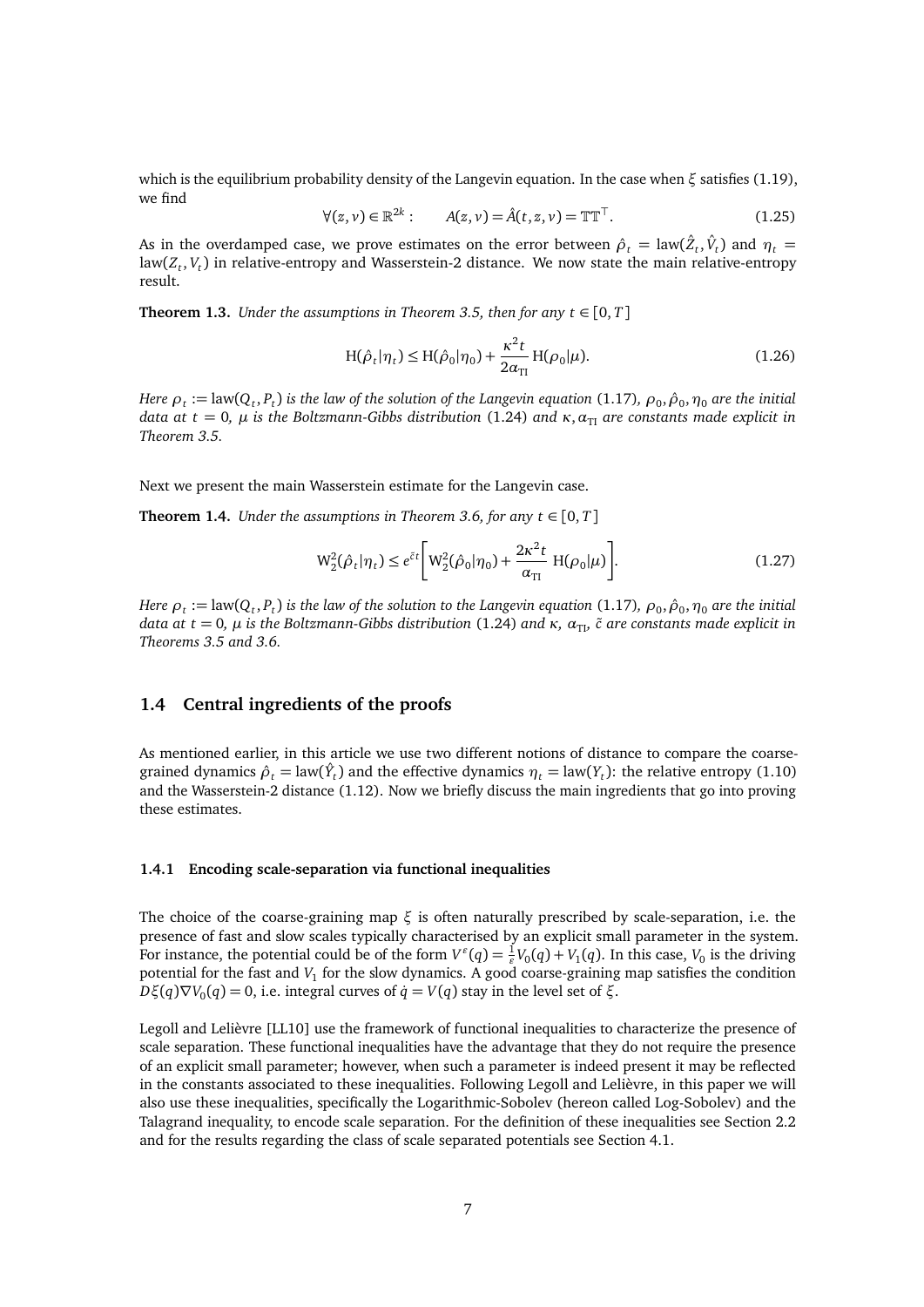#### <span id="page-7-0"></span>**1.4.2 Relative entropy results**

Legoll and Lelièvre [\[LL10\]](#page-45-6) give first results which estimate the relative entropy  $H(\hat{\rho}_t|\eta_t)$  for the case of the overdamped Langevin equation. Their estimate is based on differentiating the relative entropy in time and proving appropriate bounds on the resulting terms. Recently in [\[DLPS17\]](#page-44-2) the authors introduce a variational technique, which is based on a *large-deviation rate functional* and its relations to the relative entropy and the Fisher information, for qualitative coarse-graining. Specifically, they study the (Vlasovtype) Langevin dynamics in various asymptotic regimes where coarse-grained dynamics are derived by passing to the limit a small parameter representing the scale-separation in the system. In this paper, we show that this technique can also be used to quantitatively estimate the coarse-graining error for both the overdamped and full Langevin dynamics and without the explicit presence of scale-separation. The basic estimate is a stability property of solutions to the Fokker-Planck equation with respect to the relative entropy. Essentially, this property states that the error between solutions of two Fokker-Planck equations can be explicitly estimated in terms of a large-deviation rate functional. A similar result has also been derived by Bogachev et. al. [\[BRS16\]](#page-44-4), without the connection to large-deviations theory. To illustrate this property, consider two families  $(\zeta_t)_{t\in[0,T]}, (\nu_t)_{t\in[0,T]}$  of probability measures which are the solutions to two distinct Fokker-Planck equations. Then we find

<span id="page-7-2"></span>
$$
H(\zeta_t|\nu_t) \le H(\zeta_0|\nu_0) + I(\zeta),\tag{1.28}
$$

where  $\zeta_0$ ,  $\nu_0$  are the initial data at time *t* = 0 and I(·) is the empirical-measure large-deviation rate functional arising in a large-deviation principle for the empirical measure defined from many i.i.d. copies of the SDE associated to *ν* (see Section [2.5.1](#page-19-0) for details). The relative entropy result in Theorem [1.1](#page-3-4) follows by making the choice  $\zeta \equiv \hat{\rho}$  and  $\nu \equiv \eta$  in [\(1.28\)](#page-7-2) and then analyzing the rate functional term I(*ρ*ˆ) using its relations with the relative entropy and the Fisher information. Note that I(*ρ*ˆ) does not show up in the final estimate [\(1.11\)](#page-3-3) in Theorem [1.1.](#page-3-4)

#### <span id="page-7-1"></span>**1.4.3 Wasserstein estimates**

The central ingredient in estimating the Wasserstein-2 distance  $\mathsf{W}_2(\hat{\rho}_t,\eta_t)$  is *the coupling method*. Let us consider the case of the overdamped Langevin equation for simplicity. The forward Kolmogorov (Fokker-Planck) equation for  $\hat{Y}_t$  [\(1.4\)](#page-2-1) is

$$
\partial_t \hat{\rho}_t = \mathrm{div}_z(\hat{\rho}_t \hat{b}) + \beta^{-1} D_z^2 : (\hat{A} \hat{\rho}_t),
$$

and for  $Y_t$  [\(1.6\)](#page-2-3)

$$
\partial_t \eta_t = \text{div}_z(\eta_t b) + \beta^{-1} D_z^2 : (A \eta_t).
$$

For any  $t>0$  and  $\hat{\rho}_t, \eta_t\in\mathscr{P}(\mathbb{R}^k),$  we define a time-dependent coupling  $\Pi_t\in\mathscr{P}(\mathbb{R}^{2k})$ 

$$
\partial_t \Pi_t = D_\mathbf{z}^2 : (\mathbf{A}\Pi_t) + \text{div}_{\mathbf{z}}(\mathbf{b}\Pi_t)
$$
\n(1.29)

where we write  $\mathbf{z} = (z_1, z_2)$  and the coefficients are given by

<span id="page-7-3"></span>
$$
\mathbf{A}(t, z_1, z_2) := \sigma \sigma^{\top} \text{ with } \sigma(t, z_1, z_2) := \begin{pmatrix} \sqrt{\hat{A}(t, z_1)} \\ \sqrt{A(z_2)} \end{pmatrix} \text{ and } \mathbf{b}(t, z_1, z_2) := \begin{pmatrix} \hat{b}(t, z_1) \\ b(z_2) \end{pmatrix}.
$$
 (1.30)

The coupling method consists of differentiating  $\int_{\R^{2k}} |z_1 - z_2|^2 \, d\Pi_t$  in time and using a Gronwall-type argument to obtain an estimate for the Wasserstein-2 distance  $W_2(\hat{\rho}_t, \eta_t)$ . The Gronwall argument also explains the exponential pre-factor in [\(1.14\)](#page-4-1). A similar approach also works for the Langevin case (see Section [3.4\)](#page-34-0). The particular coupling [\(1.30\)](#page-7-3) has been used in the literature before and is called the basic coupling [\[CL89\]](#page-44-5). The coupling method has commonly been used to prove contraction properties, see e.g., [\[CL89,](#page-44-5) [Ebe15,](#page-45-13) [Duo15\]](#page-45-14) and references therein.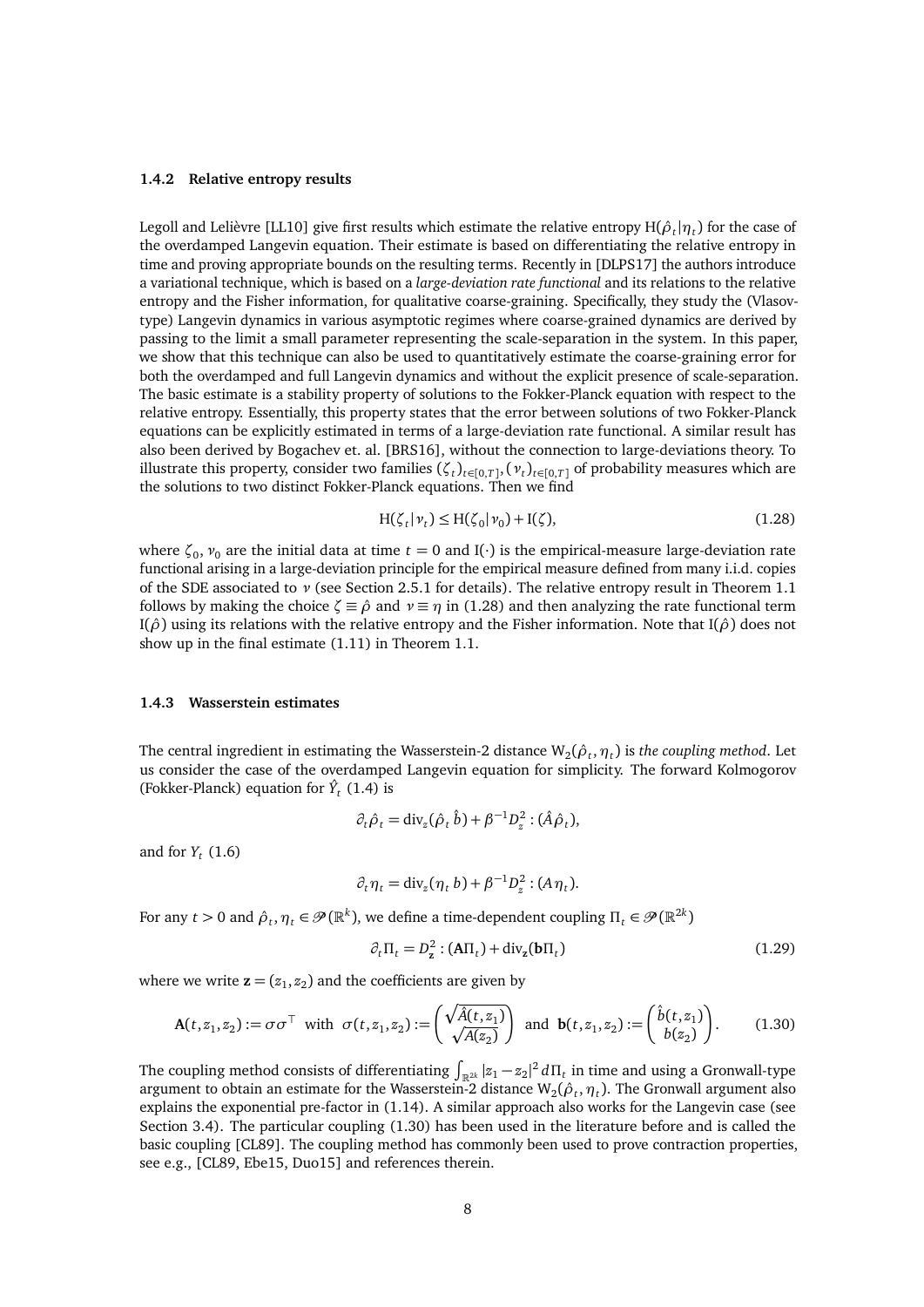## <span id="page-8-0"></span>**1.5 Novelties**

The novelty of the work lies in the following.

- 1. *In comparison with existing literature:* Legoll and Lelièvre [\[LL10\]](#page-45-6) prove error estimates in relative entropy for the overdamped Langevin equation in the case of scalar-valued coarse-graining maps. We generalise these estimates in two directions. First we prove error estimates in the case of vector-valued coarse-graining maps, and secondly we prove error estimates starting from the Langevin equation as a reference dynamics. More recently Legoll, Lelièvre and Olla [\[LLO17\]](#page-45-7) have derived pathwise estimates on the coarse-graining error starting with the overdamped Langevin dynamics and a coordinate projection as a coarse-graining error. In this work we only focus on error estimates in time marginals.
- 2. *Large deviations and error quantification:* The use of the rate functional as a central ingredient in proving quantitative estimates is new. It has a natural connection [\(1.28\)](#page-7-2) with the relative entropy, which allows us to derive error estimates for the Langevin equation, which is not amenable to the usual set of techniques used for reversible systems. This furthers the claim that the largedeviation behaviour of the underlying particle systems can successfully be used for qualitative and quantitative coarse-graining analysis of the Fokker-Planck equations.
- 3. *Error estimates in Wasserstein distance:* Since the Wasserstein distance is a weaker distance notion than the relative entropy, the estimates derived in this distance are also weaker. However it turns out that these error bounds are sharper in the limit of infinite scale-separation for a larger class of coarse-graining maps as compared to the relative entropy estimates.

## <span id="page-8-1"></span>**1.6 Outline**

In Section [2](#page-8-2) we derive error estimates for the overdamped Langevin equation and in Section [3](#page-29-1) for the Langevin equation. In Section [4](#page-38-1) we discuss the estimates in the presence of explicit scale-separation. Finally in Section [5](#page-40-1) we conclude with further discussions.

## <span id="page-8-2"></span>**2 Overdamped Langevin dynamics**

This section deals with the case of the overdamped Langevin dynamics. In Section [2.1](#page-9-0) we present a few preliminaries and discuss the two important equations we will be working with: the coarse-grained dynamics and the effective dynamics. In Section [2.5](#page-18-0) and Section [2.6](#page-25-0) we compare these two equations in relative entropy and Wasserstein-2 distance respectively.

We now introduce the notion of solution to the Fokker-Planck equation, which we will be using in this work.

<span id="page-8-4"></span>**Definition 2.1.** Let  $[0, T] \times \mathbb{R}^n \ni (t, x) \mapsto A(t, x) \in \mathbb{R}_{sym}^{n \times n}$  be a non-negative symmetric matrix with Borel measurable entries, called a diffusion matrix, and  $[0,T] \times \mathbb{R}^n \ni (t,x) \mapsto b(t,x) \in \mathbb{R}^n$  be a Borel measurable vector field, called the drift coefficient. Moreover, assume that  $A$ ,  $b$  are locally bounded in  $x$ , that is for any compact set  $U \subset \mathbb{R}^n$  and  $T > 0$ , there exists  $C = C(U, T) > 0$  such that

$$
\sup_{(t,x)\in[0,T]\times U} \{|A(t,x)|, |b(t,x)|\} \le C.
$$
\n(2.1)

Then a family of probability measures  $(\rho_t)_{t \in [0,T]}$  on  $\mathbb{R}^n$  is a solution to the Cauchy problem

<span id="page-8-3"></span>
$$
\partial_t \rho_t = D^2 : (A \rho_t) + \text{div}(b \rho_t) \qquad \text{and} \qquad \rho_{t=0} = \rho_0,
$$
 (2.2)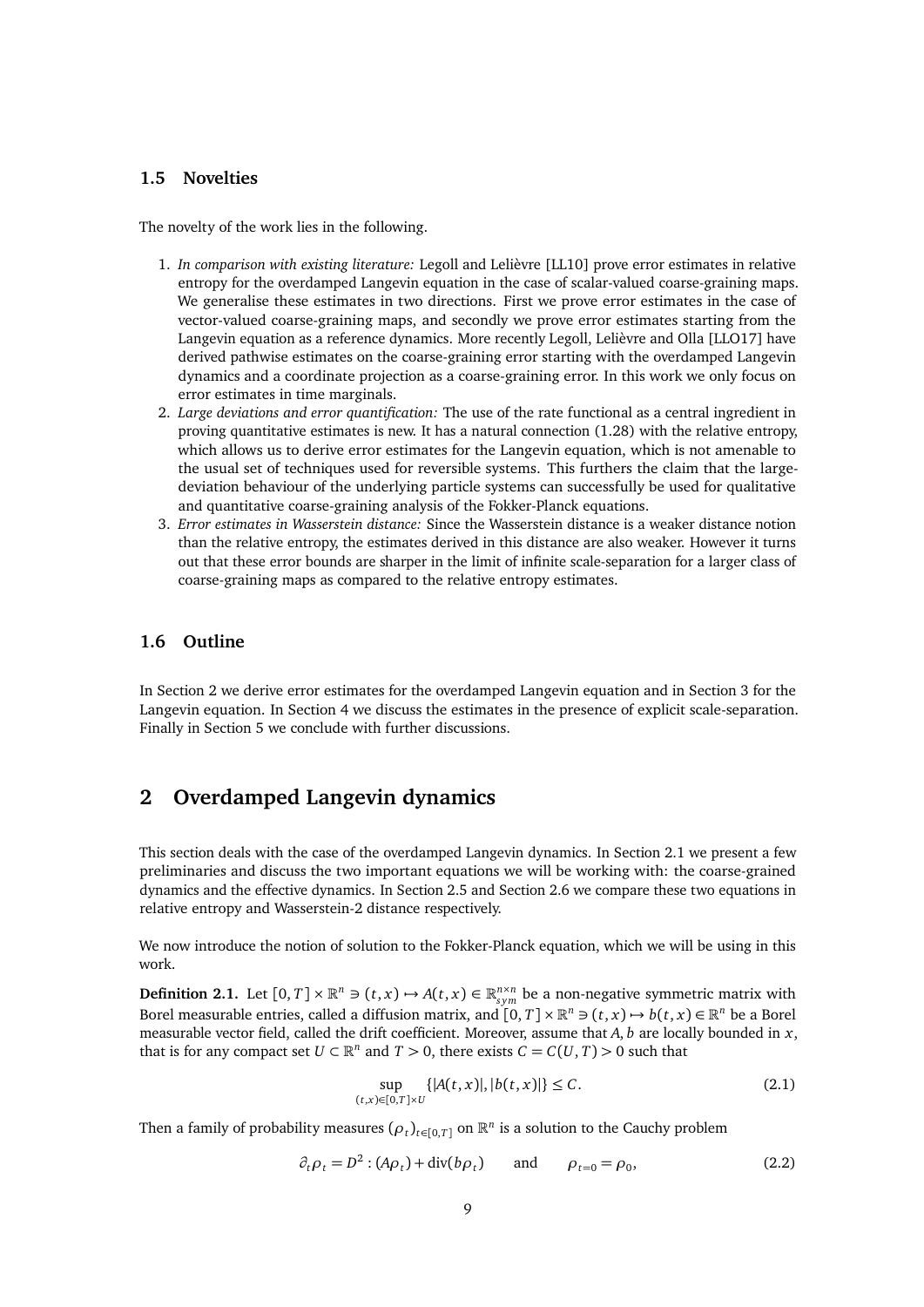provided that it has finite second moment for almost all  $t \in (0, T)$  and

<span id="page-9-7"></span>for any 
$$
g \in C_c^2(\mathbb{R}^n)
$$
: 
$$
\int_{\mathbb{R}^n} g \, d\rho_t = \int_{\mathbb{R}^n} g \, d\rho_0 + \int_0^t \int_{\mathbb{R}^n} (A : D^2 g - b \cdot D g) \, d\rho_t \, dt.
$$
 (2.3)

Unless explicitly stated otherwise, this general definition will be implicitly used, if we speak of solutions in the rest of this paper. The result [\[BKRS15,](#page-44-6) Theorem 6.7.3] implies that the solution set of the above Cauchy problem is non-empty in the space of sub-probability measures. To ensure that the solution stays in the class of probability measures, we have added the second moment bound to the solution concept. We will check that the function  $x \mapsto \frac{1}{2}|x|^2$  acts as a Lyapunov function, which implies by [\[BKRS15,](#page-44-6) Corollary 6.6.1, Theorem 7.1.1] the second moment condition and the conservation of probability mass. Let us point out that in general, the above assumptions on the coefficients are not sufficient to conclude uniqueness of solutions to the Cauchy problem [2.2.](#page-8-3)

#### <span id="page-9-0"></span>**2.1 Setup of the system**

The overdamped Langevin equation in  $\R^d$  with potential  $V:\R^d\to\R$  at inverse temperature  $\beta>0$  is the stochastic differential equation, already mentioned as [\(1.1\)](#page-1-2),

$$
\begin{cases} dX_t = -\nabla V(X_t) dt + \sqrt{2\beta^{-1}} dW_t^d, \\ X_{t=0} = X_0. \end{cases}
$$
 (2.4)

The corresponding forward Kolmogorov equation for the law  $\rho_t = \text{law}(X_t)$  is the solution (in the sense of Definition [2.1\)](#page-8-4) to

<span id="page-9-2"></span>
$$
\begin{cases} \partial_t \rho = \text{div}(\rho \nabla V) + \beta^{-1} \Delta \rho, \\ \rho_{t=0} = \rho_0. \end{cases}
$$
 (2.5)

Throughout this section we assume that the potential *V* satisfies the following conditions.

<span id="page-9-6"></span>**Assumption 2.2.** The potential *V* satisfies

- <span id="page-9-1"></span>(V1) (Regularity)  $V \in C^3(\mathbb{R}^d; \mathbb{R})$  with  $e^{-\beta V} \in L^1(\mathbb{R}^d)$ .
- <span id="page-9-8"></span>(V2) (Growth conditions) There exists a constant *C* > 0 such that for all  $q \in \mathbb{R}^d$

$$
|V(q)| \le C(1+|q|^2), \qquad |\nabla V(q)| \le C(1+|q|), \qquad |D^2 V(q)| \le C. \tag{2.6}
$$

Here  $D^2$  is the Hessian on  $\mathbb{R}^d$ . Condition [\(V1\)](#page-9-1) ensures that [\(2.5\)](#page-9-2) admits a normalizable stationary solution  $\mu \in \mathscr{P}(\mathbb{R}^d)$ 

$$
\mu(dq) := Z_{\beta}^{-1} \exp(-\beta V(q)) dq \quad \text{with} \quad Z_{\beta} = \int_{\mathbb{R}^d} \exp(-\beta V(q)) dq. \tag{2.7}
$$

Moreover, we need certain regularity and growth assumptions on the coarse-graining map  $\xi:\mathbb{R}^d\to\mathbb{R}^k$ which identifies the relevant variables  $z := \xi(q) \in \mathbb{R}^k$  from the entire class of variables  $q \in \mathbb{R}^d$ . We will fix the notation  $q \in \mathbb{R}^d$  for the spatial coordinate and  $z \in \mathbb{R}^k$  for the coarse-grained spatial coordinate. We make the following assumption.

<span id="page-9-5"></span>**Assumption 2.3.** The coarse-graining map *ξ* satisfies

- <span id="page-9-3"></span>(C1) (Regularity)  $\xi \in C^3(\mathbb{R}^d; \mathbb{R}^k)$  with  $D\xi$  having full rank *k*.
- <span id="page-9-4"></span>(C2) (Jacobian bounded away from zero) There exists a constant *C* > 0 such that  $D\xi D\xi^T \ge C^{-1} \text{Id}_k$ .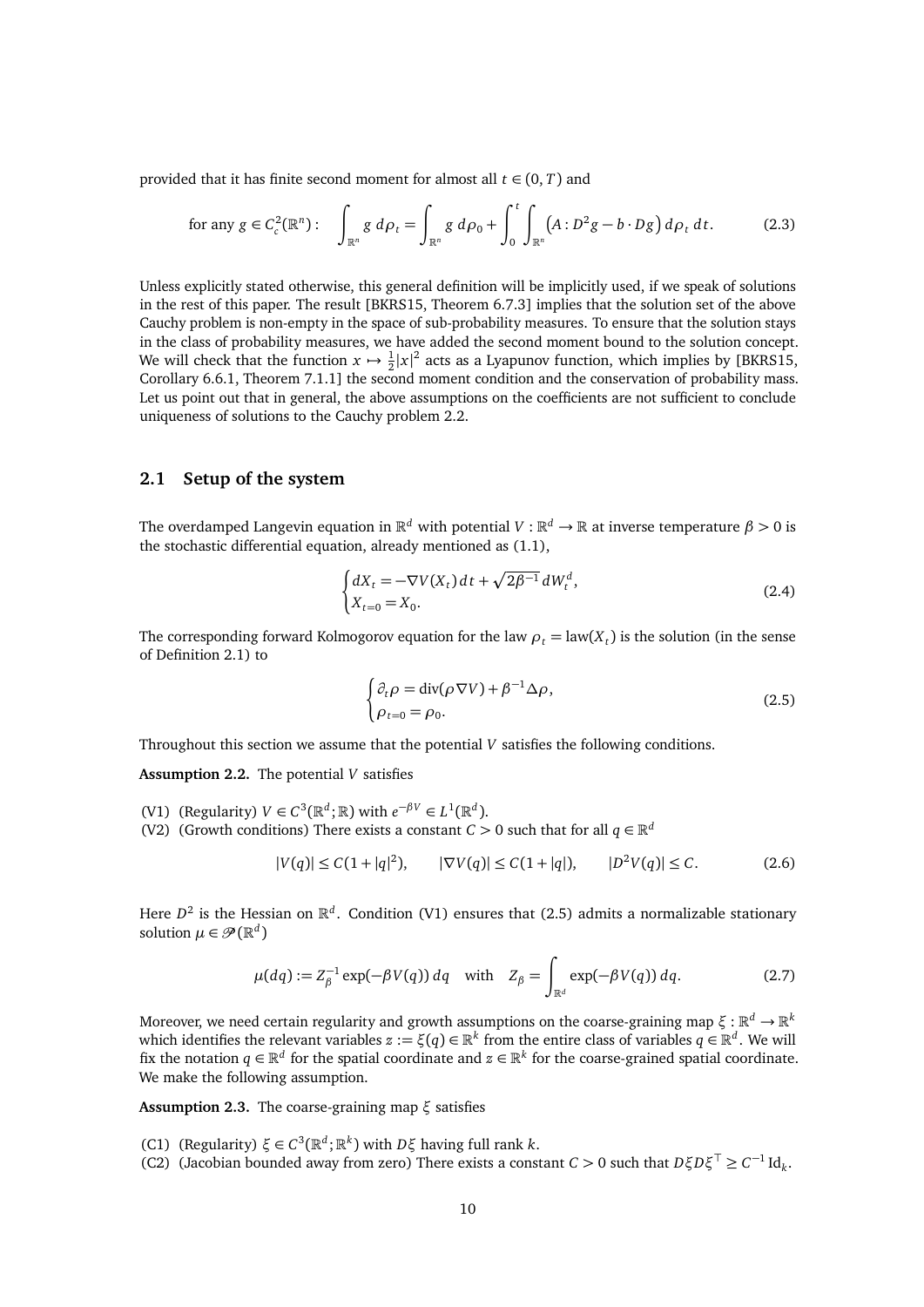<span id="page-10-0"></span>(C3) (Growth conditions) There exists a constant *C >* 0 such that

$$
||D\xi||_{L^{\infty}(\mathbb{R}^k)} \leq C, \ \ |D^2\xi(q)| \leq \frac{C}{1+|q|^2}, \ \ |D^3\xi(q)| \leq C,
$$

where *Dξ*, *D* <sup>2</sup>*ξ*, *D* <sup>3</sup>*ξ* are the successive derivative tensors of *ξ*.

While conditions [\(C1\)](#page-9-3) and [\(C2\)](#page-9-4) are standard [\[LL10,](#page-45-6) Proposition 3.1], the growth conditions [\(C3\)](#page-10-0) on *D* <sup>2</sup>*ξ* and *D* <sup>3</sup>*ξ* are required to ensure the well-posedness of the effective dynamics (see Theorem [2.11\)](#page-16-0). These assumptions can be weakened, for instance, it is sufficient to have certain superlinear decay for *D* <sup>2</sup>*ξ* at infinity. However to keep the presentation simple we will not focus on these technical details. The crucial implication of Assumption [2.3](#page-9-5) is that *ξ* is *affine at infinity*, i.e. there exists a fixed  $T \in \mathbb{R}^{k \times d}$ and a constant  $C_{\xi}$  such that for all  $q \in \mathbb{R}^d$ 

$$
|D\xi(q) - T| \le \frac{C_{\xi}}{1 + |q|}.\tag{2.8}
$$

See Lemma [A.1](#page-41-1) in the appendix for a proof of this implication.

We can now take a closer look at the closed push-forward equation and the corresponding approximate equation introduced in Section [1.1.](#page-1-1) We make a few preliminary remarks to fix ideas and notations and then present the exact coarse-grained and the approximate effective equation.

For any  $z \in \mathbb{R}^k$  we denote by  $\Sigma_z$  the *z*-level set of  $\xi$ , i.e.

$$
\Sigma_z := \{q \in \mathbb{R}^d : \xi(q) = z\}.
$$
\n
$$
(2.9)
$$

On any such level set  $\Sigma_z$ , there exists a canonical intrinsic metric  $d_{\Sigma_z}$  defined for  $y_1, y_2 \in \Sigma_z$  by

<span id="page-10-2"></span>
$$
d_{\Sigma_z}(y_1, y_2) := \inf \left\{ \int_0^1 |\dot{\gamma}(s)| \, ds : \gamma \in C^1([0, 1], \Sigma_z), \gamma(0) = y_1, \gamma(1) = y_2 \right\}.
$$
 (2.10)

The regularity assumptions [\(C1\)](#page-9-3)[–\(C3\)](#page-10-0) imply that there exists a constant  $C \ge 1$  such that for any  $z \in \mathbb{R}^k$ and any  $y_1, y_2 \in \Sigma_z$ ,

$$
\frac{1}{C}|y_1 - y_2| \le d_{\Sigma_z}(y_1, y_2) \le C|y_1 - y_2|.
$$
\n(2.11)

 $W$ e use  $D\xi$  ∈ ℝ<sup> $k×d$ </sup>,  $G := D\xi D\xi^\top$  ∈ ℝ $k×k$  and Jac  $\xi :=$ det*G* to denote the Jacobian, metric tensor and Jacobian determinant of *ξ* respectively. By condition [\(C2\),](#page-9-4) Jac*ξ* is uniformly bounded away from zero.

Using the co-area formula and the disintegration theorem, any  $v \in \mathcal{P}(\mathbb{R}^d)$  that is absolutely continuous with respect to the Lebesgue measure on  $\mathbb{R}^d$ , i.e.  $\nu(dq) = \nu(q)\,\mathscr{L}^d(dq)$  for some density again denoted by *ν* for convenience, can be decomposed into its *marginal measure*  $\xi_{\#}\nu =: \hat{\nu} \in \mathscr{P}(\mathbb{R}^k)$  satisfying  $\hat{v}(dz) = \hat{v}(z) \mathcal{L}^k(dz)$  with density

$$
\hat{\nu}(z) = \int_{\Sigma_z} \nu(q) \, \frac{\mathcal{H}^{d-k}(dq)}{\text{Jac}\,\xi(q)},\tag{2.12}
$$

and for any  $z \in \mathbb{R}^k$  the family of *conditional measures*  $\nu(\cdot|\Sigma_z) =: \bar{\nu}_z \in \mathcal{P}(\Sigma_z)$  satisfying  $\bar{\nu}_z(dq) =$  $\bar{\nu}_z(q)$   $\mathcal{H}^{d-\bar{k}}(dq)$  with density

<span id="page-10-1"></span>
$$
\bar{\nu}_z(q) = \frac{\nu(q)}{\text{Jac}\,\xi(q)\,\hat{\nu}(z)}.\tag{2.13}
$$

Here  $\mathscr{H}^{d-k}$  is the  $(d-k)$ -dimensional Hausdorff measure.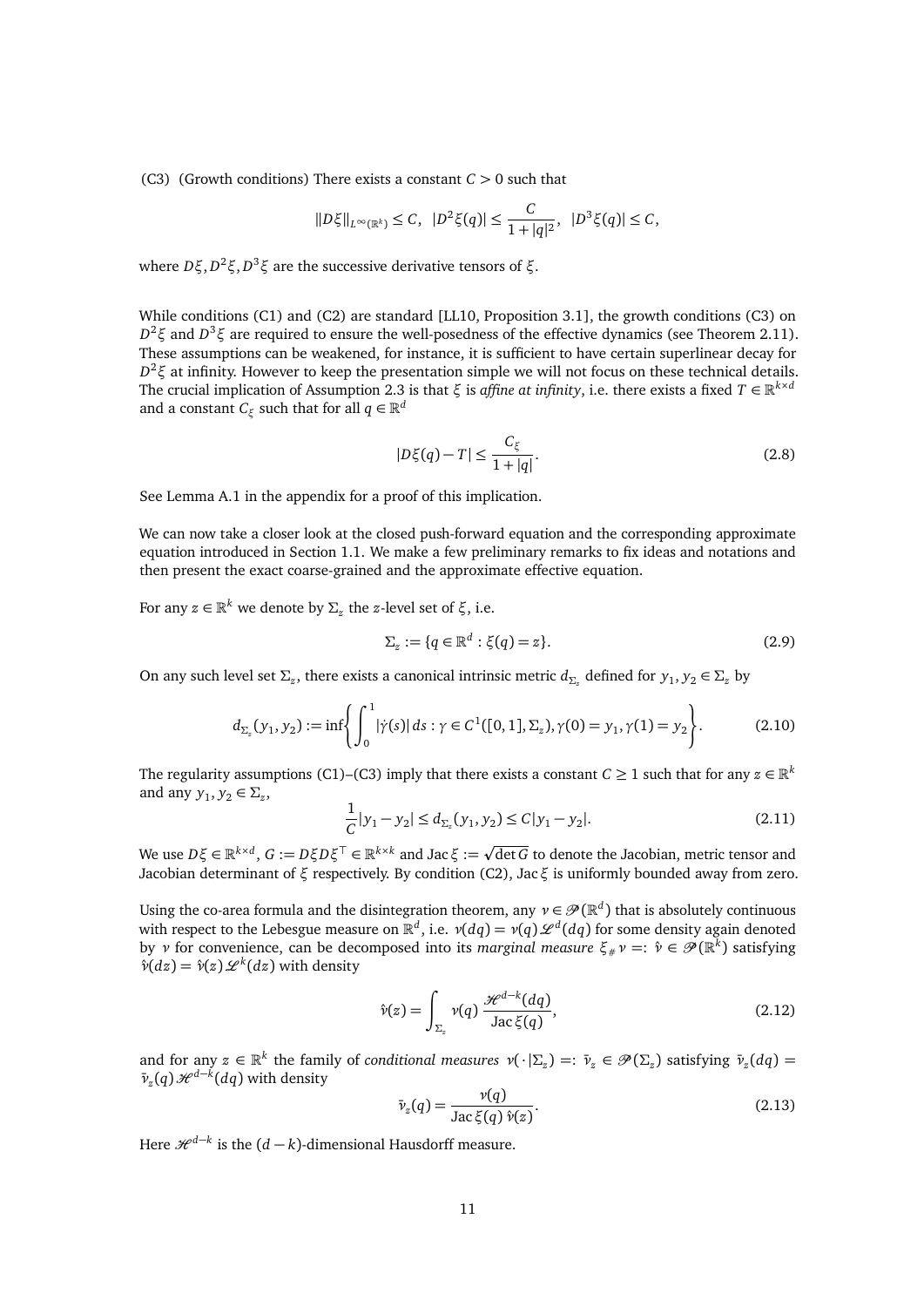Differential operators on the coarse-grained space  $\mathbb{R}^k$  will be denoted with subscript *z*, i.e.  $\nabla_z$ , div<sub>z</sub>, *∆<sup>z</sup>* , *D<sup>z</sup>* . This is to separate them from differential operators on the full space R *<sup>d</sup>* which will have no subscript. Further, we define the surface (tangential) gradient on *Σ<sup>z</sup>* by

$$
\nabla_{\Sigma_z} := (\mathrm{Id}_d - D\xi^\top G^{-1} D\xi) \nabla. \tag{2.14}
$$

We will often use the chain rule, which for sufficiently smooth  $g:\mathbb{R}^k\to\mathbb{R}$  gives

$$
D(g \circ \xi) = D\xi^{\top} \nabla_{z} g \circ \xi \quad \text{and} \quad \Delta(g \circ \xi) = \Delta \xi \cdot (\nabla_{z} g) \circ \xi + D_{z}^{2} g \circ \xi : G. \tag{2.15}
$$

Here  $D_z^2$  is the Hessian on  $\mathbb{R}^k$  and  $A:B := \text{tr}A^{\top}B$  is the Frobenius inner product for matrices. For any  $ψ ∈ L<sup>1</sup>(ℝ<sup>d</sup>;ℝ)$  and any random variable *X* on ℝ<sup>*d*</sup> with law(*X*) =  $ψ(q) dq$ , the law of *ξ*(*X*) satisfies law( $\xi(X)$ ) =  $\psi^{\xi}(z) dz$ , where  $\psi^{\xi} : \mathbb{R}^k \to \mathbb{R}$  is defined by

<span id="page-11-4"></span><span id="page-11-0"></span>
$$
\psi^{\xi}(z) := \int_{\Sigma_z} \frac{\psi}{\text{Jac}\,\xi} \, d\mathcal{H}^{d-k} \,. \tag{2.16}
$$

This follows from the co-area formula which gives  $\int_{\R^d} \psi(q)\,dq = \int_{\R^k} \psi^\xi(z)\,dz.$  The following lemma explicitly characterizes the  $\mathbb{R}^k$ -derivative of  $\psi^{\xi}$ .

<span id="page-11-1"></span>**Lemma 2.4.** *For*  $\psi \in W^{1,1}(\mathbb{R}^d)$  *and*  $\psi^{\xi}$  *defined in* [\(2.16\)](#page-11-0) *one has* 

$$
\nabla_z \psi^{\xi}(z) = \int_{\Sigma_z} \text{div}(\psi G^{-1} D \xi) \, \frac{d\mathcal{H}^{d-k}}{\text{Jac}\,\xi}.
$$
 (2.17)

*Similarly, for*  $B \in L^1(\mathbb{R}^d; \mathbb{R}^{k \times k}_{sym})$  and  $B^\xi$  defined component-wise as in [\(2.16\)](#page-11-0),

<span id="page-11-5"></span>
$$
\operatorname{div}_z B^\xi(z) = \int_{\Sigma_z} \operatorname{div}(BG^{-1}D\xi) \frac{d\mathcal{H}^{d-k}}{\operatorname{Jac}\xi}.
$$
 (2.18)

*The divergence of the matrices above is defined by*

$$
\operatorname{div}_z B^\xi \in \mathbb{R}^k \quad \text{with} \quad (\operatorname{div}_z B^\xi)_i = \sum_{j=1}^k (B_{ij}^\xi)_j \quad \text{for } 1 \le i \le k;
$$

and for  $A \in \mathbb{R}^{k \times d}$ 

$$
\text{div} A \in \mathbb{R}^k \quad \text{with} \quad (\text{div} A)_i = \sum_{j=1}^d (A_{ij})_{,j} \quad \text{for } 1 \le i \le k.
$$

The proof is an extension of [\[LL10,](#page-45-6) Lemma 2.2] to higher dimensions and we include it for convenience in Appendix [A.](#page-41-0) Another object of interest is the so called *local mean force*  $F : \mathbb{R}^d \to \mathbb{R}^k$ ,

$$
F := G^{-1} D \xi \nabla V - \beta^{-1} \operatorname{div} (G^{-1} D \xi). \tag{2.19}
$$

This object is related to the Lebesgue density of the coarse-grained stationary measure  $\hat{\mu} = \xi_{\mu}\mu$ . By applying Lemma [2.4](#page-11-1) to  $\log \hat{\mu}(z)$  we find

<span id="page-11-3"></span><span id="page-11-2"></span>
$$
-\beta^{-1}\nabla_z \log \hat{\mu}(z) = \int_{\Sigma_z} F \, d\bar{\mu}_z,\tag{2.20}
$$

which clarifies the name local mean force. For further interpretation and properties see [\[LL10,](#page-45-6) Section 2.1].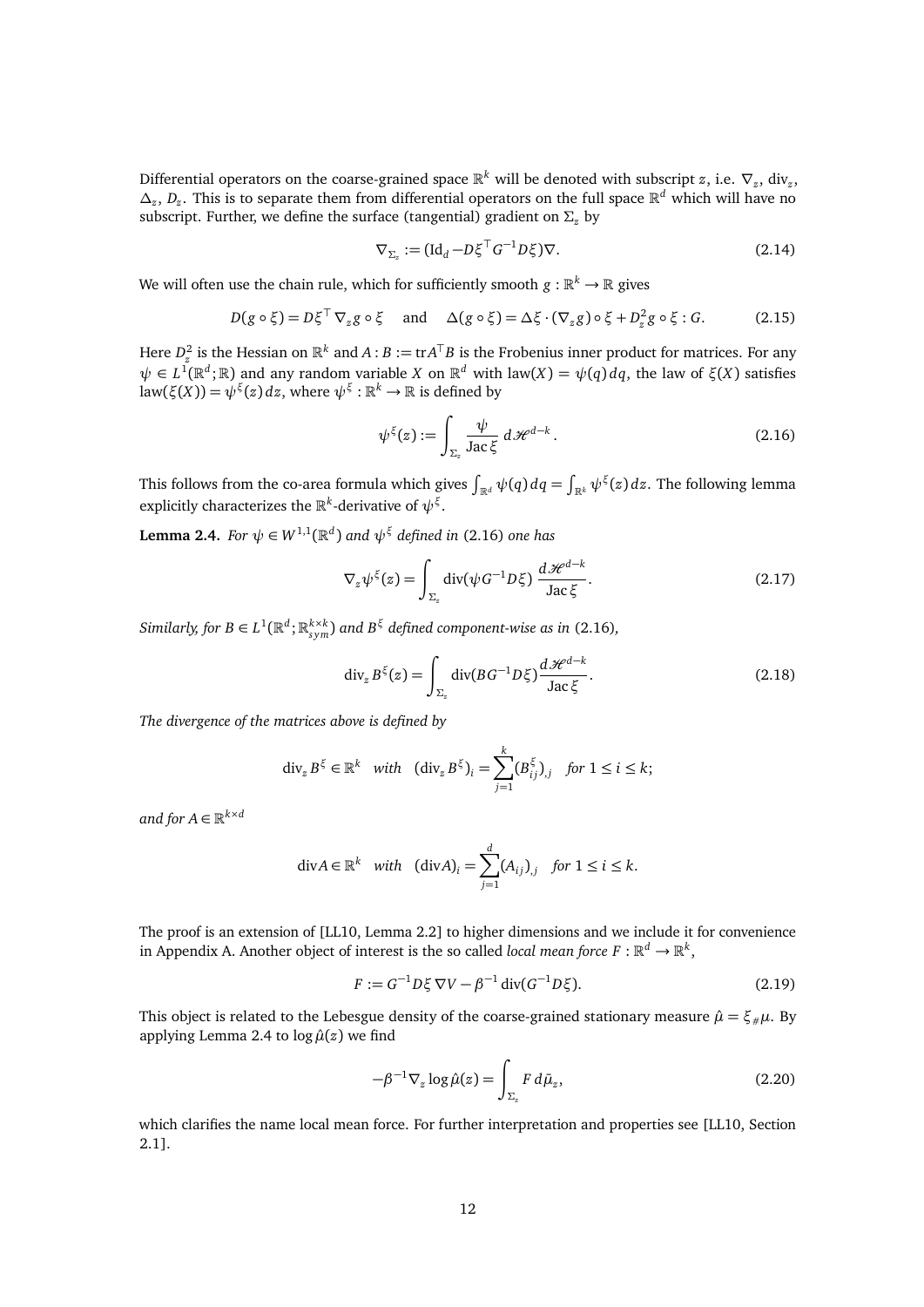Finally, we introduce some notation for norms of vectors and matrices. We write |*v*| for the standard Euclidean norm of a vector  $v$  in  $\mathbb{R}^d$  or  $\mathbb{R}^k$ , and we write  $|M|$  for the operator norm of a matrix in  $\mathbb{R}^{d \times d}$ ,  $\mathbb{R}^{d \times k}$ ,  $\mathbb{R}^{k \times d}$ , or  $\mathbb{R}^{k \times k}$ . With these norms we have inequalities of the type

> $|Mv| \leq |M| |v|$ *<sup>d</sup>* and *M* ∈  $\mathbb{R}^{k \times d}$  (as an example).

In Theorem [2.15](#page-18-1) below we also use a weighted Euclidean norm  $|v|_A^2 := (v, Av)$ , for  $A \in \mathbb{R}^{k \times k}$  and  $v \in \mathbb{R}^k$ . We write the corresponding norm of a matrix  $M \in \mathbb{R}^{k \times d}$ , viewed as an operator from  $(\mathbb{R}^d,|\cdot|)$  to  $(\mathbb{R}^k,|\cdot|_A)$ , as  $|M|_{I\rightarrow A}$ . In Section [2.6](#page-25-0) we will also use the Frobenius norm of a matrix  $M \in \mathbb{R}^{k \times k}$ ,

$$
|M|_F := \sum_{i,j=1}^k |M_{ij}|^2 = \text{tr } M^T M.
$$

Note that the operator norm and the Frobenius norm are related by  $|M| \leq |M|_F \leq$ p  $\overline{k}|M|$ . The corresponding operator norm for a three-tensor  $T \in \mathbb{R}^{k \times k \times k}$ , viewed as a mapping from  $(\mathbb{R}^k, |\cdot|)$  to  $(\mathbb{R}^{k \times k}, |\cdot|_F)$ , is noted as  $|\cdot|_{I \to F}$ .

#### <span id="page-12-0"></span>**2.2 Functional inequalities**

As discussed in the introduction, an important ingredient for proving error estimates is the framework of functional inequalities which we use to encode the assumption of scale-separation. Let us introduce the Poincaré, Talagrand and Log-Sobolev inequality.

**Definition 2.5** (Poincaré, Talagrand and Log-Sobolev inequality). A probability measure  $v \in \mathcal{P}(X)$ , where  $X \subseteq \mathbb{R}^d$  is a smooth submanifold, satisfies

(PI) the Poincaré inequality with constant  $\alpha_{PI}$  if

<span id="page-12-1"></span>
$$
\forall f \in H^{1}(v): \quad \text{var}_{\nu}(f) := \int_{X} \left(f - \int_{X} f \, d\nu\right)^{2} d\nu \le \frac{1}{\alpha_{\text{PI}}} \int_{X} |\nabla f|^{2} d\nu. \tag{2.21}
$$

(TI) the Talagrand inequality with constant  $\alpha_{\text{TI}}$  if

<span id="page-12-2"></span>
$$
\forall \zeta \in \mathcal{P}(X): \qquad W_2^2(\zeta, \nu) \le \frac{2}{\alpha_{\text{TI}}} \, \text{H}(\zeta|\nu), \tag{2.22}
$$

where  $W_2(\cdot, \cdot)$  is the Wasserstein-2 distance [\(1.12\)](#page-3-6) and  $H(\cdot | \cdot)$  is the relative entropy [\(1.10\)](#page-3-5). (LSI) the Log-Sobolev inequality with constant  $\alpha_{\rm LSI}$  if

<span id="page-12-3"></span>
$$
\forall \zeta \in \mathcal{P}(X): \qquad H(\zeta|\nu) \le \frac{1}{2\alpha_{\text{LSI}}} \operatorname{RF}(\zeta|\nu). \tag{2.23}
$$

For any two probability measures  $v, \zeta \in \mathcal{P}(X)$ , the *relative Fisher information* of  $\zeta$  with respect to *ν* is defined by

$$
RF(\zeta|\nu) = \begin{cases} \int_{X} \left| \nabla \log \left( \frac{d\zeta}{d\nu} \right) \right|^{2} d\zeta, & \text{if } \zeta \ll \nu \text{ and } \nabla \log \left( \frac{d\zeta}{d\nu} \right) \in L^{2}(X;\zeta), \\ +\infty, & \text{otherwise.} \end{cases}
$$
(2.24)

Here the notion of  $\nabla$  depends on the manifold *X* and will be made explicit when it occurs. For  $X = \mathbb{R}^d$ , we have as usual  $\nabla = (\partial_1, \dots, \partial_d)$ , whereas for  $X = \Sigma_z$  we use the surface gradient  $\nabla = \nabla_{\Sigma_z}$ .

<span id="page-12-4"></span>*Remark* 2.6*.* The Log-Sobolev inequality implies the Talagrand inequality and the Talagrand inequality implies the Poincaré inequality, such that one has the following estimates on the constants:  $0 \leq \alpha_{\text{LSI}} \leq$  $\alpha_{\text{TI}} \leq \alpha_{\text{PI}}$  (see [\[BGL01,](#page-44-7) Corollary 3.1] and [\[OV00\]](#page-45-15) for details).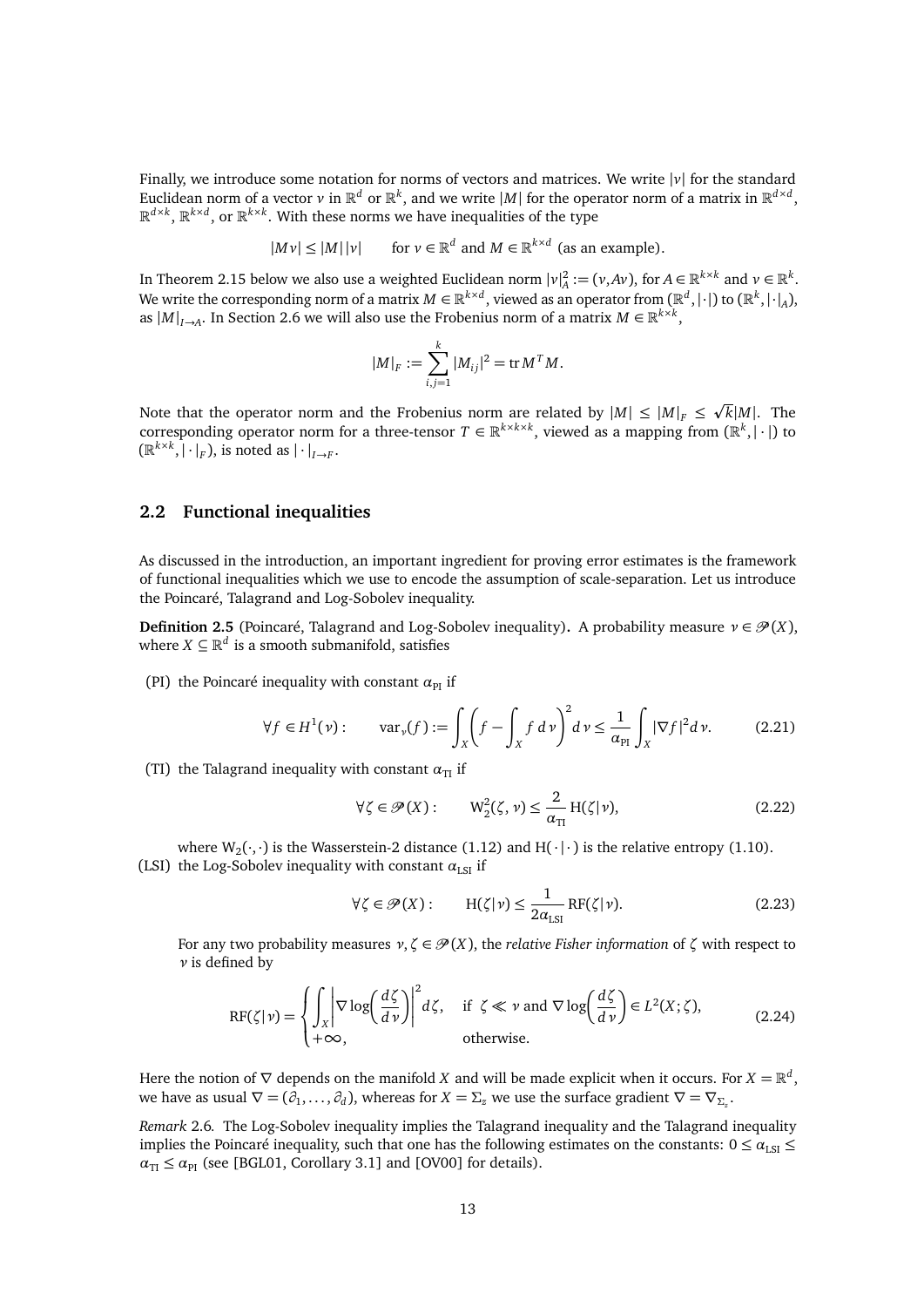We will use these inequalities by assuming that the conditional stationary measure  $\bar{\mu}_z$  satisfies either the Talagrand inequality or the Log-Sobolev inequality on  $\Sigma_z$  uniformly in  $z\in\mathbb{R}^k.$  In the introduction we described various bounds on  $H(\hat{\rho}_t|\eta_t)$  and  $W_2(\hat{\rho}_t,\eta_t)$ , and it will turn out that these bounds become sharp when  $\alpha_{\text{TI}}, \alpha_{\text{LSI}}$  are large.

*Remark* 2.7. We will assume below that the initial measure  $\rho_0$  has finite entropy  $H(\rho_0|\mu)$  with respect to the stationary measure  $\mu$ . This implies the dissipation inequality (see for instance [\[DLR13,](#page-44-8) Proposition 4.6] and [\[DLPS17,](#page-44-2) Theorem 2.3])

<span id="page-13-4"></span>
$$
H(\rho_t|\mu) + \beta^{-1} \int_0^t RF(\rho_s|\mu) ds \le H(\rho_0|\mu) \quad \text{for all } t \in [0, T].
$$
 (2.25)

### <span id="page-13-0"></span>**2.3 Coarse-grained dynamics**

The coarse-grained dynamics  $\hat{Y}_t$  is the solution of the stochastic differential equation

$$
\begin{cases} d\hat{Y}_t = -\hat{b}(t, \hat{Y}_t) dt + \sqrt{2\beta^{-1} \hat{A}(t, \hat{Y}_t)} dW_t^k, \\ \hat{Y}_{t=0} = Y_0, \end{cases}
$$
(2.26)

with coefficients  $\hat{b}$  and  $\hat{A}$  defined in [\(2.28\)](#page-13-2) and [\(2.29\)](#page-13-3) below. It is related to the full overdamped Langevin dynamics via the relation law $(\xi(X_t)) = \text{law}(\hat{Y}_t)$ , which we show next.

<span id="page-13-1"></span>**Proposition 2.8** ([\[Gyö86\]](#page-45-11)). If  $\rho$  is a solution to [\(2.5\)](#page-9-2), then  $\xi_{\#}\rho_t=:\hat\rho_t\in\mathscr{P}(\R^k)$  evolves according to

<span id="page-13-5"></span>
$$
\begin{cases} \partial_t \hat{\rho} = \beta^{-1} D_z^2 : (\hat{A}\hat{\rho}) + \text{div}_z(\hat{\rho} \,\hat{b}), \\ \hat{\rho}_{t=0} = \hat{\rho}_0, \end{cases}
$$
\n(2.27)

with coefficients  $\hat{b}:[0,T]\times\mathbb{R}^k\to\mathbb{R}^k, \hat{A}:[0,T]\times\mathbb{R}^k\to\mathbb{R}^{k\times k}$ 

$$
\hat{b}(t,z) = \mathbb{E}_{\bar{\rho}_{t,z}}[D\xi \nabla V - \beta^{-1}\Delta \xi],\tag{2.28}
$$

<span id="page-13-3"></span><span id="page-13-2"></span>
$$
\hat{A}(t,z) = \mathbb{E}_{\tilde{\rho}_{t,z}}[G].\tag{2.29}
$$

*Here ρ*¯*t*,*<sup>z</sup> is the conditional measure corresponding to ρ. Moreover, ρ*ˆ *has second moments that are bounded uniformly in time.*

*Proof.* According to Definition [2.1](#page-8-4) the family  $(\rho_t)_{t \in [0,T]}$  solves for almost all  $t \in (0,T)$  and every  $f \in C_c^2(\mathbb{R}^d)$ 

$$
0 = \int_{\mathbb{R}^d} (f \, d\rho_t - f \, d\rho_0) - \int_0^t \int_{\mathbb{R}^d} (\beta^{-1} \Delta f - \nabla f \cdot \nabla V) \, d\rho_t \, dt. \tag{2.30}
$$

The proof follows by substituting  $f = g \circ \xi$  for some  $g \in C_c^2(\mathbb{R}^k)$ , where we note that by Assumption [2.3](#page-9-5) we have  $f \in C_c^2(\mathbb{R}^d)$ .

Since the original dynamics  $\rho_t$  has bounded second moments,  $\hat{\rho}$  shares the same property by the estimate

$$
\int_{\mathbb{R}^k} |z|^2 \hat{\rho}_t(dz) = \int_{\mathbb{R}^d} |\xi(q)|^2 \rho_t(dq) \leq 2 \Big( |\xi(0)|^2 + ||D\xi||^2_{\infty} \int_{\mathbb{R}^d} |q|^2 \rho_t(dq) \Big) < +\infty.
$$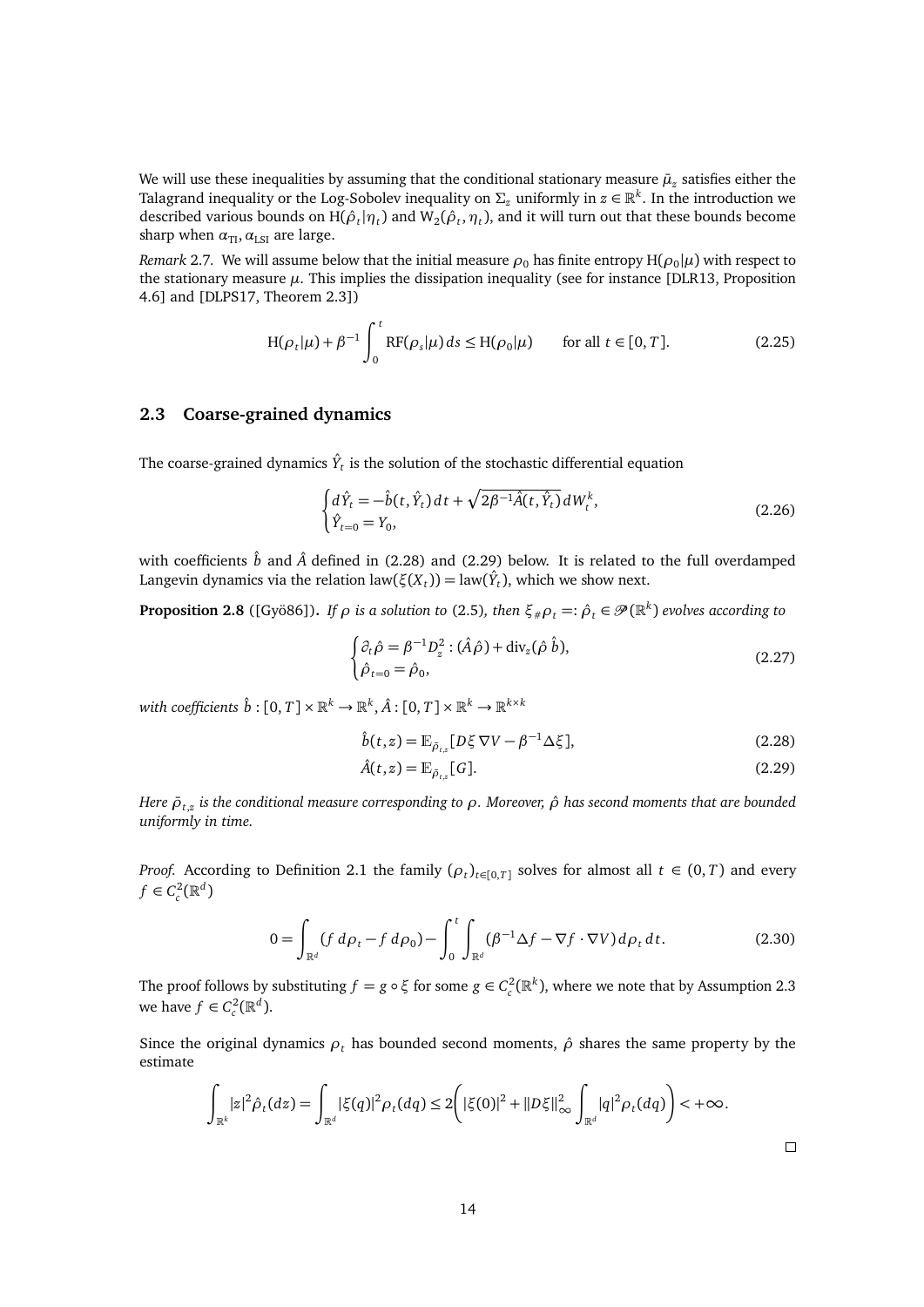Similarly, assuming that the initial measure  $\rho_0$  has finite relative entropy H( $\rho_0|\mu$ ), the same holds for the push-forward  $\hat{\rho}_0$ , and we have a similar dissipation inequality as [\(2.25\)](#page-13-4):

<span id="page-14-3"></span>**Corollary 2.9.** *If*  $H(\rho_0|\mu) < \infty$ *, then* 

<span id="page-14-1"></span>
$$
H(\hat{\rho}_t|\hat{\mu}) + \beta^{-1} \int_0^t RF_A(\hat{\rho}_s|\hat{\mu}) ds \le H(\rho_0|\mu) \quad \text{for all } t \in [0, T],
$$
 (2.31)

*where* RF*<sup>A</sup> is the relative Fisher Information on* R *<sup>k</sup> with metric A,*

$$
RF_A(\hat{\rho}_s|\hat{\mu}) := \begin{cases} \int_{\mathbb{R}^k} \left| \nabla_z \log \left( \frac{d\hat{\rho}_s}{d\hat{\mu}} \right) (z) \right|_{A(z)}^2 d\hat{\rho}_s(z), & \text{if } \hat{\rho}_s \ll \hat{\mu} \text{ and } \nabla_z \log \left( \frac{d\hat{\rho}_s}{d\hat{\mu}} \right) \in L^2(\mathbb{R}^k; \hat{\mu}), \\ +\infty, & \text{otherwise.} \end{cases}
$$

*Proof.* The proof follows from a standard application of the tensorization principle of the relative entropy and the Fisher information to the dissipation inequality [\(2.25\)](#page-13-4). For the relative entropy it reads

$$
H(\rho_t|\mu) = \int_{\mathbb{R}^k} H(\bar{\rho}_{t,z}|\bar{\mu}_z) d\hat{\rho}_t + H(\hat{\rho}_t|\hat{\mu}).
$$

For the Fisher information, we use for convenience the following projection

$$
P: \mathbb{R}^d \to \mathbb{R}^d \quad \text{with} \quad P = D \xi^\top G^{-1} D \xi.
$$

Then we have the orthogonal splitting of the gradient into its normal *P* $\nabla$  and tangential part (Id−*P*) $\nabla$  =  $\nabla$ <sub>Σ<sup>*z*</sup></sub>. In particular for *ρ* ≪ *μ* we find

$$
\int_{\mathbb{R}^d} \left| \nabla \log \frac{d\rho_t}{d\mu} \right|^2 d\rho_t = \int_{\mathbb{R}^d} \left( \left| P \nabla \log \frac{d\rho_t}{d\mu} \right|^2 + \left| \nabla_{\Sigma_z} \log \frac{d\rho_t}{d\mu} \right|^2 \right) d\rho_t.
$$

By definition of the marginal measure and using the disintegration theorem we arrive at

$$
\int_{\mathbb{R}^d} \left| P \nabla \log \frac{d\rho_t}{d\mu} \right|^2 d\rho_t = \int_{\mathbb{R}^d} \left| P \nabla \log \frac{d\hat{\rho}_t \circ \xi}{d\hat{\mu} \circ \xi} \right|^2 d\rho_t = \int_{\mathbb{R}^k} \int_{\Sigma_z} \left| P D \xi^\top \nabla_z \log \frac{d\hat{\rho}_t}{d\hat{\mu}} \right|^2 d\tilde{\rho}_{t,z} d\hat{\rho}_t(z).
$$

The last observation needed is that since *P* is a projection, for any  $v,z\in\mathbb{R}^k$  it follows that

$$
\int_{\Sigma_z} \left| PD\xi^\top v \right|^2 d\bar{\rho}_{t,z} = \int_{\Sigma_z} v \cdot D\xi PD\xi^\top v d\bar{\rho}_{t,z} = v \cdot \mathbb{E}_{\bar{\rho}_{t,z}}[G]v = |v|_A^2,
$$

where | · |*<sup>A</sup>* is defined on page [12.](#page-11-2) Here we have used *DξPDξ* <sup>&</sup>gt; <sup>=</sup> *<sup>D</sup>ξD<sup>ξ</sup>* <sup>&</sup>gt; <sup>=</sup> *<sup>G</sup>*. Hence [\(2.31\)](#page-14-1) follows from [\(2.25\)](#page-13-4).

### <span id="page-14-0"></span>**2.4 Effective dynamics**

Next, let us define the effective dynamics *Y<sup>t</sup>* ,

$$
\begin{cases} dY_t = -b(Y_t) dt + \sqrt{2\beta^{-1} A(Y_t)} dW_t^k, \\ Y_{t=0} = Y_0, \end{cases}
$$
\n(2.32)

with the corresponding forward Kolmogorov equation for the law  $\eta_t = \text{law}(Y_t)$ ,

<span id="page-14-2"></span>
$$
\begin{cases} \partial_t \eta = \text{div}_z(\eta \, b) + \beta^{-1} D_z^2 : (A \, \eta), \\ \eta_{t=0} = \eta_0. \end{cases} \tag{2.33}
$$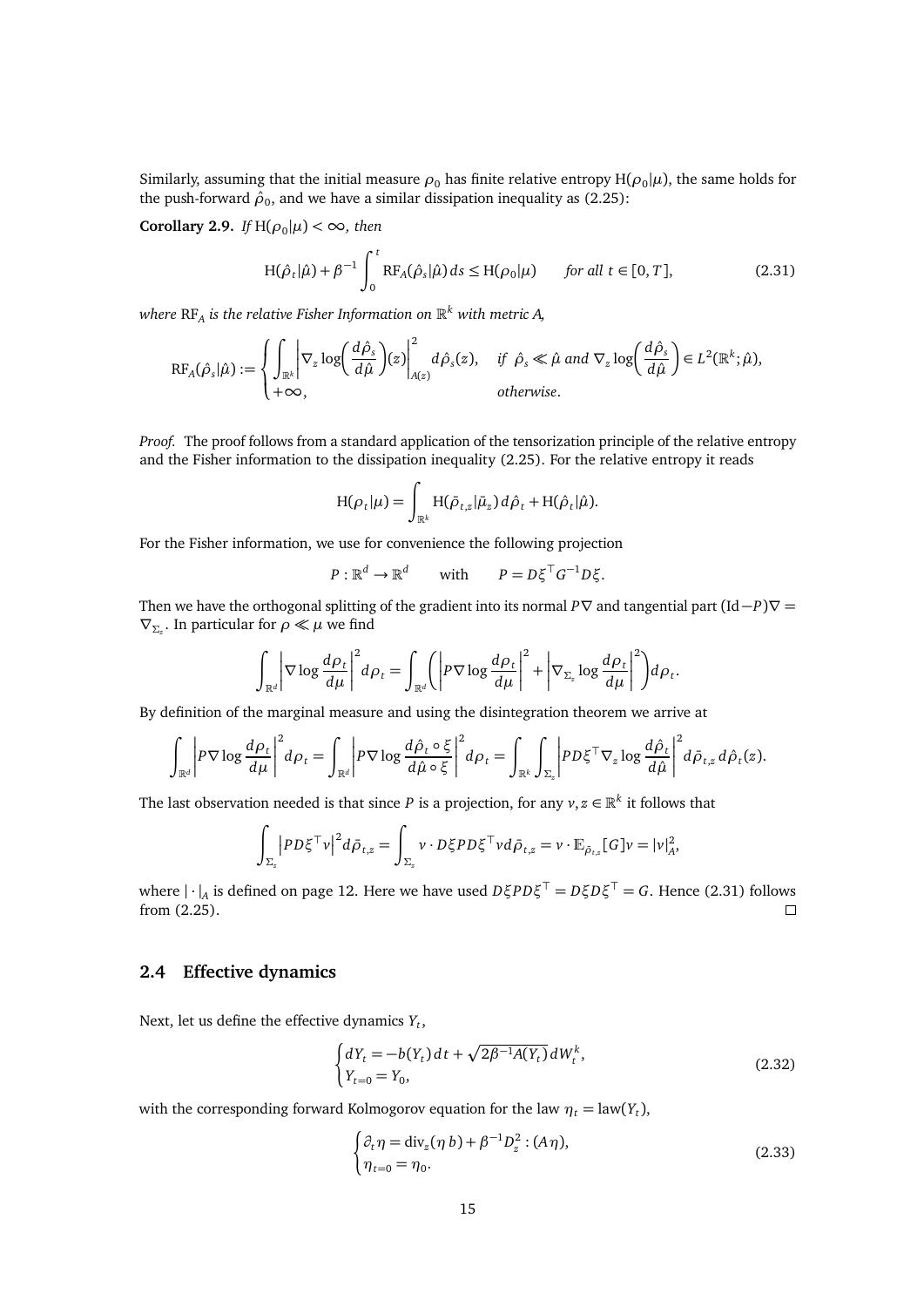The coefficients  $b: \mathbb{R}^k \to \mathbb{R}^k$ ,  $A: \mathbb{R}^k \to \mathbb{R}^{k \times k}$  are

<span id="page-15-2"></span>
$$
b(z) := \mathbb{E}_{\bar{\mu}_z} [D\xi \nabla V - \beta^{-1} \Delta \xi], \tag{2.34}
$$

$$
A(z) := \mathbb{E}_{\bar{\mu}_z}[G],\tag{2.35}
$$

Note that the expectations are taken with respect to the conditional stationary measure  $\bar{\mu}_z$ . The effective dynamics admits the measure  $\hat{\mu} := \xi_{\#} \mu$  as a stationary solution [\[LL10,](#page-45-6) Lemma 2.4].

<span id="page-15-3"></span>*Remark* 2.10 (Effective dynamics is a gradient flow)*.* By using Lemma [2.4](#page-11-1) and the explicit definition of  $\bar{\mu}_z$  [\(2.13\)](#page-10-1) it follows that

$$
\begin{split} \operatorname{div}_z A &= \int_{\Sigma_z} \left[ \mu G \nabla_z \left( \frac{1}{\hat{\mu}(z)} \right) + \frac{1}{\hat{\mu}(z)} \operatorname{div}(\mu D \xi) \right] \frac{d \mathcal{H}^{d-k}}{\operatorname{Jac} \xi} \\ &= \int_{\Sigma_z} \frac{\mu}{\hat{\mu}} \big( D \xi \nabla \log \mu + \Delta \xi - G(\nabla_z \log \hat{\mu}) \big) \frac{d \mathcal{H}^{d-k}}{\operatorname{Jac} \xi}, \end{split}
$$

and therefore div<sub>*z*</sub>  $A = -\beta b - A\nabla_z \log \hat{\mu}$ . Hence we can rewrite the effective dynamics [\(2.33\)](#page-14-2) as

<span id="page-15-0"></span>
$$
\partial_t \eta = \beta^{-1} (\text{div}_z (A \nabla_z \eta) + \text{div}_z (\eta A \nabla_z (-\log \hat{\mu}))).
$$
\n(2.36)

With the free energy  $\mathscr{E}(\eta):=\beta^{-1}\int(\eta\log\eta-\eta\,\log\hat\mu)$  and by using  $\delta\mathscr{E}(\eta)=\beta^{-1}\log\frac{\eta}{\hat\mu}$  for the variational derivative, we can write

$$
\partial_t \eta = \text{div}_z(\eta A \nabla_z (\delta \mathscr{E}(\eta))) = \beta^{-1} \text{div}_z \left( \eta A \nabla_z \log \frac{\eta}{\hat{\mu}} \right).
$$
 (2.37)

This formally indicates that the effective dynamics is a Wasserstein-2 gradient flow of  $\mathscr E$  with respect to the space dependent metric  $\langle z_1, z_2 \rangle_A := \langle z_1, Az_2 \rangle$  on  $\mathbb{R}^k$ . Using the form [\(2.37\)](#page-15-0) of the effective equation, it is easily seen that  $\hat{\mu}$  is the stationary measure of the effective dynamics. Therefore the long-time limit of the coarse-grained and the effective dynamics are the same as  $\rho_t$  converges to  $\mu$ .

Next we discuss the well-posedness of the effective dynamics [\(2.33\)](#page-14-2). The existence of a solution for the effective dynamics as a family of probability measures in the sense of Definition [2.1](#page-8-4) is a subtle issue, even though the effective dynamics is uniformly parabolic. Essentially, we need to rule out finite-time explosion, which is closely related to the condition of *ξ* being affine at infinity (recall Lemma [A.1\)](#page-41-1) which is a consequence of the growth conditions [\(C1\)-](#page-9-3)[\(C3\).](#page-10-0) We show that under these growth conditions the effective drift *b* is Lipschitz (see Lemma [2.12\)](#page-16-1), and as a consequence the solution to the effective dynamics does not explode in finite time.

Before doing so, let us point out that all the main results depend on the relative entropy of the initial data with respect to the Gibbs measure. Hence, we will assume for the proof, that the initial datum  $\rho_0 = \text{law}(X_0)$  has bounded relative entropy with respect to  $\mu$ 

$$
H(\rho_0|\mu) < +\infty. \tag{2.38}
$$

This implies  $\rho_0 \ll \mu$  and so we can define  $f_0 := d\rho_0/d\mu$ .

Henceforth, to avoid certain technicalities we assume that

<span id="page-15-1"></span>
$$
\left\| \frac{d\rho_0}{d\mu} \right\|_{L^\infty} + \left\| \frac{d\mu}{d\rho_0} \right\|_{L^\infty} < \infty. \tag{2.39}
$$

This assumption can be made without any loss of generality. To see this, we introduce the truncation

$$
f_0^M := \frac{1}{Z_M} \min\left\{\max\left\{f_0, \frac{1}{M}\right\}, M\right\},\tag{2.40}
$$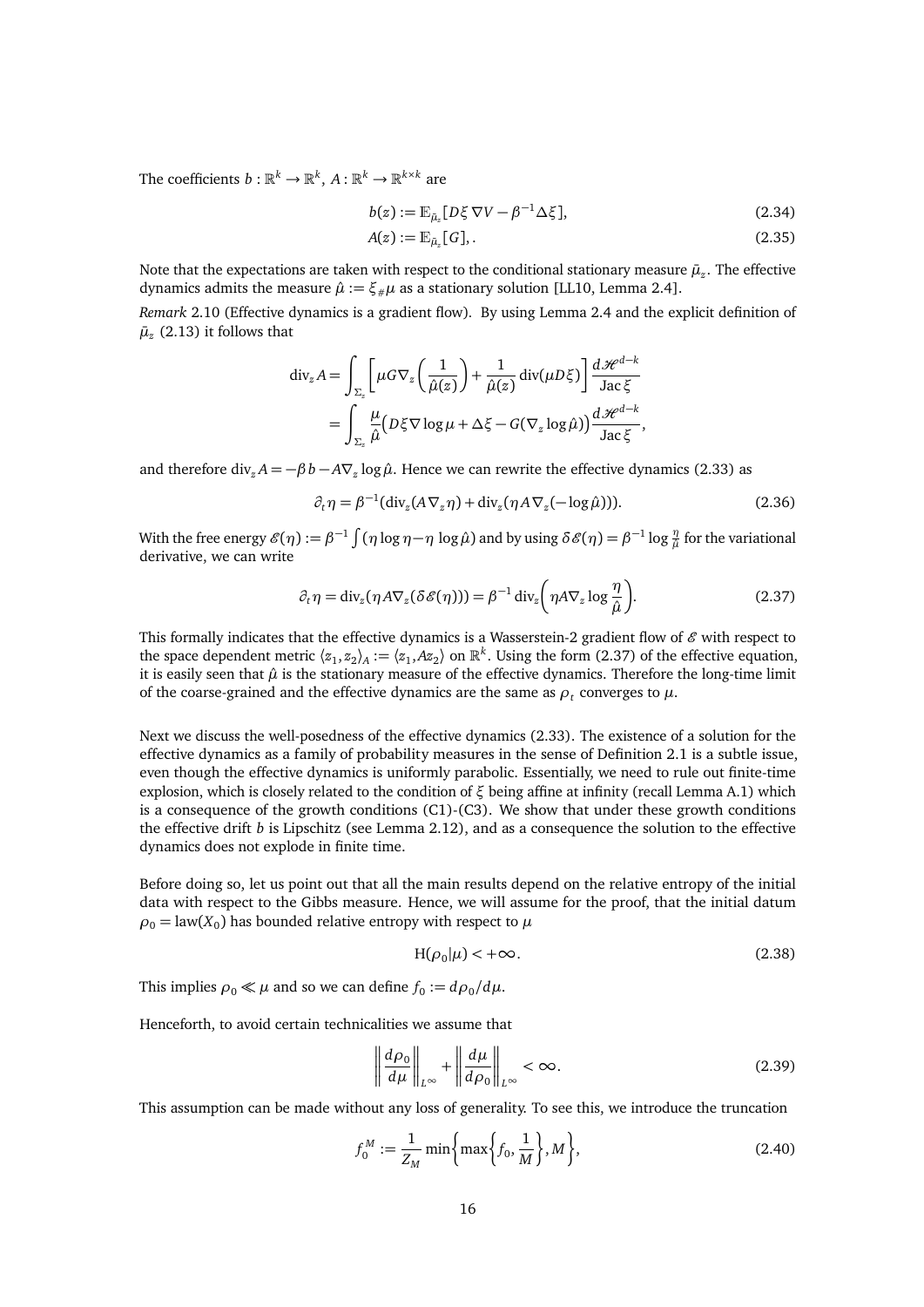where  $Z_M$  is a normalization constant to ensure that  $f_0^M \mu$  is a probability measure. By standard comparison principle results for parabolic equations [\[PW12,](#page-46-2) Chapter 3], we then find that the solution  $\rho^{M}$  with initial data  $\rho^{M}_{0} := f^{M}_{0} \mu$  satisfies

$$
\frac{1}{MZ_M}\mu \le \rho_t^M \le \frac{M}{Z_M}\mu. \tag{2.41}
$$

In Section [2.7](#page-29-0) we will show that the final estimates obtained are independent of the constant *M* and hence we can let  $M \to \infty$ .

<span id="page-16-0"></span>**Theorem 2.11** (Well-posedness of effective dynamics)**.** *Assume the following:*

- *1. The initial datum*  $\eta_0$  *has bounded second moments, i.e.*  $\int_{\mathbb{R}^k} |z|^2 \, d\eta_0 < +\infty$ *.*
- 2. *The conditional stationary measure*  $\bar{\mu}_z$  *satisfies the Poincaré inequality [\(2.21\)](#page-12-1) uniformly in*  $z \in \mathbb{R}^k$ *with constant*  $\alpha_{\text{PI}} > 0$ *, where the gradient in the Poincaré inequality is given by*  $\nabla_{\Sigma_z}$ *.*

*Then there exists a unique family of probability measures*  $(\eta_t)_{t\in[0,T]}$  *which solves the effective dynamics* [\(2.33\)](#page-14-2) *in the sense of Definition [2.1.](#page-8-4) Furthermore, this family has bounded second moments, i.e.*

$$
\forall t \in [0, T]: \int_{\mathbb{R}^k} |z|^2 d\eta_t < +\infty.
$$

To prove Theorem [2.11](#page-16-0) we need some control on the growth of the coefficients, which we summarize below.

<span id="page-16-1"></span>**Lemma 2.12.** If the stationary conditional measures  $\{\bar{\mu}_z\}_{z \in \mathbb{R}^k}$  satisfy a Poincaré inequality [\(2.21\)](#page-12-1) uniformly  $in$   $z \in \mathbb{R}^k$  with constant  $\alpha_{\text{Pl}}$ ,  $V$  and  $\xi$  satisfy Assumptions [2.2](#page-9-6) and [2.3,](#page-9-5) then the effective vector drift  $b$  and *the effective diffusion matrix A are Lipschitz, and for some C >* 0

<span id="page-16-2"></span>
$$
b \in W_{\text{loc}}^{1,\infty}(\mathbb{R}^k; \mathbb{R}^k) \qquad with \qquad \sup_{z \in \mathbb{R}^k} |\nabla_z b(z)| \le C \tag{2.42}
$$

*and*

$$
A \in W^{1,\infty}(\mathbb{R}^k; \mathbb{R}^{k \times k}) \qquad with \qquad \frac{1}{C} \operatorname{Id}_k \le A(z) \le C \operatorname{Id}_k. \tag{2.43}
$$

The proof of Lemma [2.12](#page-16-1) is provided in Appendix [B.](#page-43-0) The growth conditions on *D* <sup>2</sup>*ξ*, *D* <sup>3</sup>*ξ* in [\(C3\)](#page-10-0) are critical in the proof. Since the diffusion matrix *A* in the effective dynamics is bounded, it is the Lipschitz property of *b* implied by the growth conditions which ensures that the solution to the effective dynamics does not explode in finite time.

*Proof of Theorem [2.11.](#page-16-0)* The existence of solutions to the effective dynamics [\(2.33\)](#page-14-2) follows from [\[BKRS15,](#page-44-6) Theorem 6.6.2]. Since *b* is Lipschitz, say with a constant *L<sup>b</sup>* (see Lemma [2.12\)](#page-16-1), we find

$$
\frac{d}{dt} \int_{\mathbb{R}^k} \frac{|z|^2}{2} d\eta_t = -\int_{\mathbb{R}^k} z \cdot b(z) d\eta_t + \int_{\mathbb{R}^k} \text{Id}_k : A d\eta_t
$$
\n
$$
= -\int_{\mathbb{R}^k} z \cdot (b(z) - b(0)) d\eta_t + \int_{\mathbb{R}^k} \text{Id}_k : A d\eta_t - b(0) \int_{\mathbb{R}^k} z d\eta_t
$$
\n
$$
\leq \left( L_b + \frac{b(0)}{2} \right) \int_{\mathbb{R}^k} |z|^2 d\eta_t + C.
$$

Applying a Gronwall-type estimate to this inequality and using the bounded second moment for the initial data implies bounded second moments for  $\eta_t$ . The conclusion follows by approximating the function  $z \mapsto |z|^2/2$  in the test-function class  $C_c^{\infty}(\mathbb{R}^k)$ . The uniqueness of the effective dynamics follows from [\[BKRS15,](#page-44-6) Theorem 9.4.3] under the given assumptions.  $\Box$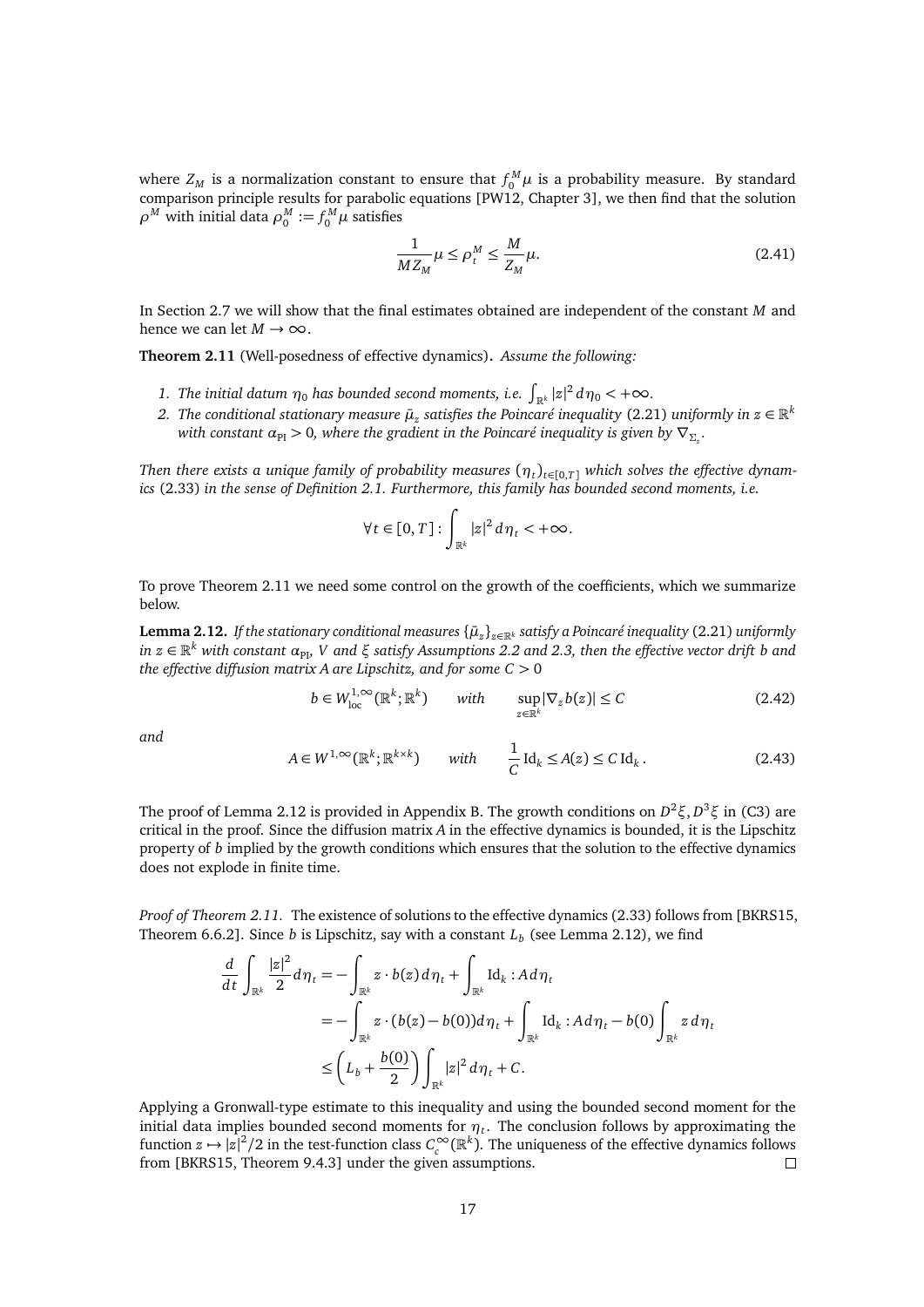<span id="page-17-1"></span>*Remark* 2.13*.* We want to emphasize that a similar result does not hold in general for the coarse-grained dynamics. The diffusion coefficient  $\hat{A}$  in [\(2.29\)](#page-13-3) and vector field  $\hat{b}$  in [\(2.28\)](#page-13-2) depend on the conditional measure  $\bar{\rho}_{t,z}$  corresponding to the solution. In particular, proving regularity properties of the coarsegrained coefficients will require strong assumptions on the initial data, which we wish to avoid at this point. Due to this reason, we cannot prove the uniqueness of the solution to the coarse-grained equation. However the existence of a solution to the coarse-grained equation is straightforward by the definition of the push-forward  $\xi_{\#}\rho_t = \hat{\rho}_t$  of the full dynamics  $\rho_t$ .

A technical difficulty arising from the above remark is that it is not straightforward to construct a coupling between the coarse-grained and the effective dynamics, which is required for proving Wasserstein estimates in the coming sections. To deal with this we will construct a coupling (see Lemma [2.25\)](#page-26-0) between the full dynamics and a suitably lifted effective dynamics, which we now describe.

A lifted version of the effective dynamics  $\eta_t$ , denoted by  $\theta_t$ , is defined such that  $\eta_t$  is its marginal under *ξ*. We do not impose any constraint on the conditional part  $\bar{\theta}_{t,z}$  of this measure, i.e. for any functions  $f: \mathbb{R}^k \to \mathbb{R}$  and  $g: \mathbb{R}^d \to \mathbb{R}$ 

$$
\int_{\mathbb{R}^d} f(\xi(x)) g(x) d\theta_t(x) := \int_{\mathbb{R}^k} f(z) d\eta_t(z) \int_{\Sigma_z} g(y) d\bar{\theta}_{z,t}(y) \tag{2.44}
$$

A reasonable choice for the conditional measure could be  $\bar{\mu}_z$ , which would allow us to investigate the relaxation of the full-dynamics  $\rho_t$  on the submanifolds  $\{\Sigma_z\}_{z\in\mathbb{R}^k}$ . We leave this study for future works. Here we just construct a family of measures *θ<sup>t</sup>* defined on R *<sup>d</sup>* with *η<sup>t</sup>* as the push-forward under *ξ*. In the following Lemma we construct an evolution for  $θ$ *<sub>t</sub>* which is suitable for our purpose. However it should be noted that this is not the only possible choice.

<span id="page-17-2"></span>**Lemma 2.14.** *Let*  $\theta_t$  *be the solution of* 

<span id="page-17-0"></span>
$$
\partial_t \theta_t = \text{div}(\tilde{b}\theta_t) + \beta^{-1} D^2 : (\tilde{A}\theta_t), \qquad (2.45)
$$

 $H$ ere the coefficients  $\tilde{b}:\mathbb{R}^d\to\mathbb{R}^d,$   $\tilde{A}:\mathbb{R}^d\to\mathbb{R}^{d\times d}$  are given by

$$
\tilde{A} := D\xi^{\top} G^{-1} (A \circ \xi) G^{-1} D\xi ,
$$
  
\n
$$
\tilde{b} := D\xi^{\top} G^{-1} (b \circ \xi + \beta^{-1} D^2 \xi : \tilde{A}).
$$

If  $\xi_*\theta_0 = \eta_0$  and  $\{\eta_t\}_{t\in\mathbb{R}^+}$  is a solution of [\(2.33\)](#page-14-2), then  $\xi_*\theta_t = \eta_t$ . Moreover, if  $\theta_0$  has bounded second *moment, then the same holds for*  $\theta_t$  *for all*  $t > 0$ .

*Proof.* The lifted dynamics [\(2.45\)](#page-17-0) has a solution in the sense of Definition [2.1.](#page-8-4) To verify the push-forward property, we use  $\phi \circ \xi$  with  $\phi : \mathbb{R}^d \to \mathbb{R}$  as a test function in [\(2.3\)](#page-9-7) and calculate

$$
\frac{d}{dt} \int_{\mathbb{R}^k} \phi d(\xi_{\#} \theta_t) = \frac{d}{dt} \int_{\mathbb{R}^d} \phi \circ \xi d\theta_t = \int_{\mathbb{R}^d} (\beta^{-1} D^2(\phi \circ \xi) : \tilde{A} - D(\phi \circ \xi) \cdot \tilde{b}) d\theta_t
$$
  
= 
$$
\int_{\mathbb{R}^d} (\beta^{-1} (D_z^2 \phi \circ \xi) : (D_z \tilde{A} D \xi^{\top}) - (\nabla_z \phi \circ \xi) \cdot (D_z \tilde{b} - \beta^{-1} D^2 \xi : \tilde{A}) ) d\theta_t.
$$

Hence,  $\xi_{\#}\theta_t$  solves [\(2.33\)](#page-14-2) in the sense of Definition [2.1](#page-8-4) and by the uniqueness of solution to the effective dynamics (see Theorem [2.11\)](#page-16-0), we obtain  $\xi_{\#} \theta_t = \eta_t$ . The second moment bound follows by using, after a standard approximation argument,  $\frac{1}{2}|x|^2$  as test function, which gives

$$
\frac{d}{dt}\frac{1}{2}\int_{\mathbb{R}^d}|x|^2\,d\theta_t=\int_{\mathbb{R}^d}(\beta^{-1}\,\mathrm{tr}\tilde{A}+x\cdot\tilde{b}\big)\,d\theta_t.
$$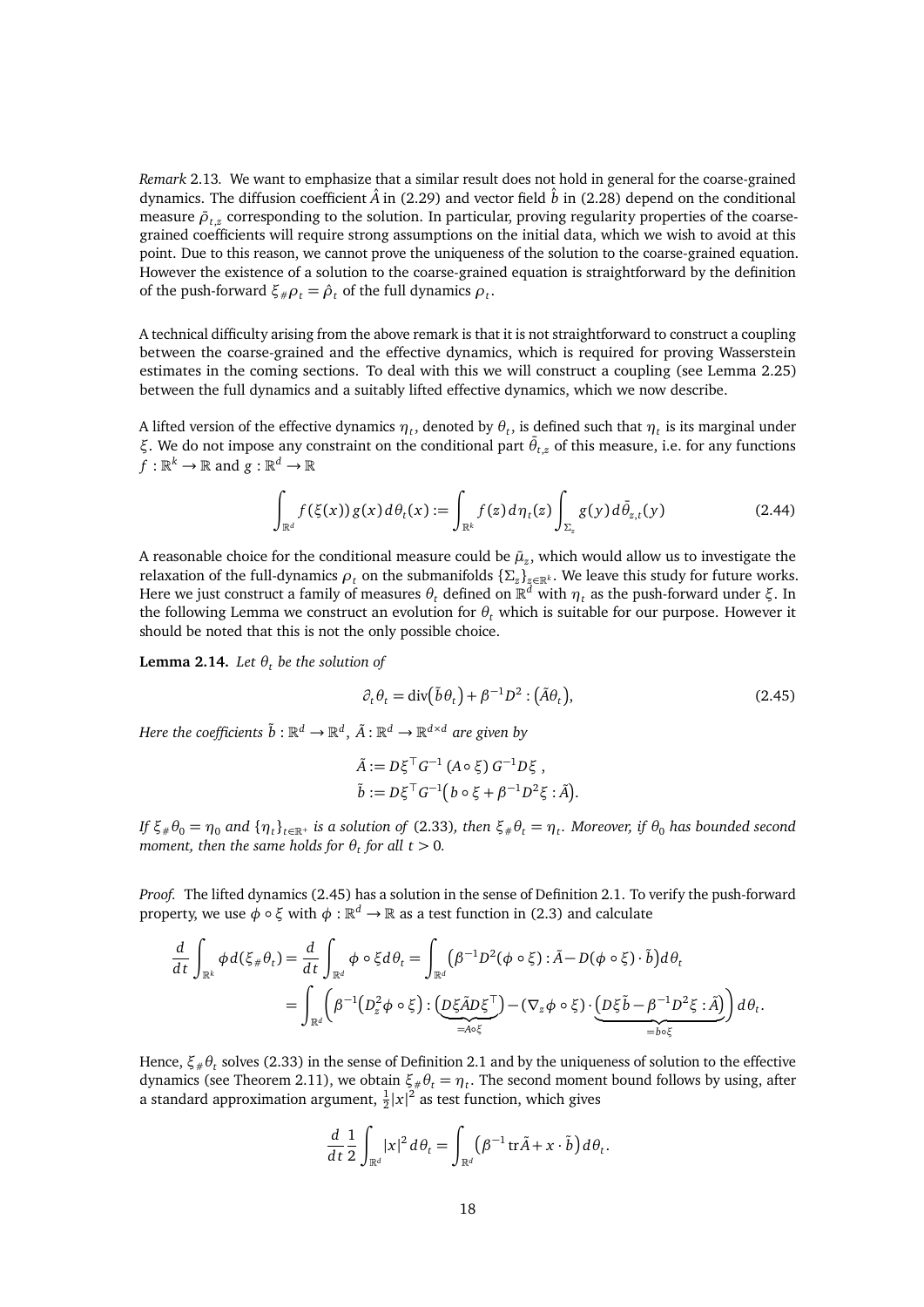By Assumption [2.3,](#page-9-5) we conclude that tr $\tilde{A} \leq C$ . Additionally with [\(2.42\)](#page-16-2) we conclude that  $|\tilde{b}(x)| \leq$  $C(1 + |x|)$ , which implies

$$
\frac{d}{dt}\frac{1}{2}\int_{\mathbb{R}^d}|x|^2\,d\theta_t\leq C\int_{\mathbb{R}^d}\bigl(1+|x|^2\bigr)d\theta_t,
$$

and the conclusion follows by using the Gronwall Lemma.

### <span id="page-18-0"></span>**2.5 Relative entropy estimate**

In this section we state and prove the first main result Theorem [1.1,](#page-3-4) on the error estimates between *ρ*ˆ and *η* in relative entropy.

<span id="page-18-1"></span>**Theorem 2.15.** *Suppose V* and  $\xi$  *satisfy Assumptions* [2.2](#page-9-6) and [2.3,](#page-9-5) *respectively and the initial datum*  $\rho_0$ *satisfies* [\(2.39\)](#page-15-1)*. Let*

$$
\kappa_{\rm H} := \sup_{z \in \mathbb{R}^k} \sup_{y_1, y_2 \in \Sigma_z} \frac{|F(y_1) - F(y_2)|_{A(z)}}{d_{\Sigma_z}(y_1, y_2)},\tag{2.46}
$$

*where Ais the effective mobility* [\(2.35\)](#page-15-2)*, d<sup>Σ</sup><sup>z</sup> is the intrinsic metric* [\(2.10\)](#page-10-2)*, and F is the local mean force* [\(2.19\)](#page-11-3)*. The norm* | · |*<sup>A</sup> is defined on page [12.](#page-11-2) Moreover, assume that*

- <span id="page-18-5"></span>*(H1) The conditional stationary measure µ*¯*<sup>z</sup> satisfies the Talagrand inequality* [\(2.22\)](#page-12-2) *and the Log-Sobolev inequality* [\(2.23\)](#page-12-3) *uniformly in z with constants*  $\alpha_{\text{TI}} > 0$  *and*  $\alpha_{\text{LSI}} > 0$  *respectively.*
- *(H2) There exists*  $\lambda_H > 0$  *such that*

$$
\lambda_{\rm H} := \left\| \left| A^{-1/2} (A - D\xi D\xi^{\top}) (D\xi D\xi^{\top})^{-1/2} \right| \right\|_{L^{\infty}(\mathbb{R}^d)} < \infty. \tag{2.47}
$$

*Then for any*  $t \in [0, T]$ 

$$
H(\hat{\rho}_t|\eta_t) \le H(\hat{\rho}_0|\eta_0) + \frac{1}{4} \left(\lambda_H^2 + \frac{\kappa_H^2 \beta^2}{\alpha_{\text{TI}} \alpha_{\text{LSI}}}\right) (H(\rho_0|\mu) - H(\rho_T|\mu)).
$$
\n(2.48)

<span id="page-18-6"></span>*Remark* 2.16. The constant  $\kappa_H$  is bounded from above by  $\sup_{z \in \mathbb{R}^k} |||\nabla_{\Sigma_z} F|_{I \to A(z)}||_{L^\infty(\Sigma_z)}$  and is finite since  $|\nabla_{\Sigma_z} F|_{I\to A(z)} \le |\nabla F|_{I\to A(z)} < \infty$  by Assumptions [2.2](#page-9-6) and [2.3](#page-9-5) on *V* and  $\xi$ . It is a measure of the interaction strength between the dynamics along the coarse-grained variables and the dynamics on the level sets  $\Sigma_{\rm z}.$  The constant  $\alpha_{\rm TI}$  quantifies the scale-separation between the dynamics on the level sets *Σ*<sub>*z*</sub> and across the level sets. Note that by Remark [2.6](#page-12-4) we have  $\alpha_{\text{TI}} \geq \alpha_{\text{LSI}}$  and hence the statement on the Talagrand inequality is satisfied with  $\alpha_{\text{TI}} = \alpha_{\text{LSI}}$ . However, in certain cases the scaling of  $\alpha_{\text{TI}}$  and  $\alpha_{\text{LSI}}$  in some other parameter can be different. The constant  $\lambda_H$  is a measure of how close  $D\xi D\xi^{\dagger}$  is to being constant on the level set.

*Remark* 2.17 (Comparison of Theorem [2.15](#page-18-1) with the results of Legoll and Lelièvre [\[LL10\]](#page-45-6))*.* The constants  $\kappa_H$ ,  $\lambda_H$  defined in Theorem [2.15](#page-18-1) are the multidimensional generalisations of the corresponding constants  $\kappa_{\text{[LL10]}}$  $\kappa_{\text{[LL10]}}$  $\kappa_{\text{[LL10]}}$  and  $\lambda_{\text{[LL10]}}$  defined in [\[LL10,](#page-45-6) Theorem 3.1]. Let us assume  $0 < m^2 \text{Id}_k \leq D \xi D \xi^{\top} \leq M^2 \text{Id}_k$  as in [\[LL10,](#page-45-6) Assumption H1]. Then

$$
\kappa_{\mathrm{H}} \leq M \|\|\nabla_{\Sigma_{z}} F\|\|_{L^{\infty}} = M \kappa_{\mathrm{[LL10]}},
$$
  

$$
\lambda_{\mathrm{H}} \leq \frac{M}{m} \|\|(A)^{-1} (A - D \xi D \xi^{\top})\|\|_{L^{\infty}} = \frac{M}{m} \lambda_{\mathrm{[LL10]}}.
$$

Thus the prefactor in our relative entropy estimate [\(2.48\)](#page-18-3) can be estimated to give the exact multidi-mensional form of the prefactor in [\[LL10,](#page-45-6) Equation (31)]:

$$
\lambda_H^2 + \frac{\kappa_H^2 \beta^2}{\alpha_{\text{LSI}}^2} \le \frac{M^2}{m^2} \lambda_{\text{[LL10]}}^2 + \frac{M^2 \kappa_{\text{[LL10]}}^2 \beta^2}{\alpha_{\text{LSI}}^2} \le \frac{M^2}{m^2} \left( \lambda_{\text{[LL10]}}^2 + \frac{m^2 \kappa_{\text{[LL10]}}^2 \beta^2}{\alpha_{\text{LSI}}^2} \right). \tag{2.49}
$$

<span id="page-18-4"></span><span id="page-18-3"></span><span id="page-18-2"></span> $\Box$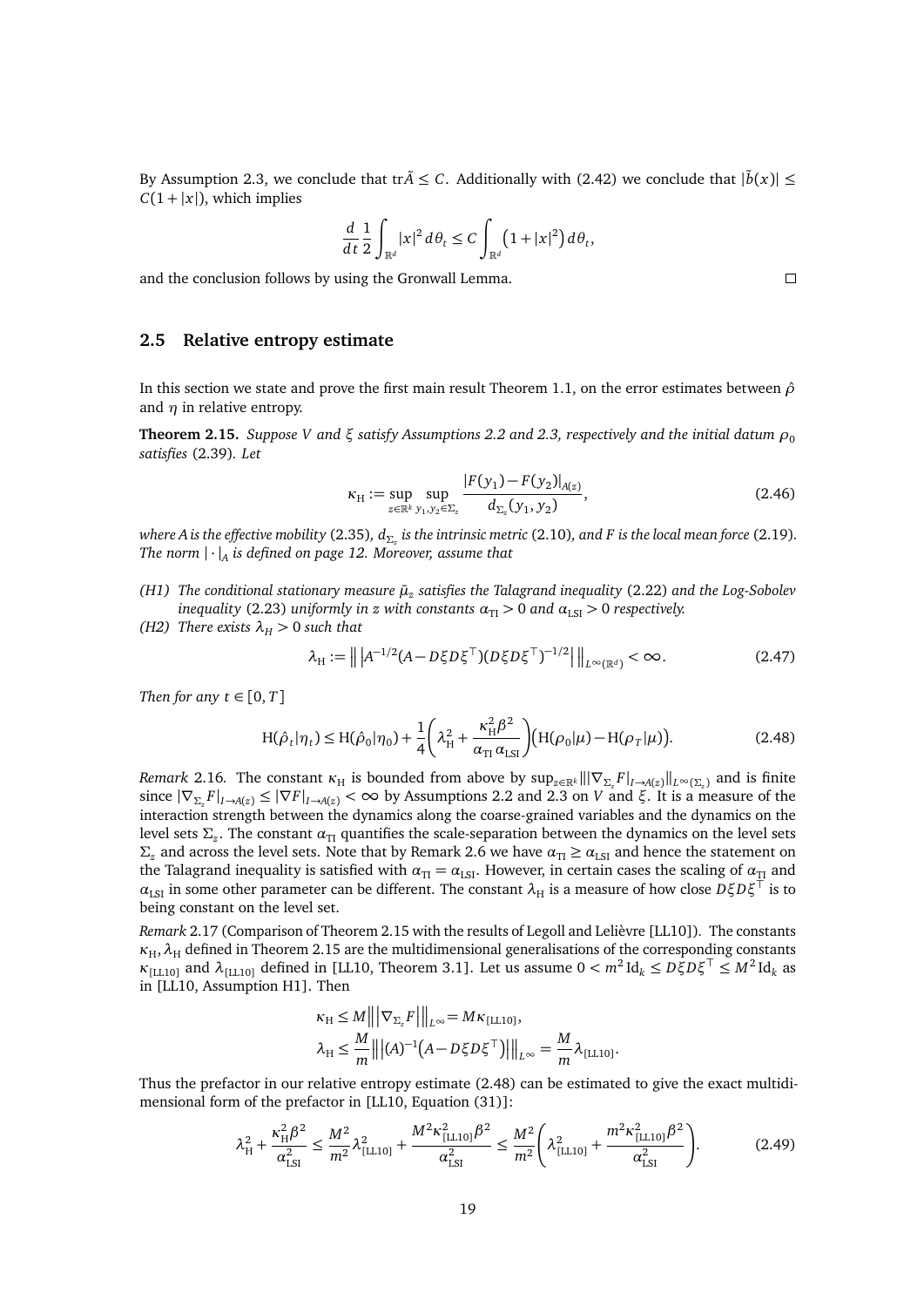The proof of Theorem [2.15](#page-18-1) consists of two steps:

- 1. Prove an abstract estimate which connects the relative entropy of two (general) Fokker-Planck type evolutions with a large-deviation rate functional (see Section [2.5.1\)](#page-19-0).
- 2. Apply this estimate to the choice of coarse-grained and effective dynamics and estimate the large-deviation rate functional appropriately (see Section [2.5.2\)](#page-21-0).

#### <span id="page-19-0"></span>**2.5.1 Estimate of the relative entropy by a large deviation functional**

In this section we present a general theorem which estimates the relative entropy between two probability measures that solve two *different* Fokker-Planck equations in terms of a *large-deviation rate functional*. This theorem relies on studying the evolution of the relative entropy of these two solution in time. The precise result is due to Bogachev et. al. [\[BRS16\]](#page-44-4), who prove these results in general conditions without making the connection to large deviations. In subsequent sections, we will apply this theorem to the effective and the coarse-grained dynamics in both the overdamped Langevin and the Langevin case.

Consider the following stochastic differential equation

$$
dZ_t = -b(t, Z_t) dt + \sqrt{2\beta^{-1} A(t, Z_t)} dW_t^k, \qquad (2.50)
$$

where  $b: [0, T] \times \mathbb{R}^k \to \mathbb{R}^k$  and  $A: [0, T] \times \mathbb{R}^k \to \mathbb{R}^{k \times k}$  is a symmetric positive-definite matrix. We will mention the precise assumptions on the coefficients in Theorem [2.18](#page-20-0) below. Let  ${Z^{i}}_{i=1}^{n}$  denote independent and identically distributed copies of *Z*. It is well known that the empirical measure

<span id="page-19-2"></span><span id="page-19-1"></span>
$$
\nu_n(t) := \frac{1}{n} \sum_{i=1}^n \delta_{Z_i^i}
$$
\n(2.51)

converges as  $n \to \infty$  almost surely to the unique solution of the forward Kolmogorov equation for  $v_t := \text{law}(Z_t)$  (see for instance [\[Oel84\]](#page-45-16))

$$
\partial_t \nu = \mathcal{L}^* \nu, \qquad \mathcal{L}^* \nu := \text{div}(b \nu) + \beta^{-1} D^2 : A \nu. \tag{2.52}
$$

Furthermore, it has been shown that the sequence (*ν<sup>n</sup>* ) satisfies a *large-deviation principle* [\[DG87\]](#page-44-9), which characterizes the probability of finding the empirical measure far from the limit *ν*, written informally as

<span id="page-19-3"></span>
$$
\mathrm{Prob}(\nu_n \approx \zeta) \sim \exp(-n \, \mathrm{I}(\zeta)),
$$

in terms of a rate functional I :  $C([0,T]; \mathscr{P}(\mathbb{R}^k)) \to \mathbb{R}$ . Assuming that the initial data  $Z^i(0)$  are chosen to be deterministic, and such that the initial empirical measure  $v_n(0)$  converges narrowly to some  $v_0$ ; then I has the form, (see [\[DG87,](#page-44-9) [FK06\]](#page-45-17)),

$$
I(\zeta) := \begin{cases} \frac{\beta}{4} \int_0^T \int_{\mathbb{R}^k} |r_t|_A^2 d\zeta_t dt, & \text{if } \partial_t \zeta_t - \mathcal{L}^* \zeta_t = -\operatorname{div}(\zeta Ar_t) \text{ with } \zeta|_{t=0} = v_0\\ +\infty, & \text{otherwise.} \end{cases}
$$
(2.53)

Here  $|r|_A^2 := \langle r, Ar \rangle$  is the *A*-weighted  $\mathbb{R}^k$  inner-product and  $L_A^2(\zeta_t)$  is the closure of  $\{\nabla f : f \in C_c^\infty(\mathbb{R}^k)\}\$ in the norm  $||F||_1^2$  $L^2_{\lambda}(v_t) := \int |F|_A^2 d\zeta_t$ . The rate functional satisfies two critical properties:

$$
I \ge 0
$$
 and  $I(\zeta) = 0$  iff  $\zeta_t$  solves (2.52).

Now we state the abstract large-deviation result, which without making the connection to large deviations is already contained in [\[BRS16\]](#page-44-4).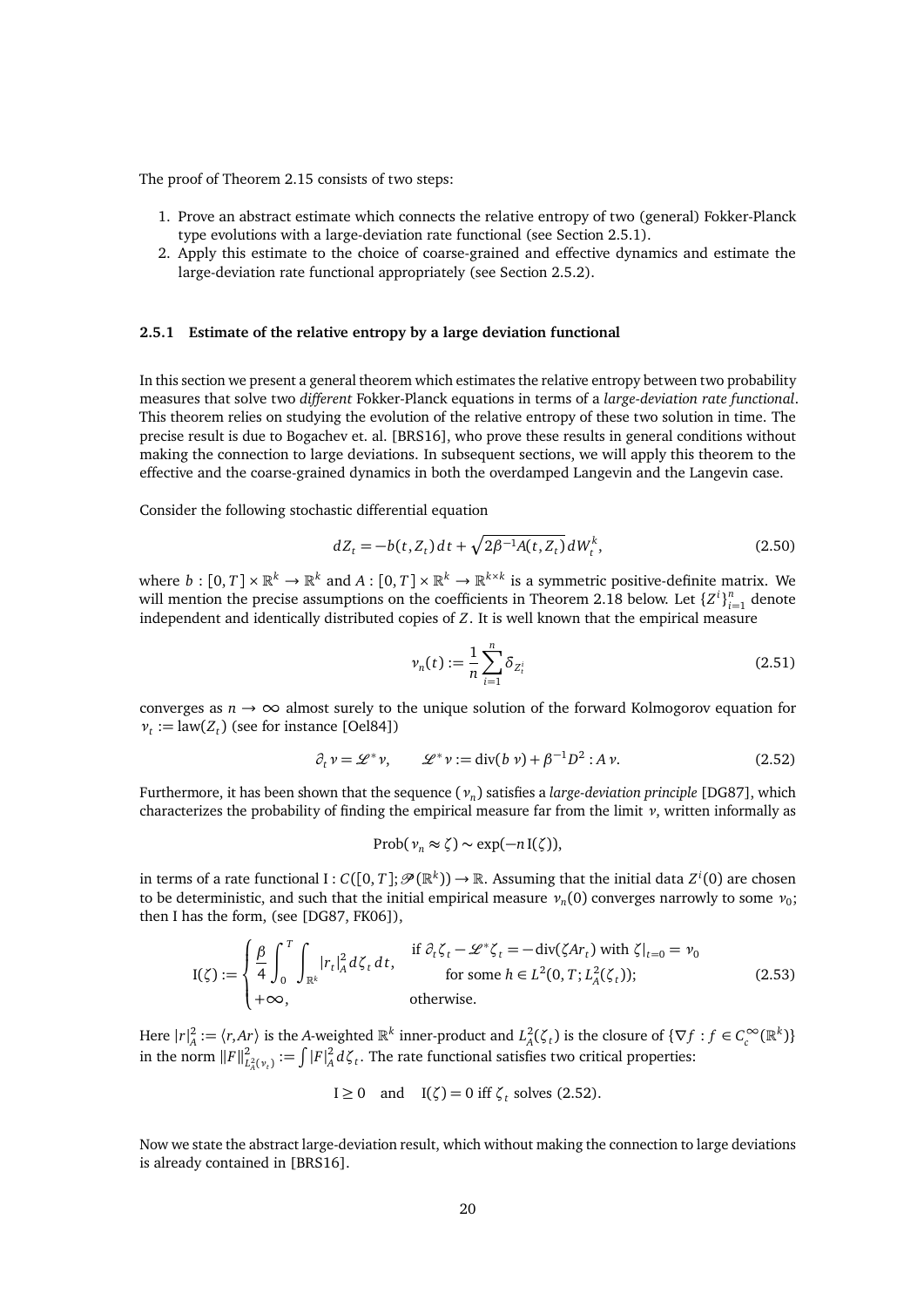<span id="page-20-0"></span>**Theorem 2.18.** *Let ν<sup>t</sup> be the law of Z<sup>t</sup>* [\(2.50\)](#page-19-2)*, i.e. a solution to*

$$
\partial_t \nu = \mathcal{L}^* \nu_t = \text{div}(b \nu) + \beta^{-1} D^2 : A \nu,
$$

and let  $\zeta \in C([0,T];\mathcal{P}(\mathbb{R}^k))$  satisfy  $\partial_t \zeta_t - \mathcal{L}^* \zeta_t = -\text{div}(\zeta_t Ah_t)$  for some  $h \in L^2(0,T; L^2_A(\zeta_t))$ . Suppose *that*

*(B1) b is locally bounded and A is locally Lipschitz in z and locally strictly positive.*

 $(B2)$   $(1+|z|)^{-2}|A_{ij}|$ , $(1+|z|)^{-1}|b|$ , $(1+|z|)^{-1}|h| \in L^1([0,T] \times \mathbb{R}^k, \nu)$ .

*Then, for any*  $t \in [0, T]$ *, it holds that* 

<span id="page-20-1"></span>
$$
H(\zeta_t|\nu_t) \le H(\zeta_0|\nu_0) + I(\zeta),\tag{2.54}
$$

*where I is the rate functional* [\(2.53\)](#page-19-3)*.*

*Proof.* We show here the formal computation to demonstrate the main idea of the proof. This computation requires sufficient regularity of the solution *ν* which is not guaranteed by the hypotheses (B1)-(B2). To make it rigorous, some regularization arguments are required. We refer the reader to [\[BRS16,](#page-44-4) Theorem 1] for a detailed proof. Note also that in [\[DLPS17,](#page-44-2) Theorem 2.3], the authors prove a similar result but for the relative entropy between an arbitrary measure and the stationary solution of the Vlasov-Fokker-Planck equation using a variational method.

Note that under the conditions on *b* and *A*, the rate functional exists [\[DG87,](#page-44-9) [DPZ13\]](#page-45-8). We first note that the equation for *ν*,*ζ* can be rewritten in divergence-form as

$$
\partial_t v_t = \text{div}(b v_t) + \beta^{-1} \text{div}(v_t \text{ div} A + A \nabla v_t)
$$
  

$$
\partial_t \zeta_t = \text{div}(b \zeta_t) + \beta^{-1} \text{div}(\zeta_t \text{ div} A + A \nabla \zeta_t) - \text{div}(\zeta_t A h_t)
$$

Differentiating  $H(\zeta_t | \nu_t)$  with respect to time gives

$$
\partial_t H(\zeta_t | \nu_t) = \partial_t \int_{\mathbb{R}^k} \zeta_t \log \left( \frac{\zeta_t}{\nu_t} \right) = \int_{\mathbb{R}^k} \partial_t \zeta_t \log \left( \frac{\zeta_t}{\nu_t} \right) + \int_{\mathbb{R}^k} \nu_t \partial_t \left( \frac{\zeta_t}{\nu_t} \right) =: I + II.
$$

Using integration by parts we obtain

$$
I = -\int_{\mathbb{R}^k} \nabla \log \left( \frac{\zeta_t}{\nu_t} \right) \cdot \left[ b \zeta_t + \beta^{-1} A \nabla \zeta_t + \beta^{-1} \operatorname{div} A \zeta_t - A h_t \zeta_t \right]
$$
  
= 
$$
- \int_{\mathbb{R}^k} \nabla \log \left( \frac{\zeta_t}{\nu_t} \right) \cdot \left[ b + \beta^{-1} A \nabla \log(\zeta_t) + \beta^{-1} \operatorname{div} A - A h_t \right] \zeta_t
$$

Similarly for term *II* we have

$$
II = \int_{\mathbb{R}^k} \partial_t \zeta_t - \frac{\zeta_t}{\nu_t} \partial_t \nu_t = 0 + \int_{\mathbb{R}^k} \nabla \left( \frac{\zeta_t}{\nu_t} \right) \cdot \left[ b + \beta^{-1} A \nabla \log(\nu_t) + \beta^{-1} \operatorname{div} A \right] \nu_t
$$
  
= 
$$
\int_{\mathbb{R}^k} \nabla \log \left( \frac{\zeta_t}{\nu_t} \right) \cdot \left[ b + \beta^{-1} A \nabla \log(\nu_t) + \beta^{-1} \operatorname{div} A \right] \zeta_t
$$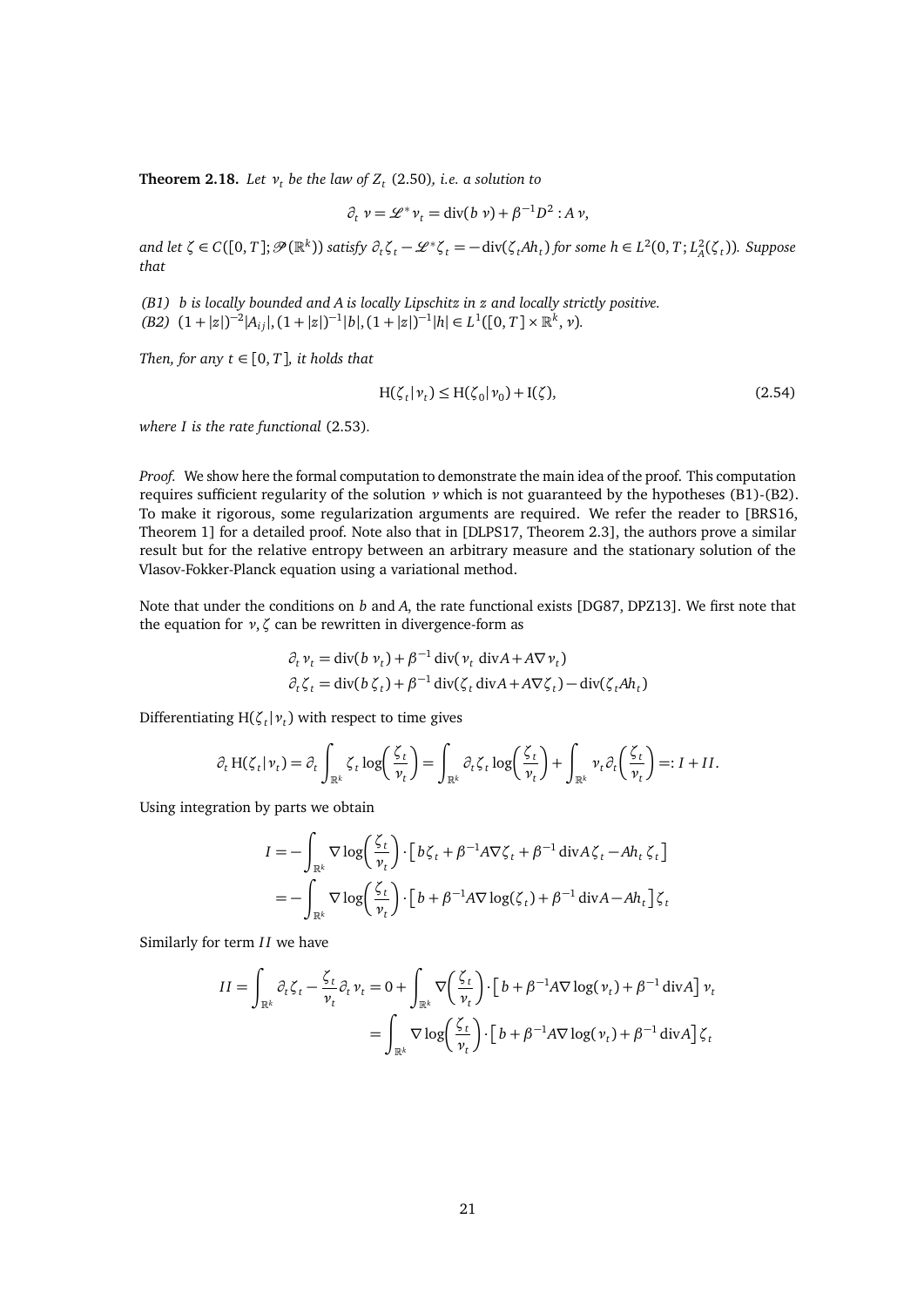Combining the terms we end up with

$$
\partial_t H(\zeta_t | \nu_t) = \int_{\mathbb{R}^k} \nabla \log \left( \frac{\zeta_t}{\nu_t} \right) \cdot \left[ \beta^{-1} A \nabla \log (\nu_t) - \beta^{-1} A \nabla \log (\zeta_t) + A h_t \right] \zeta_t
$$
  
\n
$$
= \int_{\mathbb{R}^k} \nabla \log \left( \frac{\zeta_t}{\nu_t} \right) \cdot \left[ -\beta^{-1} A \nabla \log \left( \frac{\zeta_t}{\nu_t} \right) + A h \right] \zeta_t
$$
  
\n
$$
= -\beta^{-1} R F_A(\zeta_t | \nu_t) + \int_{\mathbb{R}^k} \left[ \nabla \log \left( \frac{\zeta_t}{\nu_t} \right) \cdot A h_t \right] \zeta_t
$$
  
\n
$$
\leq -\beta^{-1} R F_A(\zeta_t | \nu_t) + \sqrt{R F_A(\zeta_t | \nu_t)} \sqrt{\|h_t\|_{L^2_A(\zeta_t)}^2},
$$

where  $\mathrm{RF}_A(\cdot|\cdot)$  is the Fisher information weighted with the matrix *A*, i.e.

<span id="page-21-1"></span>
$$
RF_A(\zeta|\nu)=\int_{\mathbb{R}^k}\bigg|\nabla\log\bigg(\frac{d\zeta}{d\nu}\bigg)\bigg|^2_A d\zeta.
$$

Integrating in time and using Young's inequality gives

$$
H(\zeta_t|\nu_t) + (1-\tau)\beta^{-1} \int_0^t RF_A(\zeta_s|\nu_s) ds \le H(\zeta_0|\nu_0) + \frac{1}{\tau}I(\zeta)
$$
 (2.55)

for every  $\tau \in (0, 1]$ . The claimed result then follows since the Fisher information term is non-negative.  $\Box$ 

*Remark* 2.19*.* As indicated by the formal proof, the actual result [\(2.55\)](#page-21-1) is stronger than [\(2.54\)](#page-20-1) which is missing the Fisher information term. However in what comes next we do not use the Fisher information term and therefore have dropped it in the final result [\(2.54\)](#page-20-1), by choosing  $\tau = 1$  in [\(2.55\)](#page-21-1).

#### <span id="page-21-0"></span>**2.5.2 Estimating the rate-functional term**

**Corollary 2.20.** *Recall that ρ*ˆ*<sup>t</sup> is the coarse-grained dynamics (see Section [2.3\)](#page-13-0) and η<sup>t</sup> the effective dynamics (Section [2.4\)](#page-14-0).* Assume that  $\rho_0$  satisfies  $H(\rho_0|\mu) < \infty$ . Let I be the large-deviation rate functional [\(2.53\)](#page-19-3) (therefore corresponding to the effective dynamics  $(\eta_t)_{t\in [0,T]})$ . Then we have

$$
H(\hat{\rho}_t|\eta_t) \le H(\hat{\rho}_0|\eta_0) + I(\hat{\rho}) \qquad \text{for all } t \in [0, T]. \tag{2.56}
$$

*Proof.* We define

$$
h_t(z) := (b + \beta^{-1} \operatorname{div}_z A) - (\hat{b} + \beta^{-1} \operatorname{div}_z \hat{A}) + \beta^{-1} (A - \hat{A}) \nabla_z \log \hat{\rho}_t.
$$
 (2.57)

This *h* satisfies

<span id="page-21-4"></span><span id="page-21-2"></span>
$$
\partial_t \hat{\rho} - \mathcal{L}_{\eta}^* \hat{\rho} = -\operatorname{div}_z(\hat{\rho} A A^{-1} h_t),
$$

where  $\mathcal{L}_n$  is the generator corresponding to the effective dynamics  $\eta$ ,

$$
\mathcal{L}_{\eta}f := -b \cdot \nabla_z f + \beta^{-1}A : D_z^2 f.
$$

From the definition of the large deviation rate functional [\(2.53\)](#page-19-3), we have

<span id="page-21-3"></span>
$$
I(\hat{\rho}) = \frac{\beta}{4} \int_0^T \int_{\mathbb{R}^k} |h_t|^2_{(A(z))^{-1}} d\hat{\rho}_t dt.
$$
 (2.58)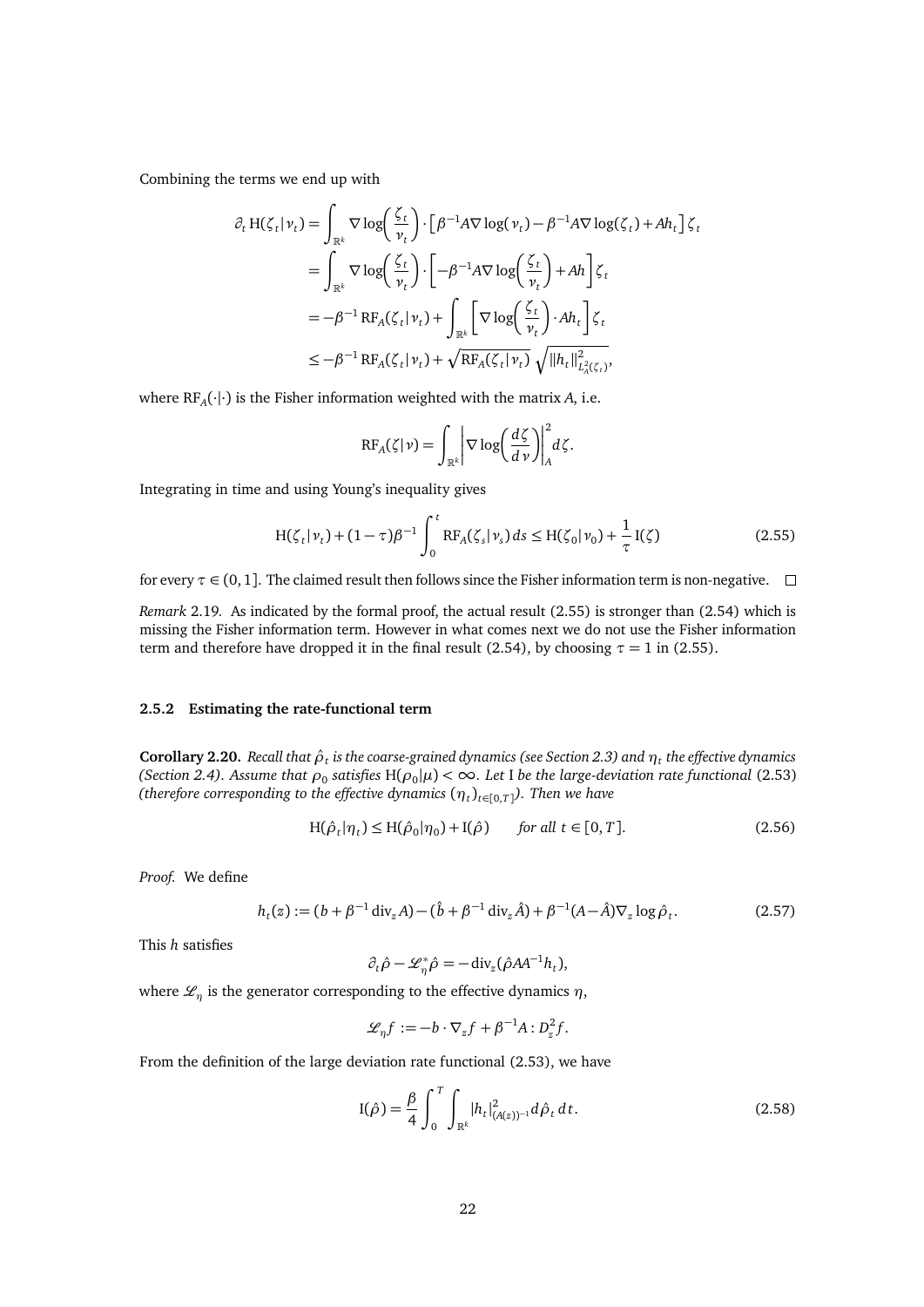The statement of this lemma is an application of Theorem [2.18](#page-20-0) to the choice  $\zeta_t \equiv \hat{\rho}_t$  and  $v_t \equiv \eta_t$ . Thus we just need to verify the two hypotheses in Theorem [2.18.](#page-20-0) By Lemma [2.12](#page-16-1) that *b* is globally Lipschitz and *A* is smooth and bounded, and therefore satisfy the assumption (B1). Additionally

$$
\int_0^T \int_{\mathbb{R}^k} \left[ (1+|z|)^{-2} |A_{ij}| + (1+|z|)^{-1} |b| \right] d\rho_t \, dt \leq C T < \infty,
$$

which verifies the first two conditions in (B2). It remains to show that

<span id="page-22-0"></span>
$$
\int_0^T \int_{\mathbb{R}^k} \frac{|h_t|}{1+|z|} d\hat{\rho}_t dt < \infty,
$$
\n(2.59)

where  $h_t = -(\hat{b} + \text{div}_z \hat{A}) + (b + \text{div}_z A) + (A - \hat{A}) \nabla_z \log \hat{\rho}_t$ . We have

$$
\int_{0}^{T} \int_{\mathbb{R}^{k}} \frac{|h_{t}|}{1+|z|} d\hat{\rho}_{t} dt \le \int_{0}^{T} \int_{\mathbb{R}^{k}} \frac{(|b| + \text{div}_{z} A) + |\hat{b}| + |\text{div}_{z} \hat{A}| + |(A - \hat{A}) \nabla_{z} \log \hat{\rho}_{t}|}{1+|z|} d\hat{\rho}_{t} dt.
$$
 (2.60)

Similarly as above, we find

$$
\int_0^T \int_{\mathbb{R}^k} \frac{|b| + |\text{div}_z A|}{1 + |z|} d\hat{\rho}_t dt \le CT < \infty.
$$
 (2.61)

The term involving ˆ*b* can be estimated directly. By the regularity properties of *ξ* and especially by the assumption of affinity at infinity it follows that

$$
\left|D\xi\nabla V - \beta^{-1}\Delta\xi\right|(x) \leq C(1+|x|)
$$

and therefore

$$
\int_{\mathbb{R}^k} |\hat{b}(z)| d\hat{\rho}(z) \leq \int_{\mathbb{R}^k} \int_{\Sigma_z} \left| D\xi \nabla V - \beta^{-1} \Delta \xi \right| \rho_t \frac{d\mathcal{H}^{d-k}}{\mathrm{Jac}\,\xi} d\mathcal{H}^k
$$
  

$$
\leq C \int_{\mathbb{R}^k} \int_{\Sigma_z} (1+|x|) \rho_t \frac{d\mathcal{H}^{d-k}}{\mathrm{Jac}\,\xi} d\mathcal{H}^k \leq C \int_{\mathbb{R}^d} (1+|x|) d\rho_t < \infty,
$$

since the second moment of  $\rho_t$  is bounded according to Lemma [2.12.](#page-16-1)

For the estimate of div*A*ˆ we use the representation in Lemma [2.4](#page-11-1) and the regularity assumptions on *ξ* to conclude

$$
\left|\mathrm{div}_z \hat{A}(z)\right| \leq \int_{\Sigma_z} \frac{\rho_t}{\hat{\rho}_t} |D \xi \nabla \log \rho_t + \Delta \xi - G \nabla_z \log \hat{\rho}_t| \frac{d\mathcal{H}^{d-k}}{\mathrm{Jac}\,\xi} \leq C \int_{\Sigma_z} \left(1 + \left|\nabla \log \frac{\rho_t}{\mu}\right| + |\nabla \log \mu|\right) d\bar{\rho}_{t,z}.
$$

Integrating with respect to  $\hat{\rho}$  and using  $|\nabla \log \mu| \leq C(1+|x|)$  leads to a bound in terms of the relative Fisher information and the second moment, which after integrating in *t* are bounded.

For the remaining term in [\(2.60\)](#page-22-0), we use the Cauchy-Schwarz inequality, and the bounds |*A*− *A*ˆ| ≤ *C*,  $\frac{1}{C}$  Id<sub>*k*</sub> ≤ *A*, $\hat{A}$  ≤ *C* Id<sub>*k*</sub> and  $|\nabla \log \hat{\mu}|$  ≤ *C*(1 + |*z*|) to estimate (writing *C* for general constants that differ from line to line)

$$
\left(\int_0^T \int_{\mathbb{R}^k} \frac{|(A-\hat{A})\nabla_z \log \hat{\rho}_t|}{1+|z|} d\hat{\rho}_t dt\right)^2 \leq C \int_0^T \int_{\mathbb{R}^k} \frac{|\nabla_z \log \hat{\rho}_t|^2}{(1+|z|)^2} d\hat{\rho}_t dt
$$
  
\n
$$
\leq C \int_0^T \int_{\mathbb{R}^k} \left(|\nabla_z \log \hat{\rho}_t - \nabla_z \log \hat{\mu}|^2 + \frac{|\nabla_z \log \hat{\mu}|^2}{(1+|z|)^2}\right) d\hat{\rho}_t dt
$$
  
\n
$$
\leq C \int_0^T \int_{\mathbb{R}^k} \left(\nabla_z \log \frac{\hat{\rho}_t}{\hat{\mu}} \cdot A \nabla_z \log \frac{\hat{\rho}_t}{\hat{\mu}}\right) d\hat{\rho}_t dt + \int_0^T \int_{\mathbb{R}^k} \frac{(1+|z|)^2}{(1+|z|)^2} d\hat{\rho}_t dt
$$
  
\n
$$
\leq C \int_0^T \left[ \text{RF}_A(\hat{\rho}_t | \hat{\mu}) + 1 \right] dt.
$$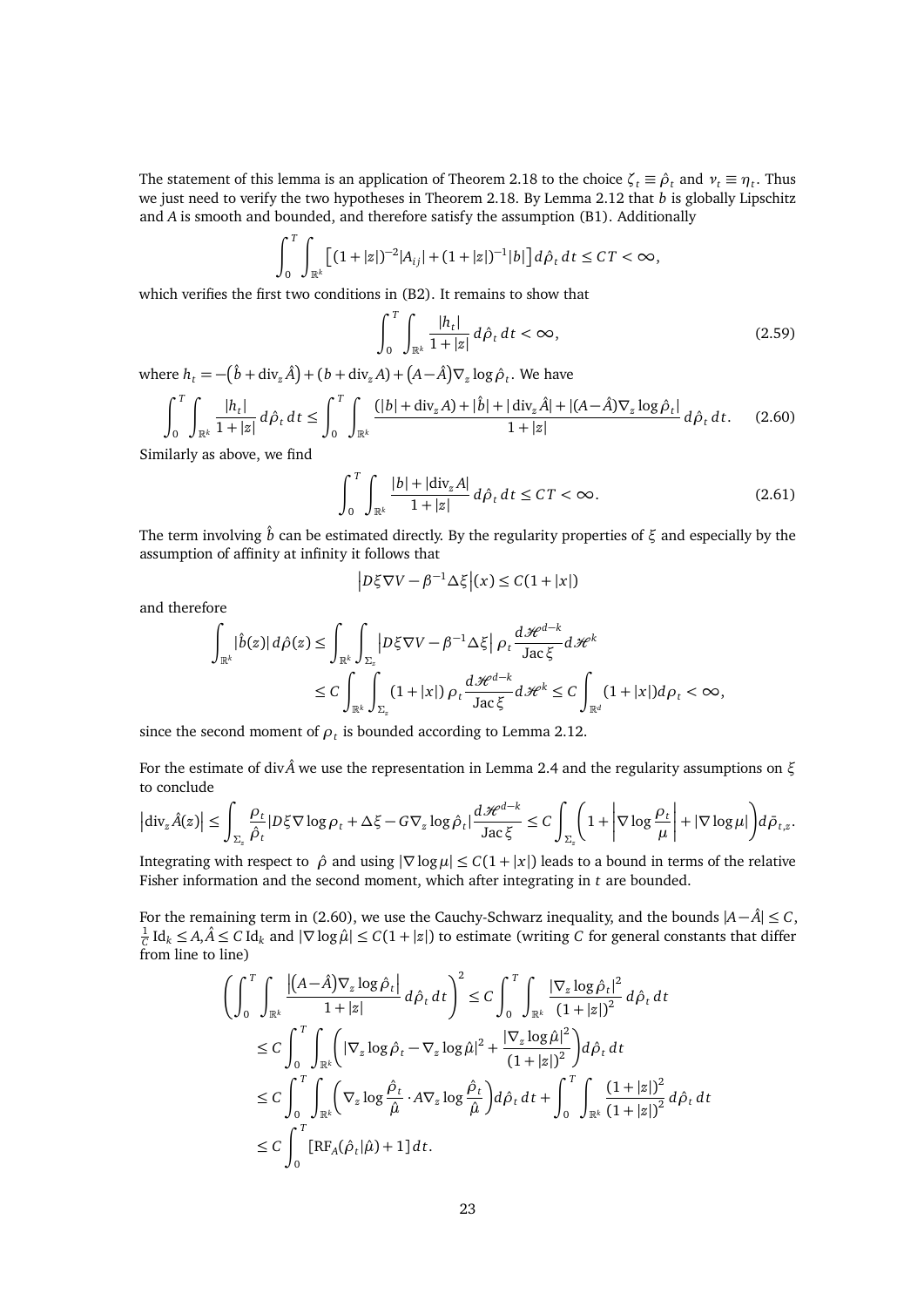We now cast  $h_t$  in [\(2.57\)](#page-21-2) into a more usable form.

**Lemma 2.21.** *The function h<sup>t</sup> (defined in* [\(2.57\)](#page-21-2)*) can be rewritten as*

<span id="page-23-3"></span>
$$
h_t(z) = \beta^{-1} \mathbb{E}_{\bar{\rho}_{t,z}} \bigg[ (A - D\xi D\xi^\top) G^{-1} D\xi \nabla \log \bigg( \frac{\rho_t}{\mu} \bigg) \bigg] - A(z) \int_{\Sigma_z} F(d\bar{\rho}_{t,z} - d\bar{\mu}_z), \tag{2.62}
$$

*where F is the local mean force* [\(2.19\)](#page-11-3)*.*

*Proof.* By similar calculations as in Remark [2.10](#page-15-3) we obtain

$$
\begin{aligned}\n\text{div}_z A &= -\beta \, b - A \nabla_z \log \hat{\mu}, \\
\text{div}_z \hat{A} &= -\beta \, \hat{b} - \hat{A} \nabla_z \log \hat{\rho}_t + \mathbb{E}_{\bar{\rho}_{t,z}} [D\xi(\beta \, \nabla V + \nabla \log \rho_t)].\n\end{aligned} \tag{2.63}
$$

By substituting [\(2.63\)](#page-23-0) into [\(2.57\)](#page-21-2) and using the identity  $\nabla \log \mu = -\beta \nabla V$  we find

$$
h_t = \beta^{-1} A \nabla_z \log \left( \frac{\hat{\rho}_t}{\hat{\mu}} \right) - \beta^{-1} \mathbb{E}_{\hat{\rho}_{t,z}} [D \xi (\nabla \log \rho_t - \nabla \log \mu)]. \tag{2.64}
$$

By using Lemma [2.4](#page-11-1) to evaluate  $\nabla_z \hat{\rho}$ ,  $\nabla_z \hat{\mu}$ , we can rewrite the first term in [\(2.64\)](#page-23-1),

$$
\beta^{-1} A \nabla_z \log \left( \frac{\hat{\rho}_t}{\hat{\mu}} \right) = \beta^{-1} A \left( \frac{\nabla_z \hat{\rho}_t}{\hat{\rho}_t} - \frac{\nabla_z \hat{\mu}}{\hat{\mu}} \right)
$$
\n
$$
= \beta^{-1} A \int_{\Sigma_z} \text{div}(G^{-1} D \xi) (d \bar{\rho}_{t,z} - d \bar{\mu}_z) + \beta^{-1} A \int_{\Sigma_z} G^{-1} D \xi \left( \frac{\nabla \rho_t}{\hat{\rho}_t} - \frac{\nabla \mu}{\hat{\mu}} \right) \frac{d \mathcal{H}^{d-k}}{\text{Jac}\,\xi}.
$$
\n(2.65)

We can also rewrite the second term in the right hand side of [\(2.65\)](#page-23-2) by using once more  $\nabla \log \mu = -\beta \nabla V$ ,

$$
\int_{\Sigma_z} G^{-1} D \xi \left( \frac{\nabla \rho_t}{\hat{\rho}_t} - \frac{\nabla \mu}{\hat{\mu}} \right) \frac{d \mathcal{H}^{d-k}}{\text{Jac} \xi} = \int_{\Sigma_z} G^{-1} D \xi \left( \nabla \log \rho_t d \bar{\rho}_{t,z} - \nabla \log \mu d \bar{\mu}_z \right)
$$
\n
$$
= \int_{\Sigma_z} G^{-1} D \xi \left( \nabla \log \frac{\rho_t}{\mu} d \bar{\rho}_{t,z} - \beta \nabla V \left( d \bar{\rho}_{t,z} - d \bar{\mu}_z \right) \right)
$$

By substituting these terms back into [\(2.64\)](#page-23-1), we find

$$
h_t = A \int_{\Sigma_z} (\beta^{-1} \operatorname{div} (G^{-1} D \xi) - G^{-1} D \xi \nabla V) (d \bar{\rho}_{t,z} - d \bar{\mu}_z)
$$
  
+ 
$$
\beta^{-1} \int_{\Sigma_z} (A (D \xi D \xi^{\top})^{-1} - \operatorname{Id}_k) D \xi \nabla \log \left( \frac{\rho_t}{\mu} \right) d \bar{\rho}_{t,z}.
$$

The result follows by using the definition of *F* [\(2.19\)](#page-11-3).

Using this reformulation of the rate functional we now estimate  $I(\hat{\rho})$ .

<span id="page-23-4"></span>**Lemma 2.22.** *Under the same assumptions as in Theorem [2.15,](#page-18-1)*

$$
I(\hat{\rho}) \leq \frac{1}{4} \left( \frac{\lambda_H^2}{\beta} + \frac{\kappa_H^2 \beta}{\alpha_{\text{TI}} \alpha_{\text{LSI}}} \right) \int_0^T \int_{\mathbb{R}^d} \left| \nabla \log \left( \frac{\rho_t}{\mu} \right) \right|^2 d\rho_t dt.
$$

<span id="page-23-2"></span> $\Box$ 

<span id="page-23-1"></span><span id="page-23-0"></span> $\Box$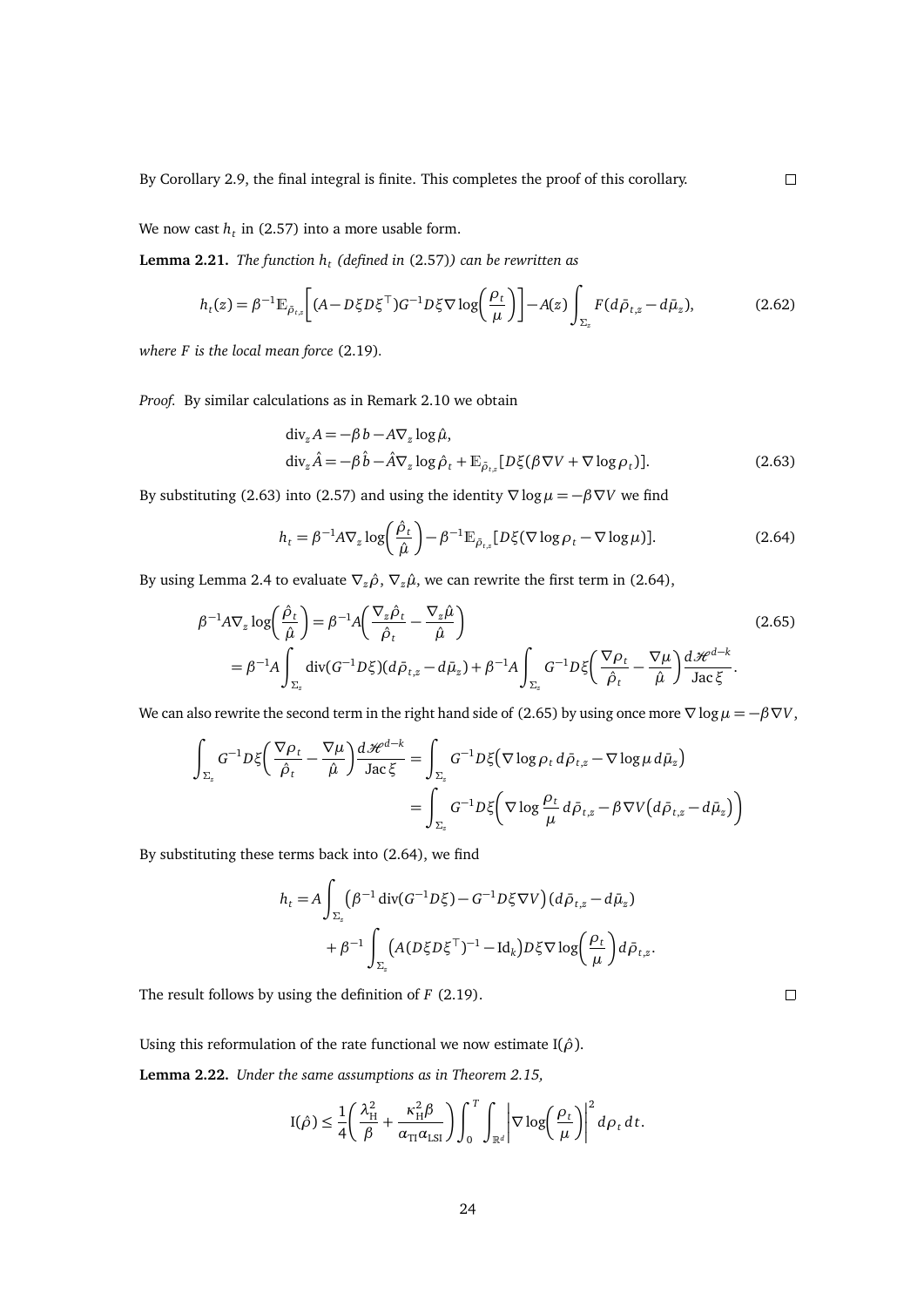*Proof.* Recall from [\(2.58\)](#page-21-3) that to bound I( $\hat{\rho}$ ) we need to estimate  $|h_t|_{A^{-1}}^2 = |A^{-1/2}h_t|^2$ . Let us do this for each term in [\(2.62\)](#page-23-3). For the first term we find

<span id="page-24-0"></span>
$$
\left| \beta^{-1} A^{-1/2} \mathbb{E}_{\bar{\rho}_{t,x}} \left[ (A - D\xi D\xi^{\top}) (D\xi D\xi^{\top})^{-1} D\xi \nabla \log \left( \frac{\rho_t}{\mu} \right) \right] \right|^2
$$
\n
$$
\leq \frac{\lambda_H^2}{\beta^2} \int_{\Sigma_z} \left| (D\xi D\xi^{\top})^{-1/2} D\xi \nabla \log \left( \frac{\rho_t}{\mu} \right) \right|^2 d\bar{\rho}_{t,z}, \tag{2.66}
$$

where  $\lambda_H$  is defined in [\(2.47\)](#page-18-2). For any coupling  $\Pi \in \mathcal{P}(\Sigma_z \times \Sigma_z)$  of  $\bar{\mu}_z$  and  $\bar{\rho}_{t,z}$  we can write

$$
\left| \int_{\Sigma_z} AF(d\bar{\rho}_{t,z} - d\bar{\mu}_z) \right|_{A^{-1}}^2 = \left| \int_{\Sigma_z \times \Sigma_z} \left( (A^{1/2}F)(y_1) - (A^{1/2}F)(y_2) \right) d\Pi(y_1, y_2) \right|^2
$$
  
 
$$
\leq \kappa_H^2 \int_{\Sigma_z \times \Sigma_z} d_{\Sigma_z} (y_1, y_2)^2 d\Pi(y_1, y_2),
$$

where  $κ$ <sub>H</sub> is defined in [\(2.46\)](#page-18-4). By taking the infimum over all admissible couplings *Π*, we obtain the Wasserstein-2 distance between  $\bar{\rho}_{t,z}$  and  $\bar{\mu}_z$  with respect to the intrinsic metric on  $\Sigma_z$ . Under the Assumption [\(H1\)](#page-18-5) we find

<span id="page-24-1"></span>
$$
\left| \int_{\Sigma_z} AF(d\bar{\rho}_{t,z} - d\bar{\mu}_z) \right|_{A^{-1}}^2 \le \kappa_H^2 W_2^2(\bar{\rho}_{t,z}, \bar{\mu}_z) \le \frac{\kappa_H^2}{\alpha_{\text{TI}} \alpha_{\text{LSI}}} \int_{\Sigma_z} \left| \nabla_{\Sigma_z} \log \left( \frac{\rho_t}{\mu} \right) \right|^2 d\bar{\rho}_{t,z}.
$$
 (2.67)

The final inequality follows from the definition of the conditional measure  $\bar{\rho}_{t,z}, \bar{\mu}_z$  and by noting that  $\nabla_{\Sigma_z}\hat{\rho} = \nabla_{\Sigma_z}\hat{\mu} = 0$ . Combining [\(2.66\)](#page-24-0) and [\(2.67\)](#page-24-1) and applying Young's inequality we obtain for any  $\tau > 0$ 

$$
|h_t|_{A^{-1}}^2 \leq \frac{\lambda_H^2}{\beta^2} (1+\tau) \int_{\Sigma_z} \left| (D\xi D\xi^\top)^{-1/2} D\xi \nabla \log \left( \frac{\rho_t}{\mu} \right) \right|^2 d\bar{\rho}_{t,z} + \frac{\kappa_H^2}{\alpha_{\text{TI}} \alpha_{\text{LSI}}} \left( 1 + \frac{1}{\tau} \right) \int_{\Sigma_z} \left| \nabla_{\Sigma_z} \log \left( \frac{\rho_t}{\mu} \right) \right|^2 d\bar{\rho}_{t,z}.
$$

Substituting into I(*ρ*ˆ) we find

<span id="page-24-2"></span>
$$
I(\hat{\rho}) \leq \frac{\lambda_H^2}{4\beta} (1+\tau) \int_0^T \int_{\mathbb{R}^d} \left| (D\xi D\xi^\top)^{-1/2} D\xi \nabla \log \left( \frac{\rho_t}{\mu} \right) \right|^2 d\rho_t dt + \frac{\kappa_H^2 \beta}{4\alpha_{\text{TI}} \alpha_{\text{LSI}}} \left( 1 + \frac{1}{\tau} \right) \int_0^T \int_{\mathbb{R}^d} \left| \nabla_{\Sigma_z} \log \left( \frac{\rho_t}{\mu} \right) \right|^2 d\rho_t dt.
$$
 (2.68)

We need to combine the two terms on the right hand side. Note that for any  $v \in \mathbb{R}^d$ 

$$
|D\xi^{\top}(D\xi D\xi^{\top})^{-1}D\xi\nu|^2 = \nu^{\top}D\xi^{\top}(D\xi D\xi^{\top})^{-1}D\xi D\xi^{\top}(D\xi D\xi^{\top})^{-1}D\xi\nu
$$
  

$$
= \nu^{\top}D\xi^{\top}(D\xi D\xi^{\top})^{-1}D\xi\nu = |(D\xi D\xi^{\top})^{-1/2}D\xi\nu|^2.
$$

Since in addition  $\nabla_{\Sigma_z} = (\text{Id} - D\xi^\top (D\xi D\xi^\top)^{-1} D\xi)\nabla$ , the two terms within the integrals in [\(2.68\)](#page-24-2) combine to  $|\nabla \log(\rho_t/\mu)|^2$ , which is the Fisher information for the original overdamped Langevin dynamics. By choosing  $\tau = \frac{\kappa_H^2 \beta^2}{a_{\rm m} a_{\rm tot}}$  $\frac{\kappa_H \mu}{\alpha_{\Pi} \alpha_{LSI} \lambda_H^2}$ , the pre-factors to the two integrals become equal and the claimed result follows.  $\Box$ 

*Proof of Theorem [2.15.](#page-18-1)* Substituting the result of Lemma [2.22](#page-23-4) into [\(2.56\)](#page-21-4), for any  $t \in [0, T]$ 

<span id="page-24-3"></span>
$$
H(\hat{\rho}_t|\eta_t) \le H(\hat{\rho}_0|\eta_0) + \frac{1}{4} \left( \frac{\lambda_H^2}{\beta} + \frac{\kappa_H^2 \beta}{\alpha_{\text{TI}} \alpha_{\text{LSI}}} \right) \int_0^T \int_{\mathbb{R}^d} \left| \nabla \log \left( \frac{\rho_t}{\mu} \right) \right|^2 d\rho_t dt.
$$
 (2.69)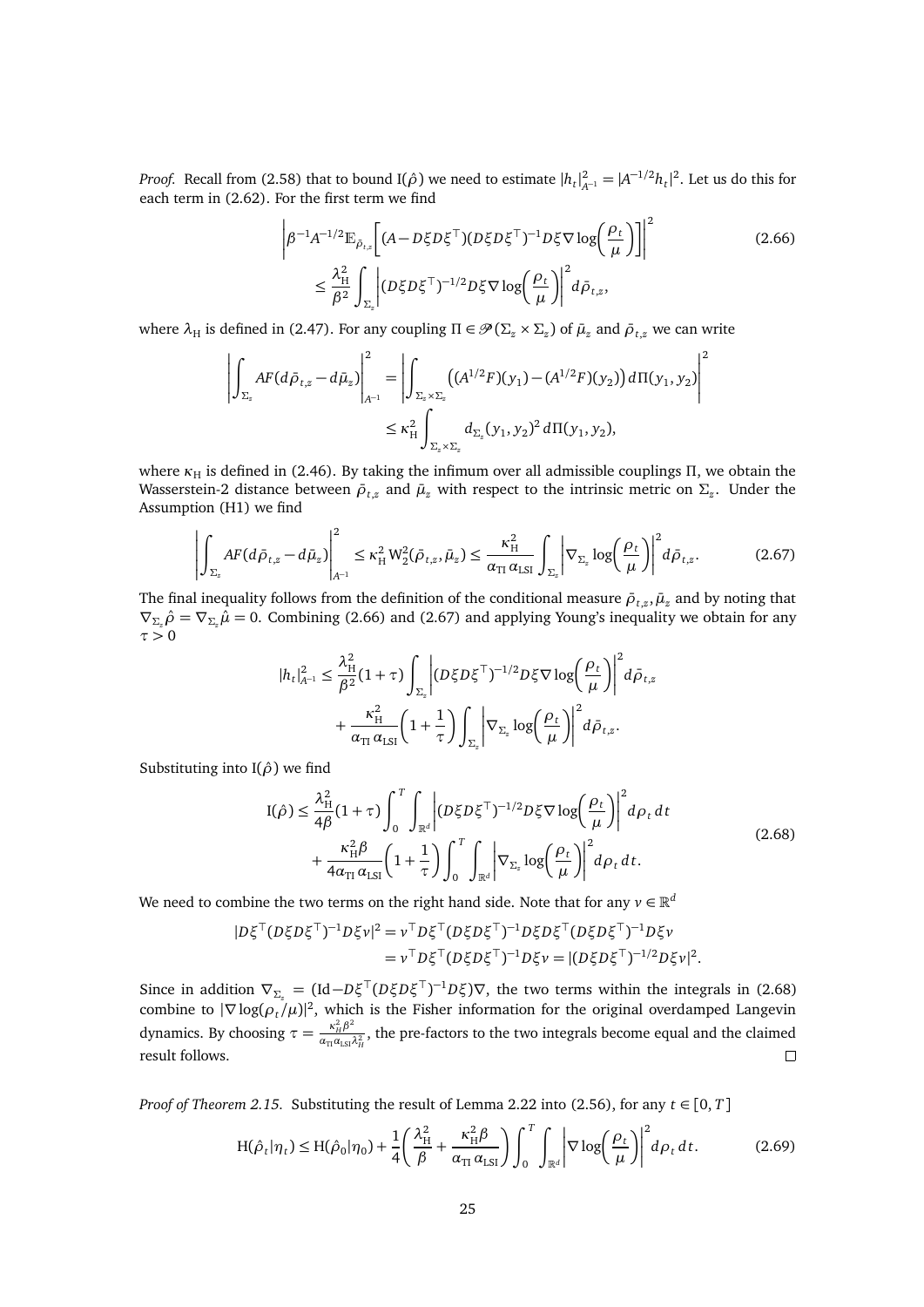Rewriting the overdamped Langevin equation as  $\partial_t \rho_t = \frac{1}{\beta} \nabla \cdot (\rho_t \nabla \log \frac{\rho_t}{\mu})$ , it follows that

$$
\frac{d}{dt}H(\rho_t|\mu) = \int_{\mathbb{R}^d} \left( \log\left(\frac{\rho_t}{\mu}\right) + 1 \right) \frac{1}{\beta} \nabla \cdot \left( \rho_t \nabla \log \frac{\rho_t}{\mu} \right) dx = -\frac{1}{\beta} \int_{\mathbb{R}^d} \left| \nabla \log \left( \frac{\rho_t}{\mu} \right) \right|^2 d\rho_t. \tag{2.70}
$$

Plugging this into [\(2.69\)](#page-24-3), for any  $t > 0$  we arrive at

$$
H(\hat{\rho}_t|\eta_t) \le H(\hat{\rho}_0|\eta_0) + \frac{1}{4}\bigg(\lambda_H^2 + \frac{\kappa_H^2 \beta^2}{\alpha_{\text{TI}}\alpha_{\text{LSI}}}\bigg) (H(\rho_0|\mu) - H(\rho_T|\mu)),
$$

which is the claimed result.

<span id="page-25-0"></span>**2.6 Wasserstein estimates**

In this section we state and prove Theorem [1.2,](#page-4-2) which estimates in Wasserstein-2 distance the error between the coarse-grained dynamics  $\hat{\rho}_t$  [\(2.27\)](#page-13-5) and the effective dynamics  $\eta_t$  [\(2.33\)](#page-14-2).

<span id="page-25-1"></span>**Theorem 2.23.** *Consider a coarse-graining map ξ satisfying Assumption [2.3,](#page-9-5) a potential V satisfying*  $A$ ssumption [2.2](#page-9-6) and initial datum  $\rho_0$  with finite second moment and  $H(\rho_0|\mu)<\infty$ . Moreover, define

$$
\kappa_{\mathbf{W}} := \sup_{z \in \mathbb{R}^k} \sup_{y_1, y_2 \in \Sigma_z} \frac{\left| (D \xi \nabla V - \beta^{-1} \Delta \xi)(y_1) - (D \xi \nabla V - \beta^{-1} \Delta \xi)(y_2) \right|}{d_{\Sigma_z}(y_1, y_2)},
$$
(2.71)

$$
\lambda_{\mathbf{W}} := \sup_{z \in \mathbb{R}^k} \sup_{y_1, y_2 \in \Sigma_z} \frac{\left| \sqrt{D\xi D\xi^{\top}(y_1)} - \sqrt{D\xi D\xi^{\top}(y_2)} \right|_F}{d_{\Sigma_z}(y_1, y_2)},
$$
\n(2.72)

*where* |·|*<sup>F</sup> is the Frobenius norm for matrices (see page [12\)](#page-11-2). Assume that the conditional stationary measure µ*¯*z satisfies the Talagrand inequality* [\(2.22\)](#page-12-2) *and Log-Sobolev inequality* [\(2.23\)](#page-12-3) *uniformly in z with constants*  $\alpha_{\text{TI}} > 0$  *and*  $\alpha_{\text{LSI}} > 0$ *. Then for any*  $t \in [0, T]$ 

$$
W_2^2(\hat{\rho}_t, \eta_t) \le e^{\tilde{c}_W t} \bigg( W_2^2(\hat{\rho}_0, \eta_0) + \frac{4\lambda_W^2 + \beta \kappa_W^2}{\alpha_{\text{TI}} \alpha_{\text{LSI}}} \big( H(\rho_0 | \mu) - H(\rho_t | \mu) \big) \bigg). \tag{2.73}
$$

 $with \ \tilde{c}_W = (1 + \max\{4\beta^{-1} || \ div_z A ||_{\infty}^2, 2||\nabla_z b||_{\infty}\}).$ 

*Remark* 2.24. The constants  $\lambda_{W}$ ,  $\kappa_{W}$  are indeed finite. This follows since

$$
\lambda_{\mathrm{W}} \leq \left\| \left| \nabla_{\Sigma_z} \sqrt{D \xi D \xi^{\top}} \right|_{I \to F} \right\|_{L^{\infty}(\mathbb{R}^d)} \quad \text{and} \quad \kappa_{\mathrm{W}} \leq \left\| \left| \nabla_{\Sigma_z} \left( D \xi \nabla V - \beta^{-1} \Delta \xi \right) \right| \right\|_{L^{\infty}(\mathbb{R}^d)},
$$

where the right hand side is bounded uniformly in *z* ∈ R *<sup>k</sup>* by assumptions [\(C1\)](#page-9-3)[-\(C3\)](#page-10-0) on *ξ*, assump-tion [\(V2\),](#page-9-8) and since  $\nabla_{\Sigma_z} = (\text{Id} - D\xi^\top (D\xi D\xi^\top)^{-1} D\xi)\nabla$ . Note, that the constants  $\kappa_W$  and  $\lambda_W$  have a similar interpretation as the constants  $\lambda_H$  and  $\kappa_H$  in Theorem [2.15](#page-18-1) (see Remark [2.16\)](#page-18-6). They respectively measure the interaction of the dynamics on and across the level sets, and the local variations of the effective diffusion on the level sets.

In the remainder of this section we prove Theorem [2.23.](#page-25-1) The central ingredient in the proof of this theorem is a time-dependent coupling  $\Pi_t \in \mathcal{P}(\mathbb{R}^{2k})$  of the coarse-grained and the effective dynamics (defined in the sense of Definition [2.1\)](#page-8-4):

<span id="page-25-2"></span>
$$
\begin{cases} \partial_t \Pi = \text{div}_{\mathbf{z}}(\mathbf{b}\Pi) + \beta^{-1} D_{\mathbf{z}}^2 : \mathbf{A}\Pi, \\ \Pi_{t=0} = \Pi_0, \end{cases}
$$
 (2.74)

<span id="page-25-5"></span><span id="page-25-4"></span><span id="page-25-3"></span> $\Box$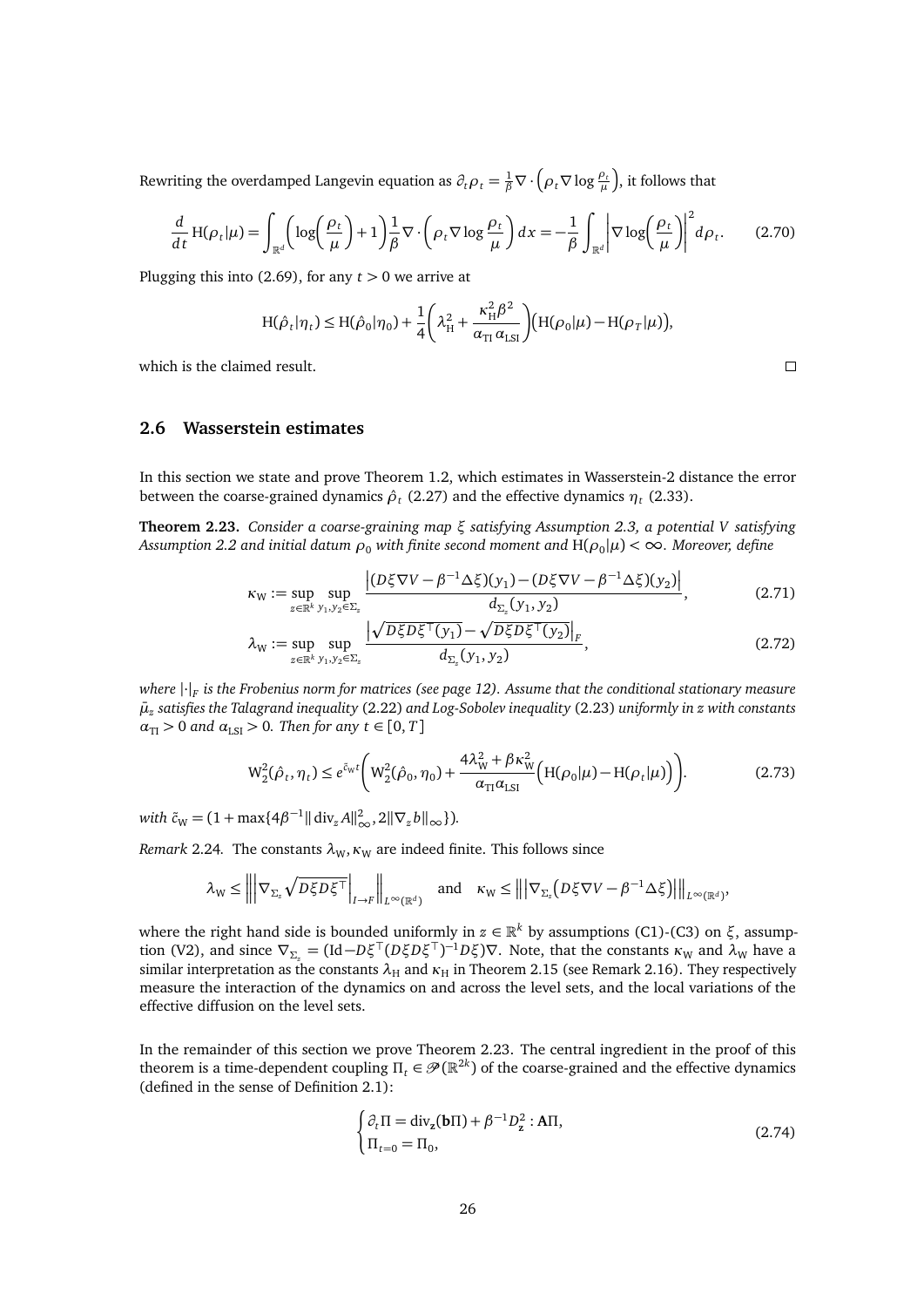with coefficients  $\mathbf{b}: [0, T] \times \mathbb{R}^{2k} \to \mathbb{R}^{2k}$  and  $\mathbf{A}: [0, T] \times \mathbb{R}^{2k} \to \mathbb{R}^{2k \times 2k}$  defined by

$$
\mathbf{b}(t, z_1, z_2) := \begin{pmatrix} \hat{b}(t, z_1) \\ b(z_2) \end{pmatrix}
$$
\n(2.75)

$$
\mathbf{A}(t, z_1, z_2) := \sigma \sigma^\top \quad \text{with} \quad \sigma(t, z_1, z_2) := \left(\frac{\sqrt{\hat{A}(t, z_1)}}{\sqrt{A(z_2)}}\right). \tag{2.76}
$$

Here  $\Pi_0$  is the optimal coupling of the initial data and  $D_z^2$ , div<sub>z</sub> are differential operators on  $\mathbb{R}^{2k}$ .

Let us point out that the SDE corresponding to *Π* is a coupling of the SDEs corresponding to the *ρ*ˆ and *η* by the same realization of a Brownian motion in R *k* . Therefore any calculations with *Π* can also be carried out in the SDE setting.

The existence theorem quoted after Definition [2.1](#page-8-4) ensures that [\(2.74\)](#page-25-2) has a solution. However proving that the solution *Π* is indeed a coupling is a more subtle issue, since the coarse-grained equation does not have a unique solution (see Remark [2.13\)](#page-17-1). To get around this lack of uniqueness, we introduce a coupling of the original dynamics and the lifted effective dynamics introduced in Lemma [2.14.](#page-17-2) The push-forward of this new coupling will solve the equation [\(2.74\)](#page-25-2) with marginals given by the coarse-grained dynamics  $\hat{\rho}_t$  and effective dynamics  $\eta_t$ . In this way, we construct a solution to [\(2.74\)](#page-25-2) which has the correct marginals. The next lemma makes these ideas precise.

<span id="page-26-0"></span>**Lemma 2.25** (Existence of the coupling)**.** *Let Π*<sup>0</sup> *be the optimal Wasserstein-2 coupling of the initial data ρ*ˆ<sup>0</sup> *and η*<sup>0</sup> *. Then there exists a family of probability measures* (*Π<sup>t</sup>* )*t*∈[0,*T*] *which solves* [\(2.74\)](#page-25-2)*. Further Π*<sub>*t*</sub> is a coupling of  $\hat{\rho}_t$ ,  $\eta_t$  and has bounded second moments for any  $t \in [0, T]$ .

*Proof.* We first define a coupling on R <sup>2</sup>*<sup>d</sup>* denoted by *Π*˜ which solves

<span id="page-26-1"></span>
$$
\begin{cases} \partial_t \tilde{\Pi} = D_{\mathbf{x}}(\tilde{\mathbf{b}}\tilde{\Pi}) + \beta^{-1} D_{\mathbf{x}}^2 : (\tilde{\mathbf{A}}\tilde{\Pi}), \\ \tilde{\Pi}_{t=0} = \tilde{\Pi}_0, \end{cases}
$$
 (2.77)

where  $\tilde{\Pi}_0$  is a probability measure with bounded second moment on  $\mathbb{R}^{2d}$  with  $(\xi \otimes \xi)_\# \tilde{\Pi}_0 = \Pi_0$ . The variable  $\mathbf{x} \in \mathbb{R}^{2d}$  and  $D_x$ ,  $D_x^2$  are differential operators on  $\mathbb{R}^{2d}$ . Here the coefficients  $\tilde{\mathbf{b}} : \mathbb{R}^{2d} \to \mathbb{R}^{2d}$  and  $\tilde{A}: \times \mathbb{R}^{2d} \to \mathbb{R}^{2d \times 2d}$  are defined by

$$
\tilde{\mathbf{b}}(x_1, x_2) := \begin{pmatrix} \nabla V(x_1) \\ \tilde{b}(x_2) \end{pmatrix}
$$
  
\n
$$
\tilde{\mathbf{A}}(x_1, x_2) := \tilde{\sigma} \tilde{\sigma}^\top \quad \text{with} \quad \tilde{\sigma}(x_1, x_2) := \begin{pmatrix} \text{Id}_d \\ \sqrt{\tilde{A}(x_2)} \end{pmatrix}.
$$

The existence of a solution in the sense of Definition [2.1](#page-8-4) follows from [\[BKRS15,](#page-44-6) Theorem 6.7.3]. Next,  $\mathbf{m}_t := (\xi \otimes \xi)_\# \tilde{\Pi}_t$ . To verify that  $\Pi_t$  solves [\(2.74\)](#page-25-2), we use  $g \circ (\xi \otimes \xi)$  as a test function in the weak formulation of [\(2.77\)](#page-26-1) (cf. Definition [2.1\)](#page-8-4), where  $g \in C_c^2(\mathbb{R}^{2k})$ . Repeating the calculations as in the proofs of Proposition [2.8](#page-13-1) and Lemma [2.14,](#page-17-2) it then follows that *Π<sup>t</sup>* solves [\(2.74\)](#page-25-2). Now, we also note that the first marginal of  $\tilde{\Pi}_t$  is the unique solution of the full dynamics [\(2.5\)](#page-9-2) and the second marginal is a solution to lifted effective dynamics of Lemma [2.14.](#page-17-2) This is easily checked by choosing  $g(x_1, x_2) = h(x_1)$  and  $g(x_1, x_2) = h(x_2)$  for some  $h \in C_c^2(\mathbb{R}^d)$  as test function in the weak form of [\(2.77\)](#page-26-1). In particular, this implies that the first marginal of  $\Pi_t$  is  $\xi_{\#}\rho_t = \hat{\rho}_t$  by construction and the second marginal of *Π<sup>t</sup>* is *η<sup>t</sup>* by Lemma [2.14,](#page-17-2) which is unique by Theorem [2.11.](#page-16-0) Hence, we have obtained the desired coupling *Π<sup>t</sup>* . It is left to show that *Π<sup>t</sup>* has bounded second moments, which follows directly by estimating  $|z|^2 \le 2|z_1|^2 + 2|z_2|^2$  from the statements for the marginals  $\hat{\rho}_t$  in Proposition [2.8](#page-13-1) and  $\eta_t$  in Lemma [2.14.](#page-17-2)  $\Box$ 

The proof of Theorem [2.23](#page-25-1) relies on differentiating  $\int |z_1-z_2|^2\,\Pi_t(dz_1dz_2)$ , appropriately estimating the resulting terms and then applying a Gronwall argument. This is the content of the next two lemmas.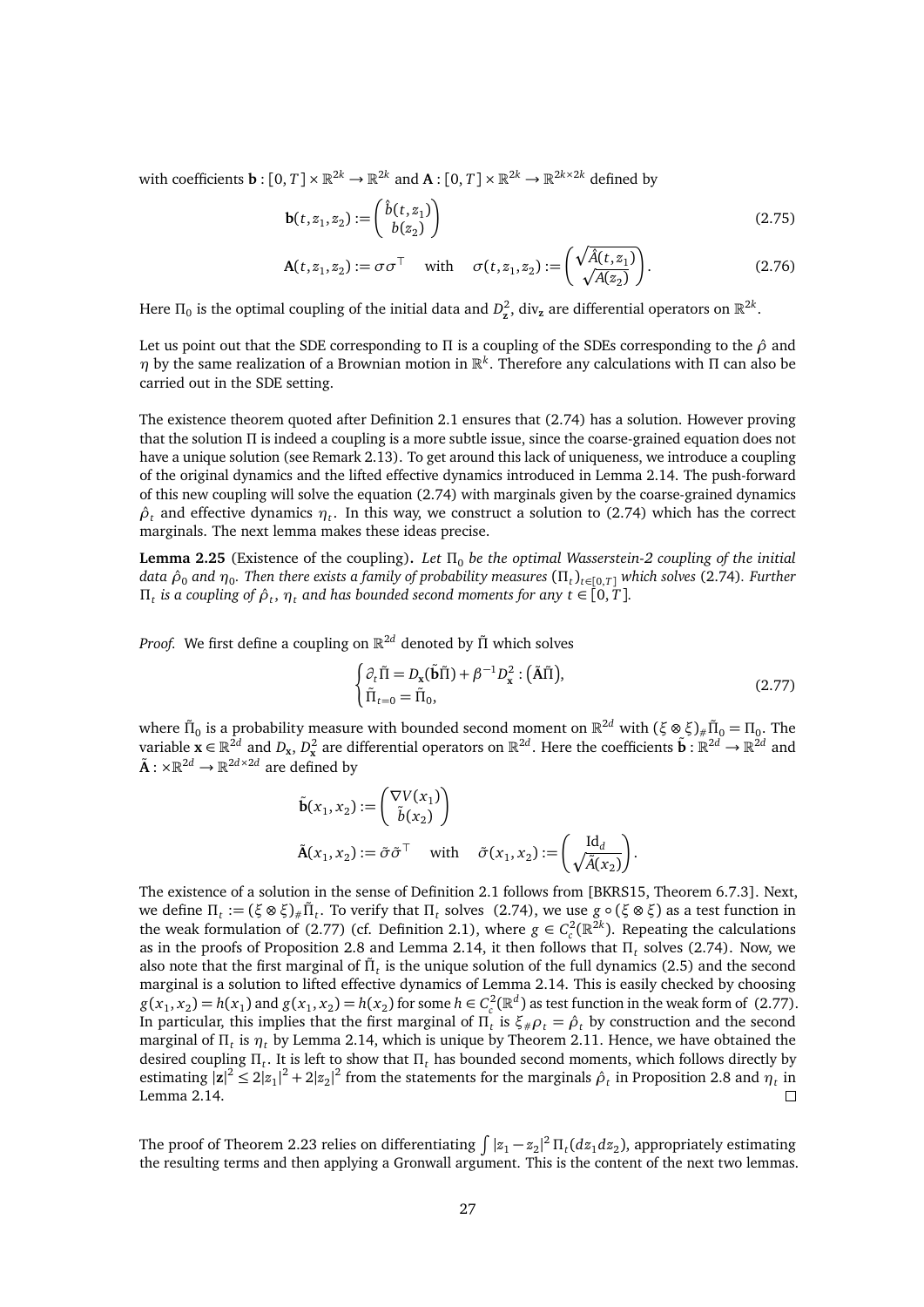**Lemma 2.26.** *The coupling Π constructed in Lemma [2.25](#page-26-0) satisfies*

$$
\frac{d}{dt} \int_{\mathbb{R}^{2k}} |z_1 - z_2|^2 d\Pi_t(z_1, z_2) \le \tilde{c}_W \int_{\mathbb{R}^{2k}} |z_1 - z_2|^2 d\Pi_t(z_1, z_2) \tag{2.78}
$$
\n
$$
+ 4\beta^{-1} \left\| \left| \sqrt{\hat{A}(t, \cdot)} - \sqrt{A(\cdot)} \right|_F \right\|_{L^2_{\hat{\rho}_t}}^2 + \left\| \hat{b}(t, \cdot) - b(\cdot) \right\|_{L^2_{\hat{\rho}_t}}^2,
$$

 $\omega$  *where*  $\tilde{c}_W = (1 + \max\{4\beta^{-1} || |\text{div}_z \sqrt{A}|_{I \to F} ||_{\infty}^2, 2|| |\nabla_z b| ||_{\infty} \}).$ 

*Proof.* Since *Π<sup>t</sup>* has bounded second moment by Lemma [2.25,](#page-26-0) we obtain

<span id="page-27-3"></span><span id="page-27-0"></span>
$$
\int_{\mathbb{R}^{2k}} |z_1-z_2|^2 d\Pi_t(z_1,z_2) \leq 2 \int_{\mathbb{R}^{2k}} (|z_1|^2 + |z_2^2|) d\Pi_t(z_1,z_2) < \infty,
$$

uniformly in  $t \in [0, T]$ . This bound allows us to approximate  $\mathbb{R}^{2k} \ni (z_1, z_2) \mapsto |z_1 - z_2|^2$  by smooth functions, and therefore using the form [\(2.3\)](#page-9-7) (with coefficients from [\(2.74\)](#page-25-2)) along with standard regularisation arguments we can calculate

<span id="page-27-1"></span>
$$
\frac{d}{dt} \int_{\mathbb{R}^{2k}} |z_1 - z_2|^2 d\Pi_t(z_1, z_2) = 2\beta^{-1} \int_{\mathbb{R}^{2k}} \mathbf{A} : \begin{pmatrix} \mathrm{Id}_k & -\mathrm{Id}_k \\ -\mathrm{Id}_k & \mathrm{Id}_k \end{pmatrix} d\Pi_t(z_1, z_2) \tag{2.79}
$$
\n
$$
-2 \int_{\mathbb{R}^{2k}} (z_1 - z_2) \cdot \left[ \hat{b}(t, z_1) - b(z_2) \right] d\Pi_t(z_1, z_2).
$$

The first term in the right hand side of [\(2.79\)](#page-27-0) can be estimated via the triangle inequality

$$
2\beta^{-1} \int_{\mathbb{R}^{2k}} \mathbf{A} : \begin{pmatrix} \mathrm{Id}_{k} & -\mathrm{Id}_{k} \\ -\mathrm{Id}_{k} & \mathrm{Id}_{k} \end{pmatrix} d\Pi_{t}(z_{1}, z_{2}) = 2\beta^{-1} \int_{\mathbb{R}^{2k}} \left| \sqrt{\hat{A}(t, z_{1})} - \sqrt{A(z_{2})} \right|_{F}^{2} d\Pi_{t}(z_{1}, z_{2})
$$
  
\n
$$
\leq 4\beta^{-1} \int_{\mathbb{R}^{2k}} \left[ \left| \sqrt{\hat{A}(t, z_{1})} - \sqrt{A(z_{1})} \right|_{F}^{2} + \left| \sqrt{A(z_{1})} - \sqrt{A(z_{2})} \right|_{F}^{2} \right] d\Pi_{t}(z_{1}, z_{2})
$$
  
\n
$$
\leq 4\beta^{-1} \left| \left| \sqrt{\hat{A}(t, \cdot)} - \sqrt{A(\cdot)} \right|_{F} \right|_{L_{\rho_{t}}^{2}}^{2} + 4\beta^{-1} \left| \left| \nabla_{z} \sqrt{A} \right|_{I \to F} \right|_{\infty}^{2} \int_{\mathbb{R}^{2k}} |z_{1} - z_{2}|^{2} d\Pi_{t}(z_{1}, z_{2}). \tag{2.80}
$$

The last inequality follows from Lemma [2.12,](#page-16-1) which states that  $|\nabla_{z}A|_{I\to F} < +\infty$  and  $A > 0$  uniformly The last inequality follows from Lemma 2.12, which states that  $|V_zA|_{I\to F} < +\infty$  and  $A > 0$  uniformly on  $\mathbb{R}^k$ . Therefore,  $\sqrt{A}$  is Lipschitz with a constant bounded from above by  $\|\nabla_z\sqrt{A}|_{I\to F}\|_{\infty}$ . A simi calculation can be used to estimate the second term in the right hand side of [\(2.79\)](#page-27-0),

<span id="page-27-2"></span>
$$
-2\int_{\mathbb{R}^{2k}}(z_1 - z_2) \cdot (\hat{b}(t, z_1) - b(z_2)) d\Pi_t(z_1, z_2)
$$
  
\n
$$
\leq 2\int_{\mathbb{R}^{2k}} |z_1 - z_2| |\hat{b}(t, z_1) - b(z_1)| d\Pi_t(z_1, z_2) + 2\int_{\mathbb{R}^{2k}} |z_1 - z_2| |b(z_1) - b(z_2)| d\Pi_t(z_1, z_2)
$$
  
\n
$$
\leq \left\| \hat{b}(t, \cdot) - b(\cdot) \right\|_{L^2_{\rho_t}}^2 + (1 + 2||\nabla_z b||_{\infty}) \int_{\mathbb{R}^{2k}} |z_1 - z_2|^2 d\Pi_t(z_1, z_2).
$$
 (2.81)

The final inequality follows since *b* is Lipschitz with a constant bounded by  $\|\nabla_z b\|_{\infty}$ , where we recall that ∇*<sup>z</sup> b* is indeed bounded by Lemma [2.12.](#page-16-1) Substituting [\(2.80\)](#page-27-1) and [\(2.81\)](#page-27-2) back into [\(2.79\)](#page-27-0) we conclude the proof.  $\Box$ 

We now estimate the normalized terms in [\(2.78\)](#page-27-3).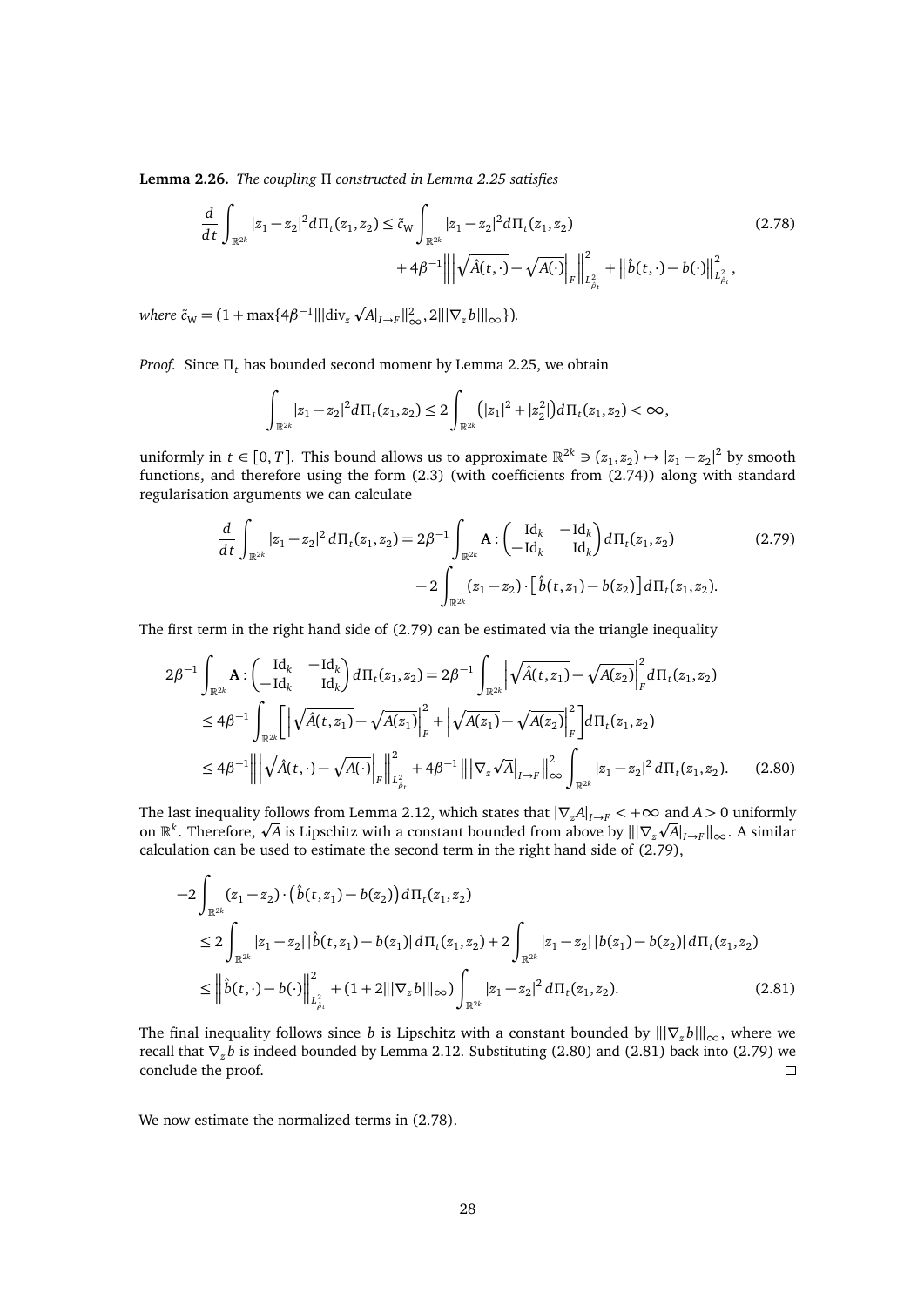<span id="page-28-2"></span>**Lemma 2.27.** *Under the same assumptions as in Theorem [2.23](#page-25-1)*

$$
\left\| \left| \sqrt{\hat{A}(t,\cdot)} - \sqrt{A(\cdot)} \right|_F \right\|_{L^2_{\hat{\rho}_t}}^2 \le \frac{2\lambda_W^2}{\alpha_{\text{TI}}} \int_{\mathbb{R}^k} H(\bar{\rho}_{t,z} || \bar{\mu}_z) d\hat{\rho}_t(z), \tag{2.82}
$$

<span id="page-28-1"></span><span id="page-28-0"></span>
$$
\left\|\hat{b}(t,\cdot)-b(\cdot)\right\|_{L^2_{\hat{\rho}_t}}^2 \leq \frac{2\kappa_{\mathrm{W}}^2}{\alpha_{\mathrm{TI}}}\int_{\mathbb{R}^k} \mathrm{H}(\bar{\rho}_{t,z}\|\bar{\mu}_z)\,d\hat{\rho}_t(z). \tag{2.83}
$$

*Proof.* For symmetric strictly positive definite matrices *M*,*N* the function

$$
(M,N) \mapsto \left| \sqrt{M} - \sqrt{N} \right|_F^2 = \text{tr} \left[ \left( \sqrt{M} - \sqrt{N} \right)^2 \right],
$$

is jointly convex in (*M*,*N*). This follows by expanding the square and noting that tr[ p *M* p  $\overline{N}^\top$ ] is concave by Lieb's concavity theorem [\[Bha97,](#page-44-10) Section IX.6.]. Since  $\hat{A}$ , *A* are strictly positive-definite, we can apply a two-component Jensen's inequality by using an admissible coupling  $\Theta$  of  $\bar{\rho}_{t,z}$  and  $\bar{\mu}_z$ ,

$$
\left| \sqrt{\hat{A}(t,z)} - \sqrt{A(z)} \right|^2_F = \text{tr}\left[ \left( \left( \int_{\Sigma_z} D\xi D\xi^\top (y_1) \bar{\rho}_{t,z}(y_1) dy_1 \right)^{\frac{1}{2}} - \left( \int_{\Sigma_z} D\xi D\xi^\top (y_2) \bar{\mu}_z(y_2) dy_2 \right)^{\frac{1}{2}} \right)^2 \right]
$$
  

$$
\leq \int_{\Sigma_z \times \Sigma_z} \text{tr}\left[ \left( \sqrt{D\xi D\xi^\top (y_1)} - \sqrt{D\xi D\xi^\top (y_2)} \right)^2 \right] d\Theta(y_1, y_2) \leq \lambda_W^2 \int_{\Sigma_z \times \Sigma_z} d_{\Sigma_z} (y_1, y_2)^2 d\Theta(y_1, y_2),
$$

where  $\lambda$ <sub>W</sub> is defined in [\(2.72\)](#page-25-3). Here  $d_{\Sigma_z}$  is the intrinsic distance on the level set  $\Sigma_z$  defined in [\(2.10\)](#page-10-2). Since by assumption  $\bar{\mu}_z$  satisfies the Talagrand inequality with constant  $\alpha_{\text{TI}}$ , we find

$$
\left\|\sqrt{\hat{A}(t,\cdot)}-\sqrt{A(\cdot)}\right\|_{L^2_{\hat{\rho}_t}}^2 \leq \lambda_{\mathrm{W}}^2 \int_{\mathbb{R}^k} \mathrm{W}_2^2(\bar{\rho}_{t,z},\bar{\mu}_z) d\hat{\rho}_t(z) \leq \frac{2\lambda_{\mathrm{W}}^2}{\alpha_{\mathrm{TI}}}\int_{\mathbb{R}^k} \mathrm{H}(\bar{\rho}_{t,z}|\bar{\mu}_z) d\hat{\rho}_t(z).
$$

This proves [\(2.82\)](#page-28-0). The proof of [\(2.83\)](#page-28-1) follows similarly.

*Proof of Theorem [2.23.](#page-25-1)* The prove of Theorem [2.23](#page-25-1) follows from a Gronwall-type estimate applied to [\(2.78\)](#page-27-3) in combination with the error estimates [\(2.82\)](#page-28-0) and [\(2.83\)](#page-28-1)

$$
\frac{d}{dt}\bigg[e^{-\tilde{c}_Wt}\int_{\mathbb{R}^{2k}}|z_1-z_2|^2d\Pi_t(z_1,z_2)\bigg]\leq e^{-\tilde{c}_Wt}\bigg[4\beta^{-1}\bigg\|\bigg|\sqrt{\hat{A}(t,\cdot)}-\sqrt{A(\cdot)}\bigg|_F\bigg\|_{L^2_{\rho_t}}^2+\big\|\hat{b}(t,\cdot)-b(\cdot)\big\|_{L^2_{\rho_t}}^2\bigg].
$$

A straightforward applications of the estimates in Lemma [2.27](#page-28-2) gives

$$
W_2^2(\hat{\rho}_t, \eta_t) \le e^{\tilde{c}_W t} W_2^2(\hat{\rho}_0, \eta_0) + 2 \left( \frac{4\beta^{-1} \lambda_W^2 + \kappa_W^2}{\alpha_{\text{TI}}} \right) \int_0^t \int_{\mathbb{R}^k} H(\bar{\rho}_{s,z} | \bar{\mu}_z) d\hat{\rho}_s(z) e^{\tilde{c}_W(t-s)} ds. \tag{2.84}
$$

Using the Log-Sobolev assumption, the final term in [\(2.84\)](#page-28-3) can be estimated as

$$
\int_0^t \int_{\mathbb{R}^k} H(\bar{\rho}_{t,z} | \bar{\mu}_z) d\hat{\rho}_s(z) e^{\tilde{c}(t-s)} ds \le \int_0^t \int_{\mathbb{R}^k} \left( \frac{1}{2\alpha_{\text{LSI}}} \int_{\Sigma_z} \left| \nabla_{\Sigma_z} \log \left( \frac{\bar{\rho}_{s,z}}{\bar{\mu}_z} \right) \right|^2 d\bar{\rho}_{s,z} \right) d\hat{\rho}_s(z) e^{\tilde{c}(t-s)} ds
$$
  

$$
\le \frac{e^{\tilde{c}t}}{2\alpha_{\text{LSI}}} \int_0^t \int_{\mathbb{R}^d} \left| \nabla \log \left( \frac{\rho_s}{\mu} \right) \right|^2 d\rho_s ds,
$$

where we have used  $\nabla_{\Sigma_z} = (\text{Id} - D\xi^\top (D\xi D\xi^\top)^{-1} D\xi)\nabla$  and the disintegration theorem to arrive at the final inequality. By using

$$
\frac{d}{dt} H(\rho_t | \mu) = -\frac{1}{\beta} \int_{\mathbb{R}^d} \left| \nabla \log \left( \frac{\rho_t}{\mu} \right) \right|^2 d\rho_t,
$$

we obtain the claimed result [\(2.73\)](#page-25-4).

 $\Box$ 

<span id="page-28-3"></span> $\Box$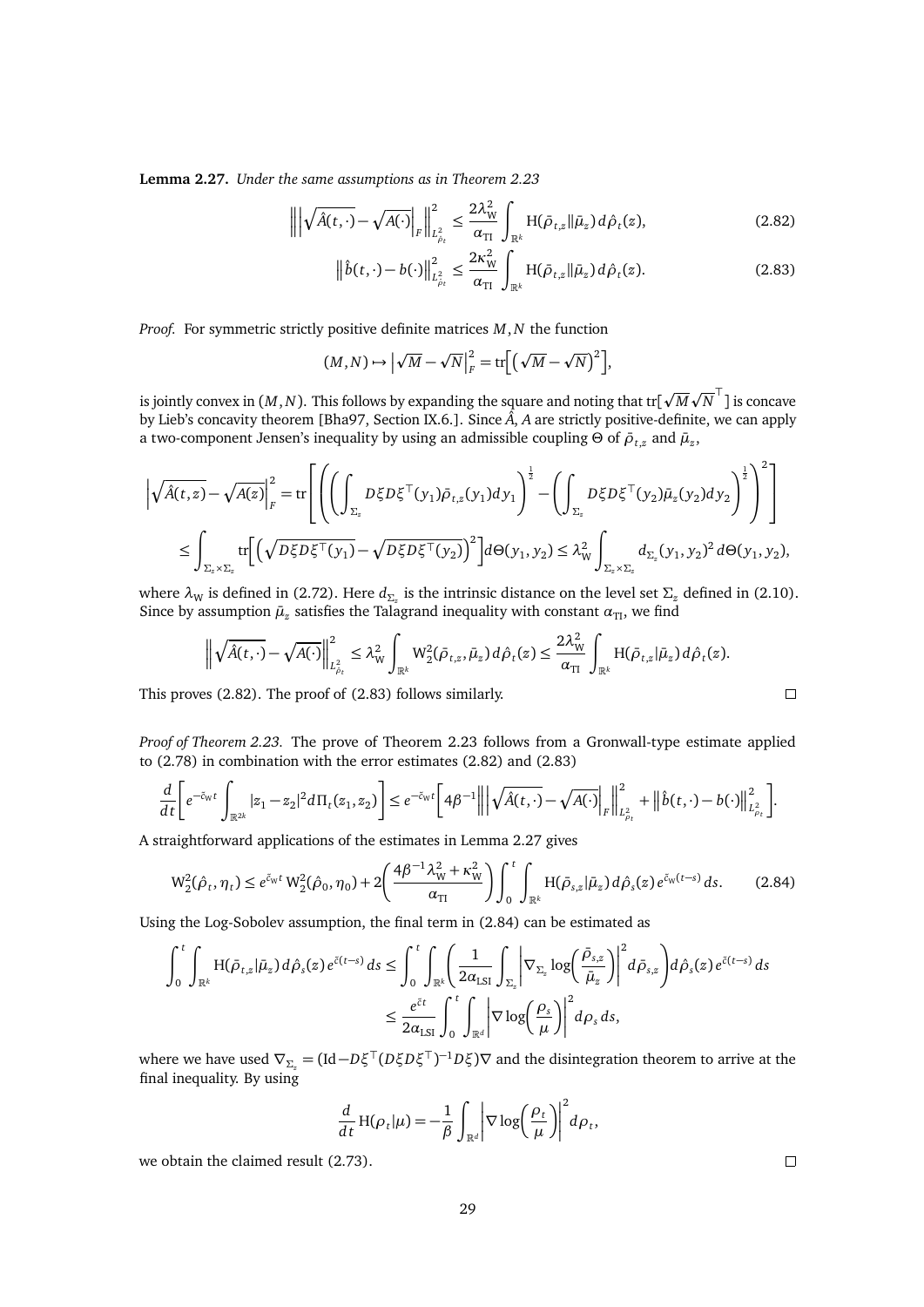## <span id="page-29-0"></span>**2.7 Estimates for general initial data**

Recall from Section [2.1](#page-9-0) that our estimates throughout this section holds under the assumption [\(2.39\)](#page-15-1), i.e. when the original dynamics solves

<span id="page-29-2"></span>
$$
\begin{cases} \partial_t \rho^M = \beta^{-1} \Delta \rho^M + \operatorname{div}(\rho^M \nabla V), \\ \rho_{t=0}^M = \rho_0^M := f_0^M \mu, \end{cases}
$$
 (2.85)

where  $f_0^M := \frac{1}{Z_M} \max\{\min\{f, M\}, 1/M\}$  and  $Z_M$  is the normalization constant which ensures that the initial data is a probability measure. In what follows we show that we can let  $M \to \infty$  in our estimates.

The relative entropy estimate [\(2.48\)](#page-18-3) and the Wasserstein-2 estimate [\(2.73\)](#page-25-4) give

$$
H(\hat{\rho}_t^M|\eta_t) \le H(\hat{\rho}_0^M|\eta_0) + \frac{1}{4} \left(\lambda_H^2 + \frac{\kappa_H^2 \beta^2}{\alpha_{\text{TI}} \alpha_{\text{LSI}}}\right) (H(\rho_0^M|\mu) - H(\rho_t^M|\mu)), \tag{2.86}
$$

$$
W_2^2(\hat{\rho}_t^M, \eta_t) \le e^{\tilde{c}t} \bigg( W_2^2(\hat{\rho}_0^M, \eta_0) + \bigg( \frac{4\beta^{-1}\lambda_W^2 + \kappa_W^2}{\alpha_{\text{TI}}\,\alpha_{\text{LSI}}} \bigg) \big( H(\rho_0^M|\mu) - H(\rho_t^M|\mu) \big) \bigg). \tag{2.87}
$$

These estimates depend on the parameter *M* through the terms  $H(\rho_0^M|\mu)$ ,  $H(\rho_t^M|\mu)$ ,  $H(\hat{\rho}_t^M|\eta_t)$  and  $W_2^2(\hat{\rho}_t^M, \eta_t)$ . Since

$$
\rho_0^M := f_0^M \mu \to f_0 \mu = \rho_0 \text{ a.e.,}
$$

by the dominated convergence theorem it follows that  $H(\rho_0^M|\mu) \to H(\rho_0|\mu)$  as  $M \to \infty$ . Since we assume that  $H(\hat{\rho}_0|\eta_0) < \infty$ , we have  $\hat{\rho}_0 = \xi_{\#}\rho_0 \ll \eta_0$  and by the regularity assumptions [\(C1\)](#page-9-3)[–\(C3\)](#page-10-0)  $\mathsf{w}$ e obtain  $\hat{\rho}_0^M = \xi_{\#} \rho_0^M \ll \eta_0$ . Hence,  $\mathsf{H}(\hat{\rho}_0^M | \hat{\mu}) \rightarrow \mathsf{H}(\hat{\rho}_0 | \hat{\mu})$  and  $\mathsf{W}_2(\hat{\rho}_0^M, \eta_0) \rightarrow \mathsf{W}_2(\hat{\rho}_0, \eta_0)$ .

Using the convergence of  $\rho_0^M$  to  $\rho_0$  we also have a convergence of the weak formulation of [\(2.85\)](#page-29-2) to the weak formulation of the original overdamped Langevin dynamics [\(2.5\)](#page-9-2). Note that there exists a unique solution to the original overdamped Langevin dynamics [\(2.5\)](#page-9-2) under the assumptions [\(V1\)](#page-9-1) and [\(V2\)](#page-9-8) on the potential *V* (see [\[BKRS15,](#page-44-6) Theorem 9.4.3]). By the tightness of the sequence  $(\rho_t^M)_{M \in \mathbb{N}} \in \mathcal{P}(\mathbb{R}^d)$ (which follows from Theorem [2.11\)](#page-16-0), the sequence  $\rho_t^M$  converges weakly as  $M \to \infty$  for any  $t \in [0, T]$ to the unique solution  $\rho_t$  of the original system [\(2.5\)](#page-9-2). Since the relative entropy is lower-semicontinuous with respect to the weak topology, we get

$$
\limsup_{M\to\infty} \left( H(\rho_0^M|\mu) - H(\rho_t^M|\mu) \right) \le H(\rho_0|\mu) - H(\rho_t|\mu).
$$

The convergence  $\rho_t^M \to \rho_t$  implies that  $\hat{\rho}_t^M \to \hat{\rho}_t$ , and therefore by using the lower-semicontinuity of relative entropy and Wasserstein-2 distance with respect to the weak topology we arrive at the estimates for the original overdamped Langevin dynamics [\(2.5\)](#page-9-2),

$$
H(\hat{\rho}_t|\eta_t) \le H(\hat{\rho}_0|\eta_0) + \frac{1}{4} \left(\lambda_H^2 + \frac{\kappa_H^2 \beta^2}{\alpha_{\text{TI}} \alpha_{\text{LSI}}}\right) (H(\rho_0|\mu) - H(\rho_t|\mu)),
$$
\n(2.88)

$$
W_2^2(\hat{\rho}_t, \eta_t) \le e^{\tilde{c}t} \left( W_2^2(\hat{\rho}_0, \eta_0) + \left( \frac{4\beta^{-1} \lambda_W^2 + \kappa_W^2}{\alpha_{\text{TI}}} \right) \left( H(\rho_0 | \mu) - H(\rho_t | \mu) \right) \right).
$$
(2.89)

## <span id="page-29-1"></span>**3 Langevin dynamics**

Having covered the case of the overdamped Langevin equation, we now shift our attention to the (underdamped) Langevin equation. As discussed in Section [1.3,](#page-4-0) in this case the choice of the coarsegraining map is a more delicate issue, which we address in Section [3.2.](#page-31-0) We also introduce the coarsegrained and effective dynamics corresponding to the Langevin case in the same section. In Section [3.4](#page-34-0) we derive error estimates both in relative entropy and Wasserstein-2 distance. The estimates in Section [3.4](#page-34-0) are restricted to *affine* spatial coarse-graining maps, and we discuss this restriction in Remark [3.1.](#page-32-1)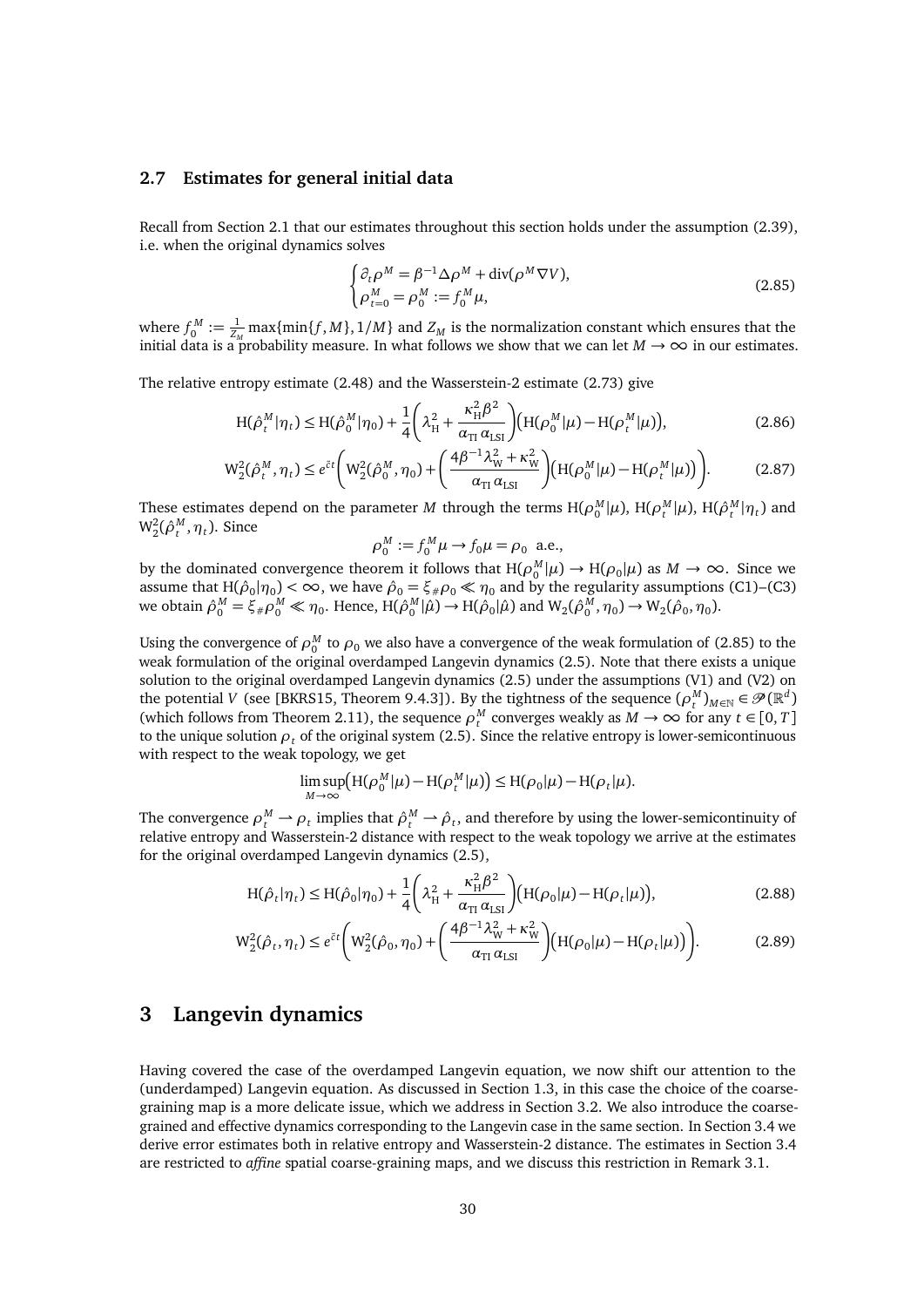## <span id="page-30-0"></span>**3.1 Setup of the system**

Recall the Langevin equation, where for simplicity we put  $m = 1$  from now on,

<span id="page-30-2"></span>
$$
\begin{cases} dQ_t = P_t dt \\ dP_t = -\nabla V(Q_t) dt - \gamma P_t dt + \sqrt{2\gamma \beta^{-1}} dW_t^d, \end{cases}
$$
\n(3.1)

with initial datum  $(Q_{t=0}, P_{t=0}) = (Q_0, P_0)$ . The corresponding forward-Kolmogorov equation is

$$
\begin{cases} \partial_t \rho = -\operatorname{div}(\rho J_{2d} \nabla H) + \gamma \operatorname{div}_p(\rho p) + \gamma \beta^{-1} \Delta_p \rho \\ \rho_{t=0} = \rho_0, \end{cases}
$$
 (3.2)

where  $\rho_t = \text{law}(Q_t, P_t)$ , the initial datum  $\rho_0 = \text{law}(Q_0, P_0)$ . The spatial domain here is  $\mathbb{R}^{2d}$  with coordinates  $(q, p) \in \mathbb{R}^d \times \mathbb{R}^d$ , and subscripts as in  $\nabla_p$  and  $\Delta_p$  indicate that the differential operators act on the corresponding variables. We have used a slightly shorter way of writing this equation by introducing the Hamiltonian  $H(q, p) = V(q) + p^2/2$  and the canonical 2*d*-symplectic matrix  $J_{2d} = \begin{pmatrix} 0 & \text{Id}_d \\ -\text{Id}_d & 0 \end{pmatrix}$ . The potential *V* is assumed to satisfy [\(V1\)](#page-9-1) and [\(V2\)](#page-9-8) of Assumption [2.2](#page-9-6) as in the overdamped Langevin case. For the computations made in this section, it is sufficient to interpret [\(3.2\)](#page-30-1) in the sense of Definition [2.1.](#page-8-4) Condition [\(V1\)](#page-9-1) ensures that [\(3.2\)](#page-30-1) admits a normalizable stationary solution  $\mu \in \mathcal{P}(\mathbb{R}^{2d})$ ,

$$
\mu(dq\,dp) := Z^{-1} \exp\left(-\beta \left[\frac{p^2}{2} + V(q)\right]\right) dq\,dp. \tag{3.3}
$$

We assume that the initial datum  $\rho_0 =$  law( $Q_0, P_0$ ) has bounded relative entropy with respect to  $\mu$  i.e.

<span id="page-30-4"></span><span id="page-30-3"></span><span id="page-30-1"></span>
$$
H(\rho_0|\mu) < +\infty,\tag{3.4}
$$

and as a consequence we can define  $f_0 := d\rho_0/d\mu$ .

Instead of working with  $\rho$  which solves [\(3.2\)](#page-30-1), from here on we will again work with an approximation *ρ <sup>M</sup>*,*<sup>α</sup>* which has better properties:

$$
\begin{cases} \partial_t \rho^{M,a} = (\mathcal{L}^{\text{Lan}})^* \rho^{M,a} + \alpha \left[ \text{div}_q(\rho^{M,a} \nabla V) + \Delta_q \rho^{M,a} \right] \\ \rho^{M,a} \Big|_{t=0} = \rho_0^{M,a} := f_0^M \mu. \end{cases} \tag{3.5}
$$

Here  $\alpha > 0$ ,  $f_0^M := Z_M^{-1} \min\{\max\{f, 1/M\}, M\}$ ,  $Z_M$  is the normalization constant which ensures that the initial data is a probability measures and  $({\cal L}^{Lan})^*$  is the generator corresponding to [\(3.1\)](#page-30-2), i.e. the right hand side of [\(3.2\)](#page-30-1). Note that by contrast to the overdamped case we not only truncate the initial datum but also regularize the equation. In particular, adding the term *∆qρ <sup>M</sup>*,*<sup>α</sup>* makes [\(3.5\)](#page-30-3) a non-degenerate diffusion equation. The term  $div_q(\rho^{M,a}\nabla V)$  ensures that  $\mu$  is still the stationary solution of [\(3.5\)](#page-30-3). This approximation is introduced as before to enable various calculations in the proofs. Let us emphasize, that although equation [\(3.5\)](#page-30-3) can be interpreted as a Fokker-Planck equation as in the previous section, the results cannot be simply translated. However, the overall scheme and strategy is similar.

In Section [3.6](#page-38-0) we show that the estimates we derive for the approximation [\(3.5\)](#page-30-3) also apply to the original system [\(3.2\)](#page-30-1). Using the dominated convergence theorem and [\(3.4\)](#page-30-4),

$$
H(\rho_0^{M,\alpha}|\mu) < +\infty.
$$

Since [\(3.5\)](#page-30-3) is a non-degenerate parabolic equation, by using standard results [\[PW12,](#page-46-2) Chapter 3], for all  $t \in [0, T]$  we find

$$
\frac{1}{MZ_M}\mu \le \rho_t^{M,\alpha} \le \frac{M}{Z_M}\mu.
$$
\n(3.6)

To simplify notation, here onwards we will drop the superscripts  $M, \alpha$  in  $\rho^{M, \alpha}.$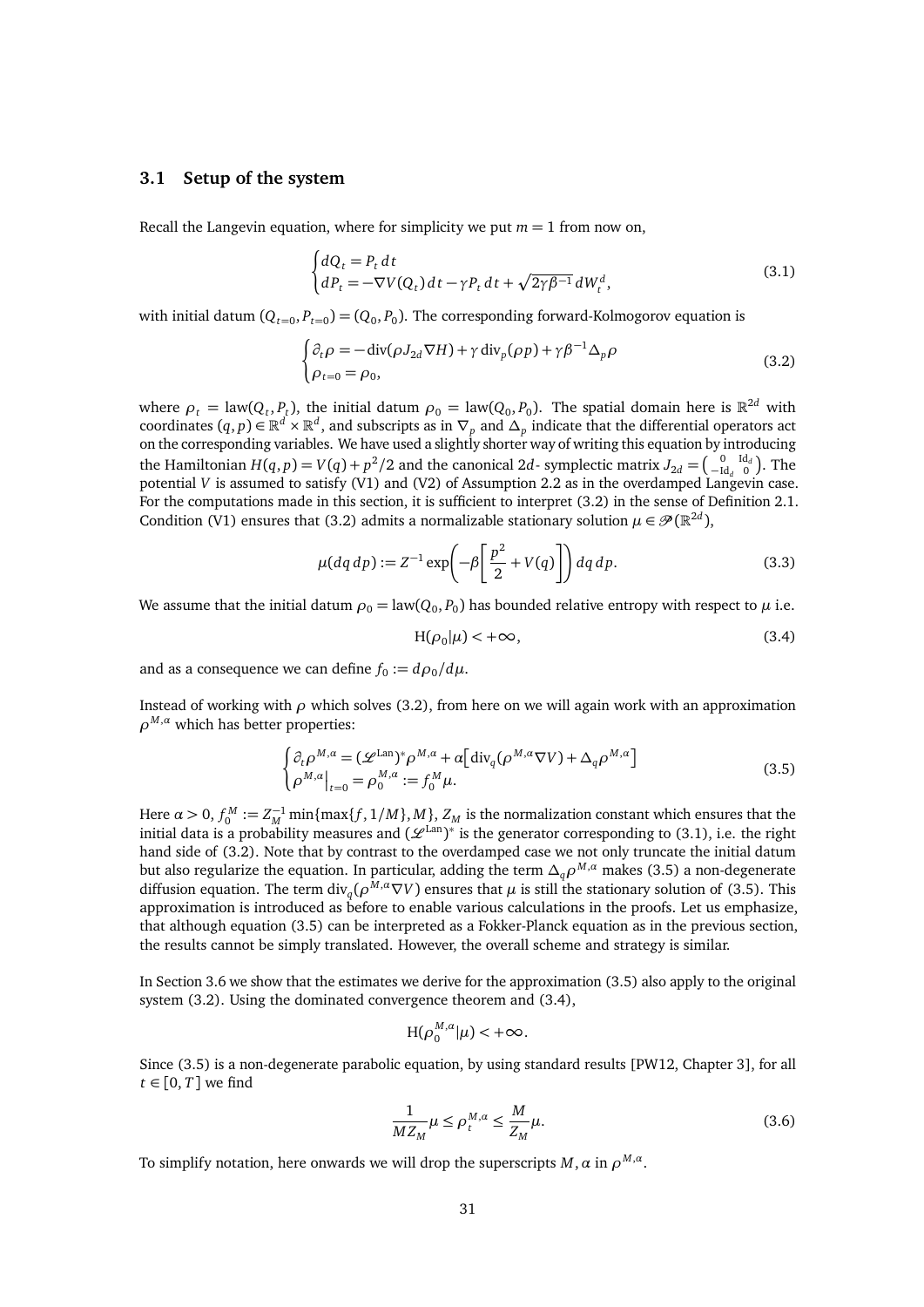## <span id="page-31-0"></span>**3.2 Coarse-graining map**

In the overdamped Langevin case, the coarse-graining map *ξ* was used to identify the coarse-grained variables. In the Langevin case we need to similarly define a coarse-graining map on the phase space. We make the structural assumption that the phase-space structure of the coarse-graining map is preserved, i.e. the coarse-graining map maps the Langevin equation to a dynamics onto a new phase space, again consisting of a 'position' and a 'momentum' variable. Moreover, we assume for simplicity that the slow manifold for the spatial and the momentum variables is R *k* . Like for the overdamped Langevin equation a generalization to *k*-dimensional manifolds seems to be possible at the expense of increased technical complexity. Hence, we work with a mapping  $\Xi : \mathbb{R}^{2d} \to \mathbb{R}^{2k}$  which identifies the relevant spatial and momentum variables  $(q, p) \mapsto (z, v) := \Xi(q, p)$ . Throughout this section we will use  $(q, p) \in \mathbb{R}^{2d}$  for the original coordinates and  $(z, v) \in \mathbb{R}^{2k}$  for the coarse-grained coordinates.

Typically, the choice of the spatial coarse-grained variable is prescribed by a mapping  $\xi:\R^d\ni q\mapsto z\in\R^k,$ as in the case of the overdamped Langevin dynamics, i.e. it is possible from modeling assumptions or physical intuition to identify the spatial reaction coordinates of the problem.

Motivated by [\(3.1\)](#page-30-2) we define the coarse-grained momentum by

$$
\frac{d}{dt}\xi(Q_t) = D\xi(Q_t)\dot{Q}_t = D\xi(Q_t)P_t,
$$

and therefore the full coarse-graining map  $\Xi : \mathbb{R}^{2d} \to \mathbb{R}^{2k}$  is

<span id="page-31-2"></span>
$$
\Xi(q,p) := \begin{pmatrix} \xi(q) \\ D\xi(q)p \end{pmatrix} =: \begin{pmatrix} z \\ v \end{pmatrix}.
$$
 (3.7)

At the moment, this choice of the coarse-graining map *Ξ* is restricted to *affine ξ*. In view of Remark [3.1](#page-32-1) below it is unclear if such a choice for *Ξ* works with *non-affine ξ*, as, in this case the well-posedness of the resulting effective dynamics is not apparent (see Remarks [3.1](#page-32-1) for details). So unless explicitly stated otherwise, we assume that

<span id="page-31-1"></span>
$$
\xi: \mathbb{R}^d \to \mathbb{R}^k \text{ is affine with } D\xi \text{ having full row rank } k. \tag{3.8}
$$

In particular [\(3.8\)](#page-31-1) implies that  $\xi(q)=\mathbb{T} q+\tau$  for some  $\tau\in\mathbb{R}^k$  and  $\mathbb{T}\in\mathbb{R}^{k\times d}$  of full rank. While there are other possible choices for the coarse-graining maps on the phase space (see [\[LRS10,](#page-45-12) [LRS12\]](#page-45-18) for detailed discussions), we restrict ourselves to [\(3.7\)](#page-31-2) in this section. Now we make a few preliminary remarks to fix notations.

For any  $(z, v) \in \mathbb{R}^{2k}$ ,  $\Sigma_{z, v}$  denotes the  $(z, v)$ -level set of  $\Xi$ , i.e.

$$
\Sigma_{z,v} := \{(q,p) \in \mathbb{R}^{2d} : \Xi(q,p) = (z,v)\}.
$$
\n(3.9)

Similar to [\(2.10\)](#page-10-2), on a level set *Σz*,*<sup>v</sup>* we can define a canonical metric *d<sup>Σ</sup>z*,*<sup>v</sup>* . The Jacobian determinant  $\text{Jac}\,\Xi=\sqrt{D\xi D\xi^\top}$  is bounded from below by a constant  $C^{-1}$  due to condition [\(3.8\)](#page-31-1). Any  $\nu\in\mathscr{P}(\mathbb{R}^{2d})$ which is absolutely continuous with respect to the Lebesgue measure, i.e.  $d\text{ }v(q,p) = v(q,p)d\mathscr{L}^{2d}(q,p)$ for some density again denoted by *ν* for convenience, can be decomposed into its *marginal measure*  $\Xi_{\#} \nu =: \hat{\nu} \in \mathscr{P}(\mathbb{R}^{2k})$  satisfying  $d\hat{\nu}(z, \nu) = \hat{\nu}(z, \nu) d\mathscr{L}^{2k}(z, \nu)$  with density

$$
\hat{\nu}(z,\nu) = \int_{\Sigma_{z,\nu}} \nu \, \frac{d\mathcal{H}^{2d-2k}}{\text{Jac}\,\Xi} \tag{3.10}
$$

and the family of *conditional measures*  $\nu(\cdot|\Sigma_{z,y}) =: \bar{\nu}_{z,y} \in \mathscr{P}(\Sigma_{z,y})$  having a 2*d* − 2*k*-dimensional density *d*  $\bar{v}_{z,v}(q, p) = \bar{v}_{z,v}(q, p) d\mathcal{H}^{2d-2k}(q, p)$  given by

$$
\bar{\nu}_{z,v}(q,p) = \frac{\nu(q,p)}{\text{Jac}\,\Xi \ \hat{\nu}(z,v)}.\tag{3.11}
$$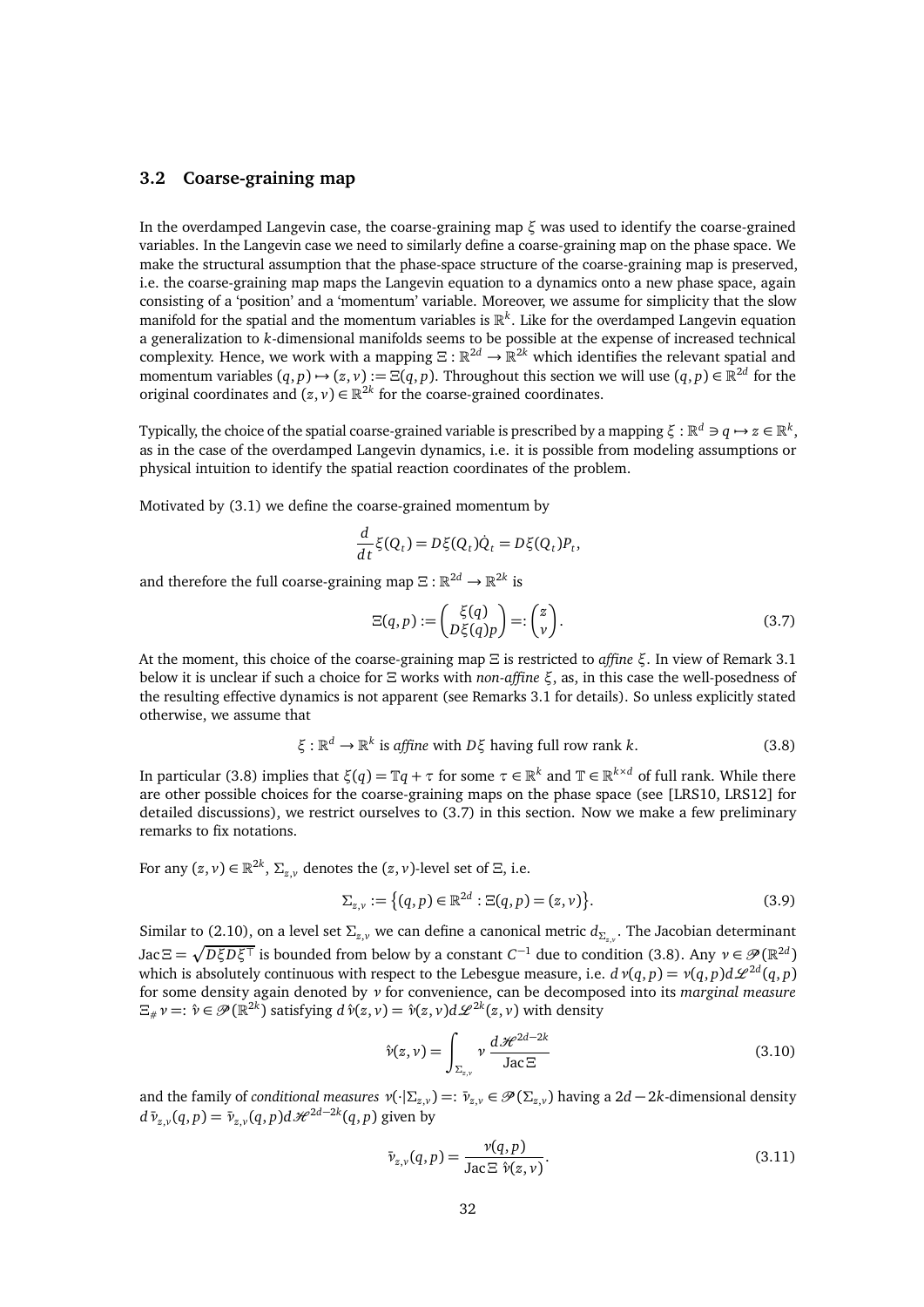Here  $\mathscr{H}^{2d-2k}$  is the  $(2d-2k)$ -dimensional Hausdorff measure. For a time dependent measure  $v_t$ , we will use  $\bar{v}_{t,z,v}$  to indicate the corresponding conditional measure on the level set  $\Sigma_{z,v}$  at time *t*.

Differential operators on the coarse-grained space  $\mathbb{R}^{2k}$  will be equipped with subscripts  $z, v$  i.e.  $\nabla_{z,v}$ , div*z*,*<sup>v</sup>* , *∆z*,*<sup>v</sup>* , *Dz*,*<sup>v</sup>* . This is to separate them from differential operators on the full space R <sup>2</sup>*<sup>d</sup>* which will have no subscript. For any sufficiently smooth  $g:\mathbb{R}^{2k}\to\mathbb{R},$ 

$$
\nabla(g \circ \Xi) = \begin{pmatrix} D\xi^{\top} \nabla_z g \circ \Xi \\ D\xi^{\top} \nabla_v g \circ \Xi \end{pmatrix}, \ D^2(g \circ \Xi) = \begin{pmatrix} D\xi D\xi^{\top} : D_z^2 g \circ \Xi \\ D\xi D\xi^{\top} : D_v^2 g \circ \Xi \end{pmatrix}.
$$
 (3.12)

Although  $D\xi \in \mathbb{R}^{k \times d}$  is the constant matrix  $\mathbb{T} \in \mathbb{R}^{k \times d}$ , since  $\xi$  is affine, we keep the notation  $D\xi$ . Here  $D_z^2$ ,  $D_v^2$  is the Hessian on  $\mathbb{R}^k$  with respect to *z*, *v* respectively.

The following remark summarizes the main issue with the choice [\(3.7\)](#page-31-2) for  $\Xi$ , when  $\xi$  is non-affine.

<span id="page-32-1"></span>*Remark* 3.1 (Non-affine *ξ*). Let us consider the Langevin equation [\(3.1\)](#page-30-2) with  $\gamma = \beta = 1$  for simplicity and  $\alpha$  general  $\xi$  which has sufficient regularity and satisfies  $C_1 \text{Id}_k \leq D \xi D \xi^\top \leq C_2 \text{Id}_k$  for some  $C_1, C_2 > 0$ , and *Ξ* as in [\(3.7\)](#page-31-2). We now apply the standard procedure used throughout this article to derive the effective dynamics: we first evaluate *Ξ*(*Q<sup>t</sup>* , *P<sup>t</sup>* ) using Itô's formula, and then use the closure procedure in [\[Gyö86\]](#page-45-11) which gives coarse-grained random variables  $(\hat{Z}_t, \hat{V}_t)$  and finally approximate these variables by the following effective ones

<span id="page-32-2"></span>
$$
dZ_t = V_t dt
$$
  
\n
$$
dV_t = -\tilde{b}(Z_t, V_t)dt - V_t dt + \sqrt{2A(Z_t, V_t)}dW_t^k.
$$
\n(3.13)

Here the coefficients  $\tilde{b} : \mathbb{R}^{2k} \to \mathbb{R}^{2k}$  and  $A : \mathbb{R}^{2k} \to \mathbb{R}^{2k \times 2k}$  are

$$
\tilde{b}(z,\nu) := \mathbb{E}_{\tilde{\mu}_{z,\nu}} \big[ D\xi \nabla V - p^{\top} D^2 \xi p \big] \quad \text{and} \quad A(z,\nu) := \mathbb{E}_{\tilde{\mu}_{z,\nu}} \big[ D\xi D\xi^{\top} \big], \tag{3.14}
$$

where  $(p^T D^2 \xi p)_l = \sum_{i,j=1}^d p_i p_j \partial_{ij} \xi_l$ . Note that the term  $p^T D^2 \xi p$  in  $\tilde{b}$  vanishes when  $\xi$  is affine, and in this case equals *b* which is the drift for the affine case [\(3.17\)](#page-33-0). By assumptions on  $\xi$ , the diffusion matrix *A* is elliptic and bounded,  $C_1$  Id<sub>k</sub>  $\leq A(z, v) \leq C_2$  Id<sub>k</sub>. Therefore to show that [\(3.13\)](#page-32-2) has in general a solution that remains finite almost surely in finite time, a sufficient condition is that the drift  $\ddot{b}$  satisfies a one-sided Lipschitz condition. Let us take a closer look at  $\tilde{b}$  on the level set  $\Sigma_{z,y}$ . Since  $D\xi D\xi^{\top}$ is bounded away from zero by assumption,  $|p| \ge C |v|$ . If we assume that  $\xi$  is not affine and that  $D^2$ *ξ* ≥ *C*/(1 + |*q*|), then there exists *c* such that

$$
\int_{\Sigma_{z,v}} p^\top D^2 \xi(q) p \, d\bar{\mu}_{z,v} \ge c |v|^2.
$$

That is, the second term in  $\tilde{b}$  grows super-quadratically. Therefore,  $\tilde{b}$  can not be Lipschitz and it is possible that [\(3.13\)](#page-32-2) admits solutions that explode in finite time. In this case, we cannot hope for control on any moments of [\(3.13\)](#page-32-2), and so it is not clear if such a system will allow us to prove error estimates in either relative entropy or Wasserstein-2 distance.

## <span id="page-32-0"></span>**3.3 Coarse-grained and Effective dynamics**

Now we discuss the coarse-grained and effective dynamics corresponding to *ρ* which is the solution to [\(3.5\)](#page-30-3). The random variables  $(Q_t, P_t)$  corresponding to  $\rho_t = \text{law}(Q_t, P_t)$  satisfy

$$
dQ_t = P_t dt - \alpha \nabla V(Q_t) dt + \sqrt{2\alpha} dW_t^d,
$$
  
\n
$$
dP_t = -\nabla V(Q_t) - \gamma P_t dt + \sqrt{2\gamma \beta^{-1}} dW_t^d.
$$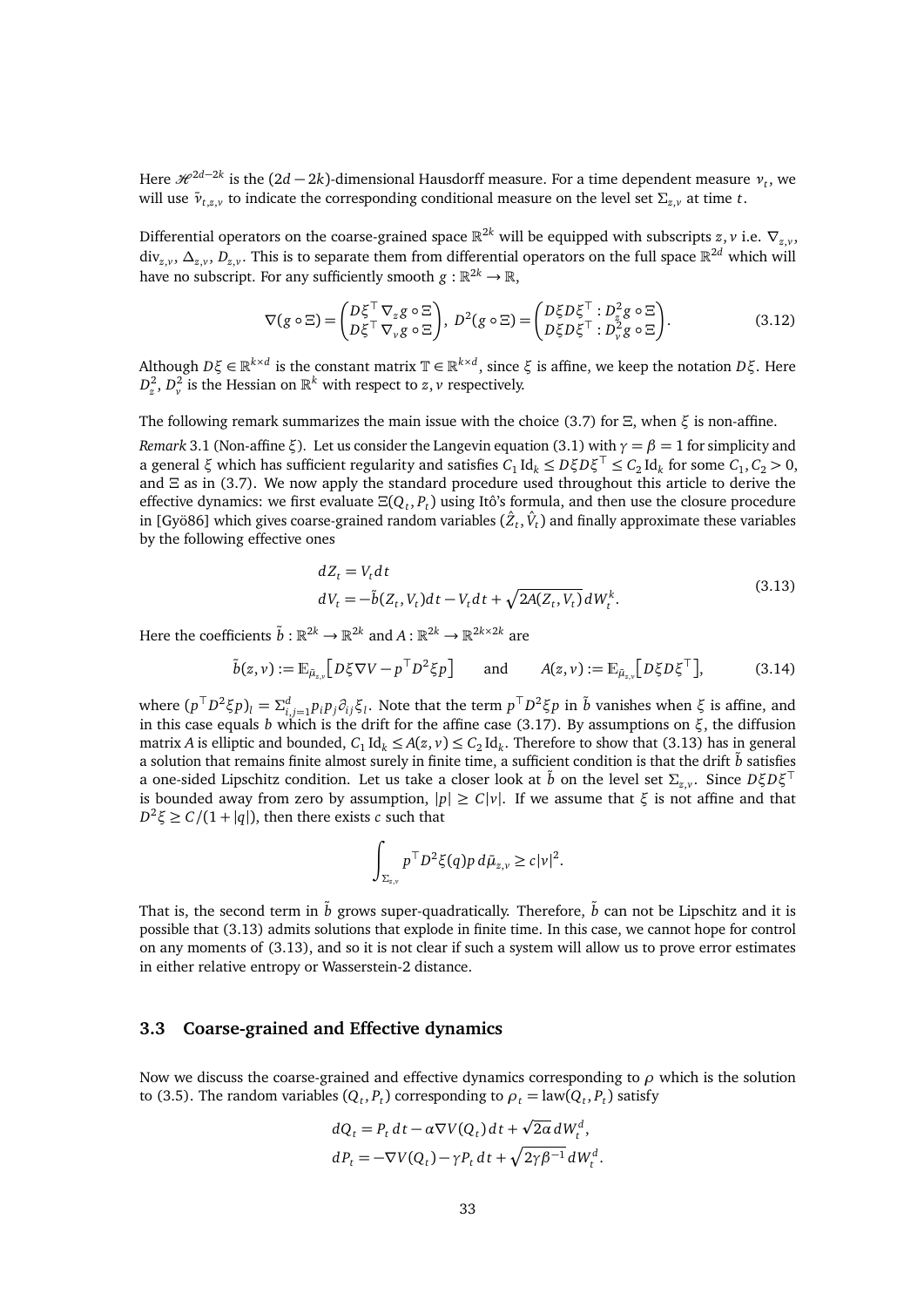Following the same scheme as in the overdamped case, we derive the coarse-grained dynamics,

<span id="page-33-1"></span>
$$
\begin{cases} \partial_t \hat{\rho} = -\operatorname{div}_{z,\nu} \left( \hat{\rho} J_{2k} \begin{pmatrix} \hat{b} \\ \nu \end{pmatrix} \right) + \operatorname{div}_{z,\nu} \left( \hat{\rho} \begin{pmatrix} \alpha \hat{b} \\ \gamma \nu \end{pmatrix} \right) + D_{z,\nu}^2 : \begin{pmatrix} \alpha \hat{A} & 0 \\ 0 & \gamma \beta^{-1} \hat{A} \end{pmatrix} \hat{\rho}, \\ \hat{\rho}_{t=0} = \hat{\rho}_0, \end{cases}
$$
(3.15)

where the coefficients are  $\hat{b}:[0,T]\times\mathbb{R}^{2k}\to\mathbb{R}^k$  and  $\hat{A}:[0,T]\times\mathbb{R}^{2k}\to\mathbb{R}^{k\times k}$  are defined by

$$
\hat{b}(t,z,v) := \mathbb{E}_{\bar{\rho}_{t,z,v}}[D\xi \nabla V] \quad \text{and} \quad \hat{A}(t,z,v) := \mathbb{E}_{\bar{\rho}_{t,z,v}}[D\xi D\xi^{\top}].
$$

Here  $J_{2k}$  is the canonical 2 $k$ -dimensional symplectic matrix and  $\bar\rho_{t,z,v}$  is the conditional measure for  $\rho$  . Solutions to equation [\(3.15\)](#page-33-1) are understood in the sense of Definition [2.1.](#page-8-4) As for the overdamped Langevin equation, we can identify  $\hat{\rho}_t = \text{law}(\Xi(Q_t, P_t))$  (this follows similarly to the proof of Proposition [2.8\)](#page-13-1).

Following the same principle used to construct the effective dynamics in the overdamped Langevin case, the effective dynamics in this case is

<span id="page-33-2"></span>
$$
\begin{cases} \partial_t \eta = -\operatorname{div}_{z,\nu} \left( \eta J_{2k} \begin{pmatrix} b(z,\nu) \\ \nu \end{pmatrix} \right) + \operatorname{div}_{z,\nu} \left( \eta \begin{pmatrix} \alpha b(z,\nu) \\ \gamma \nu \end{pmatrix} \right) + D_{z,\nu}^2 : \begin{pmatrix} \alpha A(z,\nu) & 0 \\ 0 & \gamma \beta^{-1} A(z,\nu) \end{pmatrix} \eta, \\ \eta_{t=0} = \eta_0, \end{cases}
$$
\n(3.16)

with coefficients  $b: \mathbb{R}^{2k} \to \mathbb{R}^k, A: \mathbb{R}^{2k} \to \mathbb{R}^{k \times k}$ 

<span id="page-33-0"></span>
$$
b(z, v) := \mathbb{E}_{\bar{\mu}_{z,v}}[D\xi \nabla V] \quad \text{and} \quad A := \mathbb{E}_{\bar{\mu}_{z,v}}[D\xi D\xi^{\top}], \tag{3.17}
$$

where  $\bar{\mu}_{z,v}$  is the conditional stationary measure.

*Remark* 3.2*.* Note that in comparison with the overdamped dynamics in Section [2.3,](#page-13-0) terms that involve second derivatives of *ξ* in  $\hat{b}(t, z, v)$  and  $b(z, v)$  vanish since *ξ* is affine and the effective and coarse-grained diffusion matrices  $A = \hat{A}$  are constant.

As before, the coarse-grained dynamics and the effective dynamics are the same in the long-time limit, i.e.  $\hat{\rho}_{\infty} = \eta_{\infty}$ , which follows since  $\rho_t$  converges to  $\mu$  as time goes to infinity.

Next we discuss the well-posedness and properties of the effective dynamics [\(3.16\)](#page-33-2). As in the overdamped Langevin case, we need the uniqueness of solution to the effective equation for the Wasserstein estimate.

**Theorem 3.3.** *Consider a coarse-graining map ξ which satisfies* [\(3.8\)](#page-31-1)*. Assume:*

- *1. The initial datum for the effective dynamics has bounded second moment.*
- 2. The conditional stationary measure  $\bar\mu_{z,v}$  satisfies a Poincaré inequality [\(2.21\)](#page-12-1) uniformly in  $(z,v)\in\mathbb{R}^{2k}$ *with constant*  $\alpha_{\text{PI}} > 0$ *, i.e.*

$$
\forall (z,v)\in\mathbb{R}^{2k},\,\forall f\in H^1(\bar{\mu}_{z,v}): \qquad \int_{\Sigma_{z,v}}\left(f-\int_{\Sigma_{z,v}}f\,d\bar{\mu}_{z,v}\right)^2d\bar{\mu}_{z,v}\leq \frac{1}{\alpha_{\text{PI}}}\int_{\Sigma_{z,v}}|\nabla_{\Sigma_{z,v}}f|^2d\bar{\mu}_{z,v}.
$$

*Then the coefficients of the effective dynamics satisfy*

*1.*  $A = \mathbb{T} \mathbb{T}^{\top}$ *, where*  $\xi(q) = \mathbb{T} q + \tau$ *.* 2.  $b \in W_{\text{loc}}^{1,\infty}(\mathbb{R}^{2k}; \mathbb{R}^k)$  and  $Db \in L^{\infty}(\mathbb{R}^{k \times 2k})$ .

*Furthermore, there exists a unique family of measures*  $(\eta_t)_{t\in[0,T]}$  *which solves the effective dynamics [\(2.33\)](#page-14-2) in the sense of Definition [2.1.](#page-8-4) This family has bounded second moments, i.e.*

$$
\forall t \in [0, T]: \int_{\mathbb{R}^{2k}} \left| \binom{z}{\nu} \right|^2 d\eta_t < \infty.
$$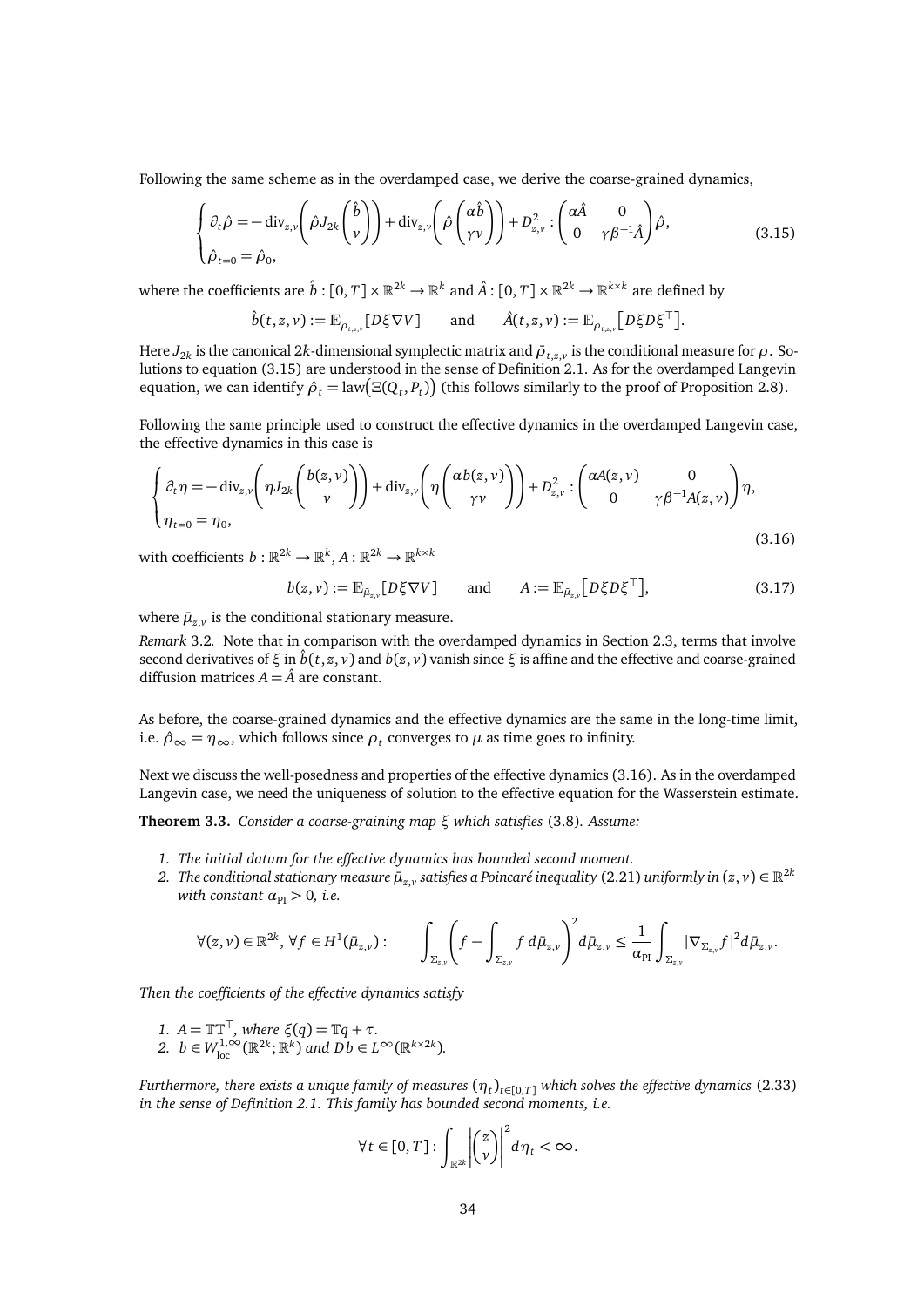*Proof.* The properties of the coefficients follow exactly as in the proof of Lemma [2.12](#page-16-1) (replace *V* by *H* in this case). The existence and uniqueness for the solution to the effective dynamics follows from the properties of the coefficients and using [\[BKRS15,](#page-44-6) Theorem 6.6.2], [BKRS15, Theorem 9.4.3] respectively. Applying a Gronwall-type estimate to the following calculation implies that *η<sup>t</sup>* has bounded second moments for any  $t \in [0, T]$ ,

$$
\frac{d}{dt} \int_{\mathbb{R}^{2k}} \frac{1}{2} \left| \begin{pmatrix} z \\ v \end{pmatrix} \right|^2 \eta_t = \int_{\mathbb{R}^{2k}} \eta_t \left[ \begin{pmatrix} v \\ -b \end{pmatrix} \cdot \begin{pmatrix} z \\ v \end{pmatrix} - \alpha b \cdot z - \gamma |v|^2 + \gamma \beta^{-1} A : \mathrm{Id}_k + \alpha A : \mathrm{Id}_k \right] \leq C(\alpha, \beta, \gamma) \int_{\mathbb{R}^{2k}} \left| \begin{pmatrix} z \\ v \end{pmatrix} \right|^2 \eta_t.
$$

While the effective dynamics has a unique solution, it is not straightforward to prove the uniqueness of the coarse-grained dynamics (see Remark [2.13](#page-17-1) for the overdamped case). Therefore as in the overdamped case, we will introduce a lifted effective dynamics which will be required to prove Wasserstein estimates. As in the overdamped setting, the lifted version  $\theta_t$  is constructed such that it has  $\eta_t$  as the marginal under *Ξ*. The following lemma outlines the construction of this lifted dynamics and some useful properties.

**Lemma 3.4.** *Let*  $\theta_t$  *be the solution of* 

<span id="page-34-3"></span>
$$
\partial_t \theta_t = -\operatorname{div}\left(\theta_t J_{2d}\begin{pmatrix} \tilde{b} \\ p \end{pmatrix}\right) + \operatorname{div}\left(\theta_t \begin{pmatrix} \alpha \tilde{b} \\ \gamma p \end{pmatrix}\right) + D^2 : \begin{pmatrix} \alpha \tilde{A} & 0 \\ 0 & \gamma \beta^{-1} \tilde{A} \end{pmatrix} \theta_t,
$$
(3.18)

 $\Box$ 

 $i$ n the sense of Definition [2.1.](#page-8-4) Here the coefficients  $\tilde{b}:\mathbb{R}^d\to\mathbb{R}^d,\,\tilde{A}:\mathbb{R}^d\to\mathbb{R}^{d\times d}$  are given by

$$
\tilde{b} := D\xi^{\top} G^{-1} b \circ \xi,
$$
  

$$
\tilde{A} := D\xi^{\top} G^{-1} (A \circ \xi) G^{-1} D\xi.
$$

If  $\Xi_{\#}\theta_0=\eta_0$  and  $\{\eta_t\}_{t\in\mathbb R^+}$  is a solution of [\(3.16\)](#page-33-2), then  $\Xi_{\#}\theta_t=\eta_t$ . Moreover, if  $\theta_0$  has bounded second *moment, then the same holds for θ<sup>t</sup> for all t >* 0*.*

The proof follows along the lines of Lemma [2.14.](#page-17-2) Note that the definition of  $\tilde{b}$  in this case is simplified as compared to overdamped case (see Lemma [2.14\)](#page-17-2) since  $D^2 \xi = 0$  by [\(3.8\)](#page-31-1).

#### <span id="page-34-0"></span>**3.4 Relative entropy estimate**

Let us state the main relative entropy result.

<span id="page-34-1"></span>**Theorem 3.5.** *Consider a coarse-graining map ξ that satisfies* [\(3.8\)](#page-31-1)*, a potential V satisfying [\(V1\)–](#page-9-1)[\(V2\),](#page-9-8) and define*

$$
\kappa := \sup_{(z,v)\in\mathbb{R}^{2k}} \sup_{(q_1,p_1),(q_2,p_2)\in\Sigma_{z,v}} \frac{|D\xi(\nabla V(q_1) - \nabla V(q_2))|}{d_{\Sigma_{z,v}}((q_1,p_1),(q_2,p_2))},\tag{3.19}
$$

*where d<sup>Σ</sup>z*,*<sup>v</sup> is the intrinsic metric on Σz*,*<sup>v</sup> . Assume that the conditional stationary measure µ*¯*z*,*<sup>v</sup> satisfies a Talagrand inequality* [\(2.22\)](#page-12-2) *uniformly in*  $(z, v) \in \mathbb{R}^{2k}$  *with constant*  $\alpha_{\text{TI}}$ *. Then for any*  $t \in [0, T]$ *,* 

<span id="page-34-4"></span><span id="page-34-2"></span>
$$
H(\hat{\rho}_t|\eta_t) \le H(\hat{\rho}_0|\eta_0) + \frac{\kappa^2 t}{2\alpha_{\rm TI}}\Big(\alpha + \gamma^{-1}\beta\Big)H(\rho_0|\mu). \tag{3.20}
$$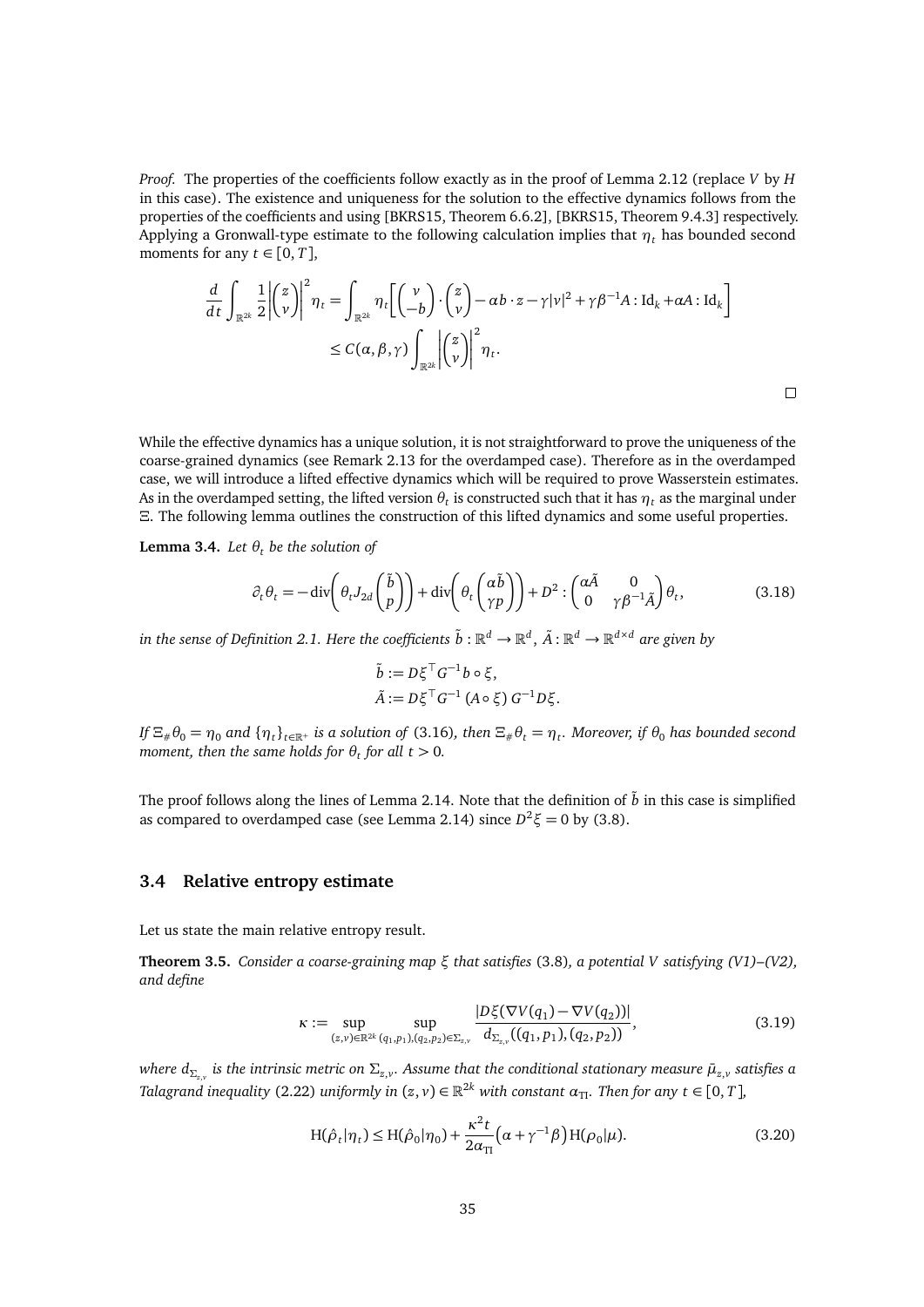Since  $ξ$  is affine and by the growth assumptions *V* from Assumption [2.2,](#page-9-6) the constant *κ* is bounded from above by  $\left\| \left| \nabla_{\Sigma_z}(D\xi \nabla V) \right| \right\|_{L^{\infty}(\mathbb{R}^k)} < +\infty$ .

*Proof.* The proof of Theorem [3.5](#page-34-1) is similar to the proof of Theorem [2.15](#page-18-1) and consists of: (1) applying Theorem [2.18](#page-20-0) to  $\hat{\rho}$ ,  $\eta$ , and (2) estimating the rate functional term. Making the choice  $\zeta \equiv \hat{\rho}$  and  $\nu \equiv \eta$ in [\(2.54\)](#page-20-1) we have

<span id="page-35-1"></span>
$$
H(\hat{\rho}_t|\eta_t) \le H(\hat{\rho}_0|\eta_0) + I(\hat{\rho}).
$$
\n(3.21)

Using [\(2.53\)](#page-19-3), the rate functional can be written as

$$
I(\hat{\rho}) = \frac{1}{4} \int_0^T \int_{\mathbb{R}^{2k}} |\tilde{h}_t|_{\tilde{A}(z,v)}^2 d\hat{\rho}_t dt,
$$

where  $\tilde{A}: \mathbb{R}^{2k} \to \mathbb{R}^{2k \times 2k}$  and  $\tilde{h}_t \in L^2_{\tilde{A}}(\eta_t)$  satisfy

<span id="page-35-0"></span>
$$
\tilde{A}(z,\nu) = \begin{pmatrix} \alpha A(z,\nu) & 0 \\ 0 & \gamma \beta^{-1} A(z,\nu) \end{pmatrix} \quad \text{and} \quad \tilde{h}_t(z,\nu) = A^{-1}(b(t,z,\nu) - \hat{b}(z,\nu)). \tag{3.22}
$$

This form of  $\tilde{h}_t$  follows from the definition of the large-deviation rate functional [\(2.53\)](#page-19-3) and by noting that  $\xi$  is affine, which implies  $A = \hat{A} = D\xi D\xi^{\top}$  with  $D\xi D\xi^{\top} \in \mathbb{R}^{k \times k}$  (a constant matrix), and therefore

$$
\partial_t \hat{\rho} - \mathcal{L}^* \hat{\rho} = \text{div}[\hat{\rho}(\hat{b} - b)] + D^2 : (\hat{A} - A)\hat{\rho} = -\text{div}(\hat{\rho} A A^{-1} (b - \hat{b})).
$$

Here  $\mathcal{L}^*$  is the generator for the effective dynamics.

We now estimate I( $\hat{\rho}$ ). Using [\(3.22\)](#page-35-0) we find,

$$
\begin{split}\n|\tilde{h}_{t}|_{\tilde{A}(z,v)}^{2} &= \left| \left( \frac{\alpha(b(z,v) - \hat{b}(t,z,v))}{-(b(z,v) - \hat{b}(t,z,v))} \right) \right|_{\tilde{A}^{-1}(z,v)}^{2} = (\alpha + \gamma^{-1}\beta) \left| b(z,v) - \hat{b}(t,z,v) \right|^{2} \\
&= (\alpha + \gamma^{-1}\beta) \left| \int_{\Sigma_{z,v} \times \Sigma_{z,v}} D\xi(\nabla V(q_{1}) - \nabla V(q_{2})) d\Pi((q_{1},p_{1}), (q_{2},p_{2})) \right|^{2} \\
&\leq (\alpha + \gamma^{-1}\beta) \int_{\Sigma_{z,v} \times \Sigma_{z,v}} |D\xi(\nabla V(q_{1}) - \nabla V(q_{2}))|^{2} d\Pi((q_{1},p_{1}), (q_{2},p_{2})) \\
&\leq \kappa^{2} (\alpha + \gamma^{-1}\beta) \int_{\Sigma_{z,v} \times \Sigma_{z,v}} d_{\Sigma_{z,v}} ((q_{1},p_{1}), (q_{2},p_{2}))^{2} d\Pi((q_{1},p_{1}), (q_{2},p_{2})),\n\end{split}
$$

where Π is a coupling of  $\bar{\rho}_{t,z,v}$  and  $\bar{\mu}_{z,v}$ , and  $\kappa$  is defined in [\(3.19\)](#page-34-2). Since  $\bar{\mu}_{z,v}$  satisfies the Talagrand inequality with a constant  $\alpha_{\text{TI}}$ , we bound the rate functional to arrive at

$$
I(\hat{\rho}) \leq \frac{\kappa^2}{4} (\alpha + \gamma^{-1}\beta) \int_0^T \int_{\mathbb{R}^{2k}} W_2^2(\bar{\rho}_{t,z,\nu}, \bar{\mu}_{z,\nu}) d\hat{\rho}_t(z,\nu) dt
$$
  

$$
\leq \frac{\kappa^2}{2\alpha_{\text{TI}}} (\alpha + \gamma^{-1}\beta) \int_0^T \int_{\mathbb{R}^{2k}} H(\bar{\rho}_{t,z,\nu}|\bar{\mu}_{z,\nu}) d\hat{\rho}_t(z,\nu) dt \leq \frac{\kappa^2}{2\alpha_{\text{TI}}} (\alpha + \gamma^{-1}\beta) \int_0^T \int_{\mathbb{R}^{2d}} H(\rho_t|\mu) dt.
$$
\n(3.23)

The last inequality follows from the tensorisation property of relative entropy. Since the entropy of the original (modified) Langevin dynamics [\(3.5\)](#page-30-3) decreases in time, i.e.  $H(\rho_t|\mu) < H(\rho_0|\mu)$ , the final result follows by substituting this bound in [\(3.21\)](#page-35-1).  $\Box$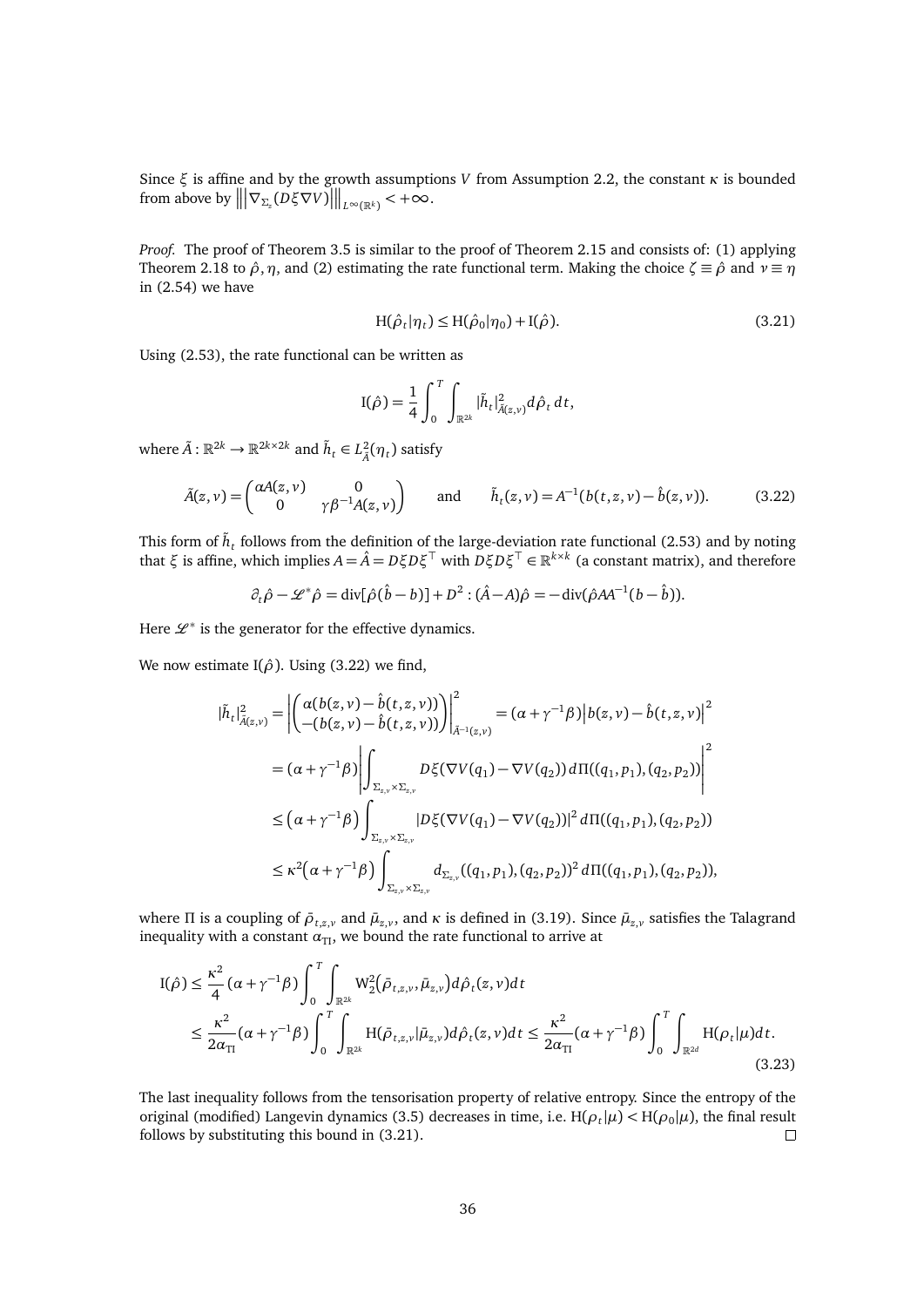## <span id="page-36-0"></span>**3.5 Wasserstein estimate**

We now state the main Wasserstein estimate for the Langevin case.

<span id="page-36-1"></span>**Theorem 3.6.** *Consider a coarse-graining map ξ which satisfies* [\(3.8\)](#page-31-1)*. Assume that the conditional*  $s$ tationary measure  $\bar{\mu}_{z,v}$  satisfies the Talagrand inequality [\(2.22\)](#page-12-2) uniformly in  $(z,v)\in\mathbb{R}^{2k}$  with constant  $\alpha_{\text{TI}}$ *. Then for any*  $t \in [0, T]$ *,* 

<span id="page-36-3"></span>
$$
W_2^2(\hat{\rho}_t, \eta_t) \le e^{\tilde{c}t} \bigg( W_2^2(\hat{\rho}_0, \eta_0) + 2(\alpha + 1) \frac{\kappa^2 t}{\alpha_{\text{TI}}} H(\rho_0 | \mu) \bigg), \tag{3.24}
$$

*where*  $\tilde{c} = 1 + \max\{(1-2\gamma), \alpha\} + \max\{(3+\alpha), (3\alpha+1)\}\|\nabla_{\alpha} v b\|\_\infty$  *and*  $\kappa$  *is defined in* [\(3.19\)](#page-34-2)*.* 

The proof of Theorem [3.6](#page-36-1) is similar to the proof of the overdamped Langevin counterpart (Theorem [2.23\)](#page-25-1). The central ingredient, as in the overdamped case, is a coupling  $\Theta_t\in\mathscr{P}(\R^{4k})$  of the coarse-grained and the effective dynamics

<span id="page-36-2"></span>
$$
\begin{cases} \partial_t \Theta = -\operatorname{div}_{z,v} \left( J_{4k} \begin{pmatrix} \mathbf{b} \\ \mathbf{v} \end{pmatrix} \Theta \right) + \gamma \operatorname{div}_{z,v} \left( \Theta \begin{pmatrix} \alpha \mathbf{b} \\ \gamma \mathbf{v} \end{pmatrix} \right) + D_{z,v}^2 : \Theta \begin{pmatrix} \alpha \mathbf{A} & 0 \\ 0 & \gamma \beta^{-1} \mathbf{A} \end{pmatrix} \\ \Theta_{t=0} = \Theta_0, \end{cases}
$$
(3.25)

where  $(\mathbf{z}, \mathbf{v}) = (z_1, z_2, v_1, v_2) \in \mathbb{R}^{2k} \times \mathbb{R}^{2k}$  and  $\mathbf{b} : [0, T] \times \mathbb{R}^{4k} \to \mathbb{R}^{2k}$ ,  $\mathbf{A} : [0, T] \times \mathbb{R}^{4k} \to \mathbb{R}^{2k \times 2k}$  are defined by

$$
\mathbf{b}(t, z_1, v_1, z_2, v_2) := \begin{pmatrix} \hat{b}(t, z_1, v_1) \\ b(z_2, v_2) \end{pmatrix},\tag{3.26}
$$

$$
\mathbf{A}(t, z_1, v_1, z_2, v_2) := \sigma \sigma^{\top} \text{ with } \sigma(t, z_1, z_2) := \begin{pmatrix} \sqrt{\hat{A}(t, z_1, v_1)} \\ \sqrt{A(z_2, v_2)} \end{pmatrix}.
$$
 (3.27)

Here  $\Theta_0$  is the optimal coupling of the initial data and  $D^2_{z,v}$ , div<sub>z,v</sub> are differential operators on  $\mathbb{R}^{4k}$ .

The next result shows that the solution to [\(3.25\)](#page-36-2) is a coupling of  $\hat{\rho}_t$  and  $\eta_t$ . Since the proof strategy follows on the lines of the overdamped counterpart (see Lemma [2.25\)](#page-26-0) we only outline the proof here.

**Lemma 3.7** (Existence of coupling). Let  $\Theta_0$  be the optimal Wasserstein-2 coupling of the initial data  $\hat{\rho}_0$ *and η*<sup>0</sup> *. Then there exists a family of probability measures* (*Θ<sup>t</sup>* )*t*∈[0,*T*] *which solves* [\(3.25\)](#page-36-2)*. Further Θ<sup>t</sup> is a*  $\mathit{coupling\ of\ } \hat{\rho}_t, \ \eta_t \ \text{and\ has\ bounded\ second\ moments\ for\ } t \in [0,T].$ 

*Proof.* To prove this result we will first construct a coupling on R <sup>4</sup>*<sup>d</sup>* denoted by *Θ*˜ , which couples the original dynamics [\(3.5\)](#page-30-3) and the lifted effective dynamics [\(3.18\)](#page-34-3), and solves

$$
\begin{cases} \partial_t \tilde{\Theta} = -\operatorname{div}_{\mathbf{q},\mathbf{p}} \left( \tilde{\Theta} J_{4d} \begin{pmatrix} \tilde{\mathbf{b}} \\ \mathbf{p} \end{pmatrix} \right) + \operatorname{div}_{\mathbf{q},\mathbf{p}} \left( \tilde{\Theta} \begin{pmatrix} \alpha \tilde{\mathbf{b}} \\ \gamma \mathbf{p} \end{pmatrix} \right) + D_{\mathbf{q},\mathbf{p}}^2 : \tilde{\Theta} \begin{pmatrix} \alpha \tilde{\mathbf{A}} & 0 \\ 0 & \gamma \beta^{-1} \mathbf{A} \end{pmatrix} \\ \tilde{\Theta}_{t=0} = \tilde{\Theta}_0, \end{cases}
$$

with  $\Theta_0$  a probability measure with bounded second moment on  $\mathbb{R}^{4d}$  and  $(\Xi \otimes \Xi)_\# \tilde{\Theta}_0 = \Theta_0$ . Here the variables **q**, **p** are elements of  $\mathbb{R}^{2d}$  and the div<sub>q,p</sub> and  $D_{q,p}^2$  are differential operators on  $\mathbb{R}^{4d}$ . The coefficients  $\tilde{\mathbf{b}} : \mathbb{R}^{2d} \to \mathbb{R}^{2d}$  and  $\tilde{\mathbf{A}} : \mathbb{R}^{2d} \to \mathbb{R}^{2d \times 2d}$  are given by

$$
\tilde{\mathbf{b}}(q_1, q_2, p_1, p_2) := \begin{pmatrix} \nabla V(q_1) \\ \tilde{b}(q_2) \end{pmatrix}
$$

$$
\tilde{\mathbf{A}}(q_1, q_2, p_1, p_2) := \tilde{\sigma} \tilde{\sigma}^T \quad \text{with} \quad \tilde{\sigma} := \begin{pmatrix} \mathrm{Id}_d \\ \sqrt{\tilde{A}(q_2)} \end{pmatrix}.
$$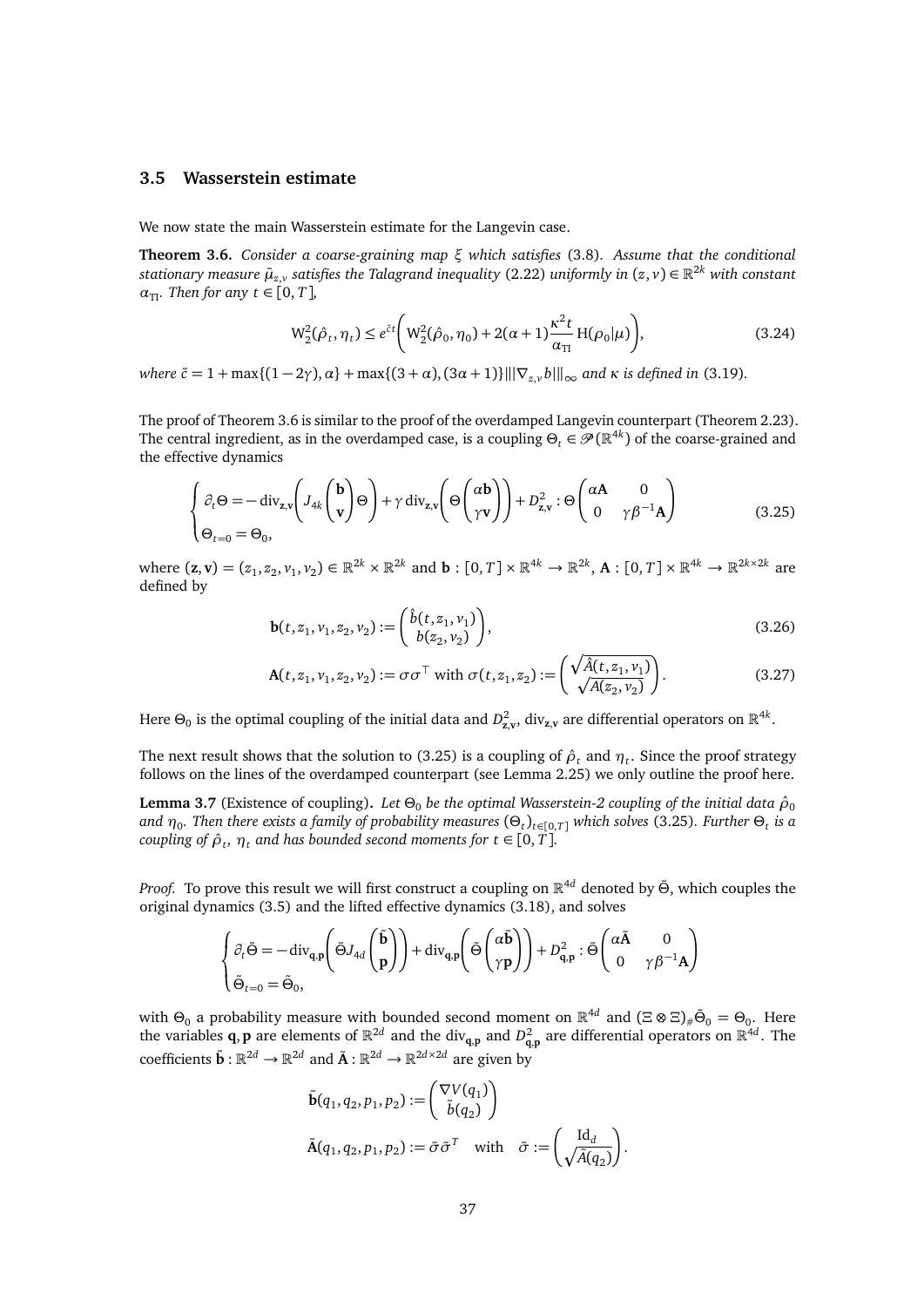We define  $\Theta_t := (\Xi \otimes \Xi)_{\#} \tilde{\Theta}_t$ . By using appropriate test functions, it follows that  $\Theta_t$  solves [\(3.25\)](#page-36-2). Note that the first marginal of  $\tilde{\Theta}_t$  is the full dynamics [\(3.5\)](#page-30-3) and the second marginal is the lifted effective dynamics [\(3.18\)](#page-34-3). This is easily checked by repeating the arguments in the proof of Lemma [2.25.](#page-26-0) In particular, this implies that the first marginal of  $\Theta_t$  is  $\Xi_\#\rho_t=\hat\rho_t$  and the second marginal is the effective dynamics *η<sup>t</sup>* .

Now we prove a lemma required for the Wasserstein estimate.

**Lemma 3.8.** *The coupling Θ solving* [\(3.25\)](#page-36-2) *satisfies*

<span id="page-37-1"></span>
$$
\frac{d}{dt} \int_{\mathbb{R}^{4k}} \left| \binom{z_1}{v_1} - \binom{z_2}{v_2} \right|^2 d\Theta_t \leq (\alpha + 1) \left\| \widehat{b}(t, \cdot, \cdot) - b(\cdot, \cdot) \right\|_{L^2_{\beta_t}}^2 + \widetilde{c} \int_{\mathbb{R}^{4k}} \left| \binom{z_1}{v_1} - \binom{z_2}{v_2} \right|^2 d\Theta_t, \tag{3.28}
$$

*where*  $\tilde{c} = 1 + \max\{(1 - 2\gamma), \alpha\} + \max\{(3 + \alpha), (3\alpha + 1)\}\|\nabla_{z} v\|_{\infty}$ .

*Proof.* We have

$$
\frac{d}{dt} \int_{\mathbb{R}^{4k}} \left| \binom{z_1}{v_1} - \binom{z_2}{v_2} \right|^2 d\Theta_t = 2 \int_{\mathbb{R}^{4k}} \binom{z_1 - z_2}{v_1 - v_2} \cdot J_{4k} \binom{\hat{b}(t, z_1, v_1)}{v_1} d\Theta_t
$$
\n
$$
-2 \int_{\mathbb{R}^{4k}} \left( \gamma \binom{v_1 - v_2}{- (v_1 - v_2)} \cdot \binom{v_1}{v_2} + \alpha \binom{z_1 - z_2}{- (z_1 - z_2)} \cdot \binom{\hat{b}(t, z_1, v_1)}{b(z_2, v_2)} \right) d\Theta_t
$$
\n
$$
= 2 \int_{\mathbb{R}^{4k}} \left( (z_1 - z_2) \cdot (v_1 - v_2) + \left[ (v_1 - v_2) + \alpha (z_1 - z_2) \right] \cdot (b(z_2, v_2) - \hat{b}(t, z_1, v_1)) - \gamma |v_1 - v_2|^2 d\Theta_t \right)
$$

Here the diffusion term does not contribute since  $A = \hat{A}$  is a constant matrix. By adding and subtracting  $b(z_1, v_1)$  and using Young's inequality we find

$$
\frac{d}{dt} \int_{\mathbb{R}^{4k}} \left| \binom{z_{1}}{v_{1}} - \binom{z_{2}}{v_{2}} \right|^{2} d\Theta_{t} \leq \int_{\mathbb{R}^{4k}} \left[ \left| \binom{z_{1}}{v_{1}} - \binom{z_{2}}{v_{2}} \right|^{2} + (1 - 2\gamma)|v_{1} - v_{2}|^{2} + \alpha|z_{1} - z_{2}|^{2} \right] d\Theta_{t}
$$
\n
$$
+ (1 + \alpha) \|\hat{b} - b\|_{L_{\beta_{t}}^{2}}^{2} + 2\|\nabla_{z,v}b\|_{\infty} \int_{\mathbb{R}^{4k}} (|v_{1} - v_{2}| + \alpha|z_{1} - z_{2}|)(|z_{1} - z_{2}| + |v_{1} - v_{2}|) d\Theta_{t}
$$
\n
$$
\leq (1 + \max\{(1 - 2\gamma), \alpha\}) \int_{\mathbb{R}^{4k}} \left| \binom{z_{1}}{v_{1}} - \binom{z_{2}}{v_{2}} \right|^{2} d\Theta_{t} + (1 + \alpha) \|\hat{b} - b\|_{L_{\beta_{t}}^{2}}^{2}
$$
\n
$$
+ \|\nabla_{z,v}b\|_{\infty} \int_{\mathbb{R}^{4k}} (3 + \alpha)|v_{1} - v_{2}|^{2} + (3\alpha + 1)|z_{1} - z_{2}|^{2} d\Theta_{t}
$$
\n
$$
\leq \tilde{c} \int_{\mathbb{R}^{4k}} \left| \binom{z_{1}}{v_{1}} - \binom{z_{2}}{v_{2}} \right|^{2} d\Theta_{t} + (1 + \alpha) \|\hat{b} - b\|_{L_{\beta_{t}}^{2}}^{2},
$$
\n
$$
\tilde{c} \leq \tilde{c} \leq 1 + \max\{(1 - 2\gamma), \alpha\} + \max\{(3 + \alpha), (3\alpha + 1)\} \|\nabla_{z,v}b\|_{\infty}.
$$

where  $\tilde{c} := 1 + \max\{(1 - 2\gamma), \alpha\} + \max\{(3 + \alpha), (3\alpha + 1)\}\|\nabla_{z,v} b\|_{\infty}.$ 

*Proof of Theorem 3.6*. Under the assumption that  $\bar{\mu}_{z,v}$  satisfies the Talagrand inequality, and repeating the calculations as in Lemma [2.27](#page-28-2) we find

<span id="page-37-0"></span>
$$
\left\|\hat{b}(t,\cdot,\cdot)-b(\cdot,\cdot)\right\|_{L^2_{\hat{\rho}_t}}^2 \le \frac{2\kappa^2}{\alpha_{\text{TI}}}\int_{\mathbb{R}^{2k}}\text{H}(\bar{\rho}_{t,z,\nu}|\bar{\mu}_{z,\nu})d\hat{\rho}_t(z,\nu). \tag{3.29}
$$

We conclude the proof by substituting  $(3.29)$  into  $(3.28)$ , applying a Gronwall argument and bounding the remaining integrated relative entropy term as in the proof of Theorem [3.5.](#page-34-1)  $\Box$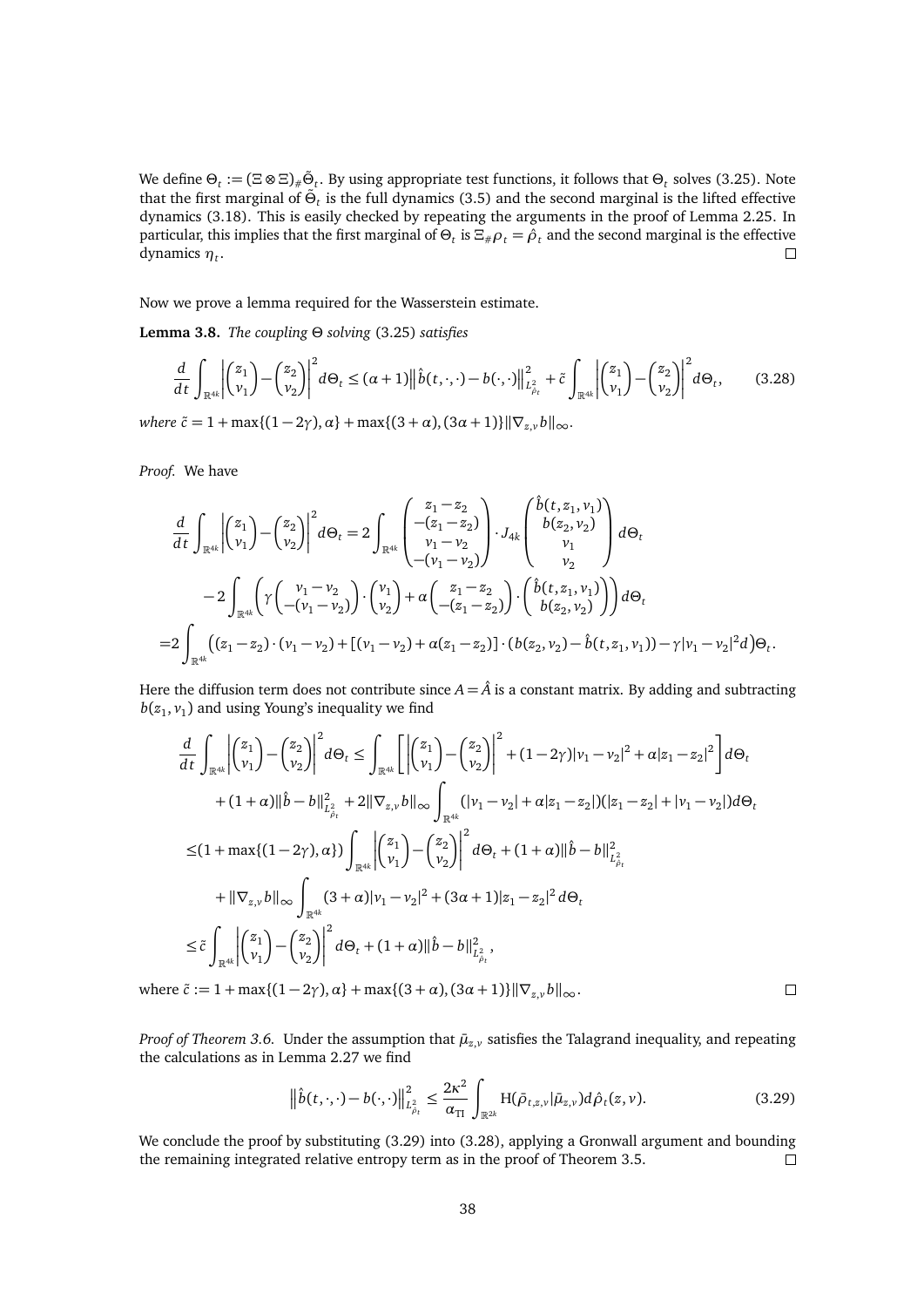### <span id="page-38-0"></span>**3.6 Passing to the limit in the regularization of the initial data**

Recall from Section [3.1](#page-30-0) that our estimates in this section are for the approximation

$$
\begin{cases} \partial_t \rho^{M,a} = (\mathcal{L}^{\text{Lan}})^* \rho^{M,a} + \alpha \big( \text{div}_q(\rho^{M,a} \nabla V) + \Delta_q \rho^{M,a} \big), \\ \rho^{M,a} \big|_{t=0} = \rho_0^{M,a} := f_0^M \mu, \end{cases} \tag{3.30}
$$

of the Langevin dynamics [\(3.2\)](#page-30-1). Here  $\alpha > 0$ ,  $f_0^M := Z_M^{-1} \max\{\min\{f_0, M\}, 1/M\}$ ,  $Z_{M}$  is the normalization constant which ensures that the initial datum is a probability measure and  $\mathcal{L}^{\text{Lan}}$  is the generator corresponding to the Langevin equation [\(3.2\)](#page-30-1),

<span id="page-38-3"></span>
$$
\mathcal{L}^{\text{Lan}}f := J_{2d} \nabla H \cdot \nabla f - \gamma p \cdot \nabla_p f + \gamma \beta^{-1} \Delta_p f.
$$

Let us recall the relative entropy estimate [\(3.20\)](#page-34-4) and the Wasserstein estimate [\(3.24\)](#page-36-3),

$$
H(\hat{\rho}_t^{M,\alpha}|\eta_t^{\alpha}) \le H(\hat{\rho}_0^{M,\alpha}|\eta_0) + \frac{\kappa^2 t}{2\alpha_{\text{TI}}} \left(\alpha + \gamma^{-1}\beta\right) H(\rho_0^{M,\alpha}|\mu),\tag{3.31}
$$

$$
W_2^2(\hat{\rho}_t^{M,\alpha}, \eta_t^{\alpha}) \le e^{\tilde{c}t} \bigg( W_2^2(\hat{\rho}_0^{M,\alpha}, \eta_0) + 2(\alpha + 1) \frac{\kappa^2 t}{\alpha_{\text{TI}}} H(\rho_0^{M,\alpha} | \mu) \bigg). \tag{3.32}
$$

Note that we have used the tensorization property of relative entropy to simplify [\(3.24\)](#page-36-3) to arrive at the Wasserstein estimate above. We pass to the limit in these estimates in two steps: first  $\alpha \rightarrow 0$  and second  $M \rightarrow \infty$ .

As  $M \to \infty$ ,  $Z_M f_0^M \to f_0$  almost everywhere, and since  $0 \le Z_M f_0^M \mu \le \max\{f_0, 1/M\} \mu$ , it follows by the dominated convergence theorem that  $Z_M f_0 \mu \to \rho_0$  in  $L^1$ , and consequently that  $Z_M \to 1$ . Again by the dominated convergence theorem we then find that  $H(\rho_0^{M,\alpha}|\mu) \to H(\rho_0|\mu)$  as  $M \to \infty$ . As  $H(ρ<sub>0</sub><sup>M,α</sup> |η<sub>0</sub>) < ∞$ , we have  $ρ̃<sub>0</sub> = ξ<sub>#</sub> ρ<sub>0</sub> ≪ η<sub>0</sub>$  and since *ξ* is affine,  $ρ̂<sub>0</sub><sup>M</sup> = ξ<sub>#</sub> ρ<sub>0</sub><sup>M</sup> ≪ η<sub>0</sub>.$  Hence, we obtain  $H(\hat{\rho}_0^{M,\alpha}|\hat{\mu}) \to H(\hat{\rho}_0|\hat{\mu})$  and  $W_2(\hat{\rho}_0^{M,\alpha}, \eta_0) \to W_2(\hat{\rho}_0, \eta_0)$ .

Using the convergence of  $\rho_0^{M,a}$  to  $\rho_0$  we also have the convergence of the weak formulation of [\(3.30\)](#page-38-3) to the weak formulation of the Langevin dynamics [\(3.2\)](#page-30-1). Note that there exists a unique solution to the original Langevin dynamics [\(3.2\)](#page-30-1) under the assumptions [\(V1\)-](#page-9-1)[\(V2\)](#page-9-8) (see [\[Vil09,](#page-46-3) Theorem 7]). Passing to the limit, first as  $\alpha \to 0$  and then  $M \to \infty$  we have that the sequence  $\rho_t^{M,\alpha} \in \mathcal{P}(\mathbb{R}^{2d})$  converges weakly to  $\rho_t$  where  $\rho_t$  is the solution for the Langevin equation [\(3.2\)](#page-30-1). Using the lower-semicontinuity of relative entropy with respect to the weak topology and since  $\hat{\rho}_t^{M,a} \to \hat{\rho}_t$ , for the original Langevin system we have the following estimates

$$
H(\hat{\rho}_t|\eta_t) \le H(\hat{\rho}_0|\eta_0) + \frac{t\kappa^2}{\alpha_{\text{II}}} (\gamma^{-1}\beta) H(\rho_0|\mu),
$$
  
\n
$$
W_2^2(\hat{\rho}_t, \eta_t) \le e^{\tilde{\epsilon}t} \bigg(W_2^2(\hat{\rho}_0, \eta_0) + \frac{2t\kappa^2}{\alpha_{\text{II}}} H(\rho_0|\mu) \bigg).
$$
\n(3.33)

## <span id="page-38-1"></span>**4 Estimates under a scale separation assumption**

## <span id="page-38-2"></span>**4.1 Scale-separated potentials**

Let us first illustrate the dependence of the constant in the main results on the Fokker-Planck equation in the case of a potential satisfying certain scale-separation assumptions. In the first assumption below, we consider potentials consisting of a fast and a slow part, where the scale separation is encoded via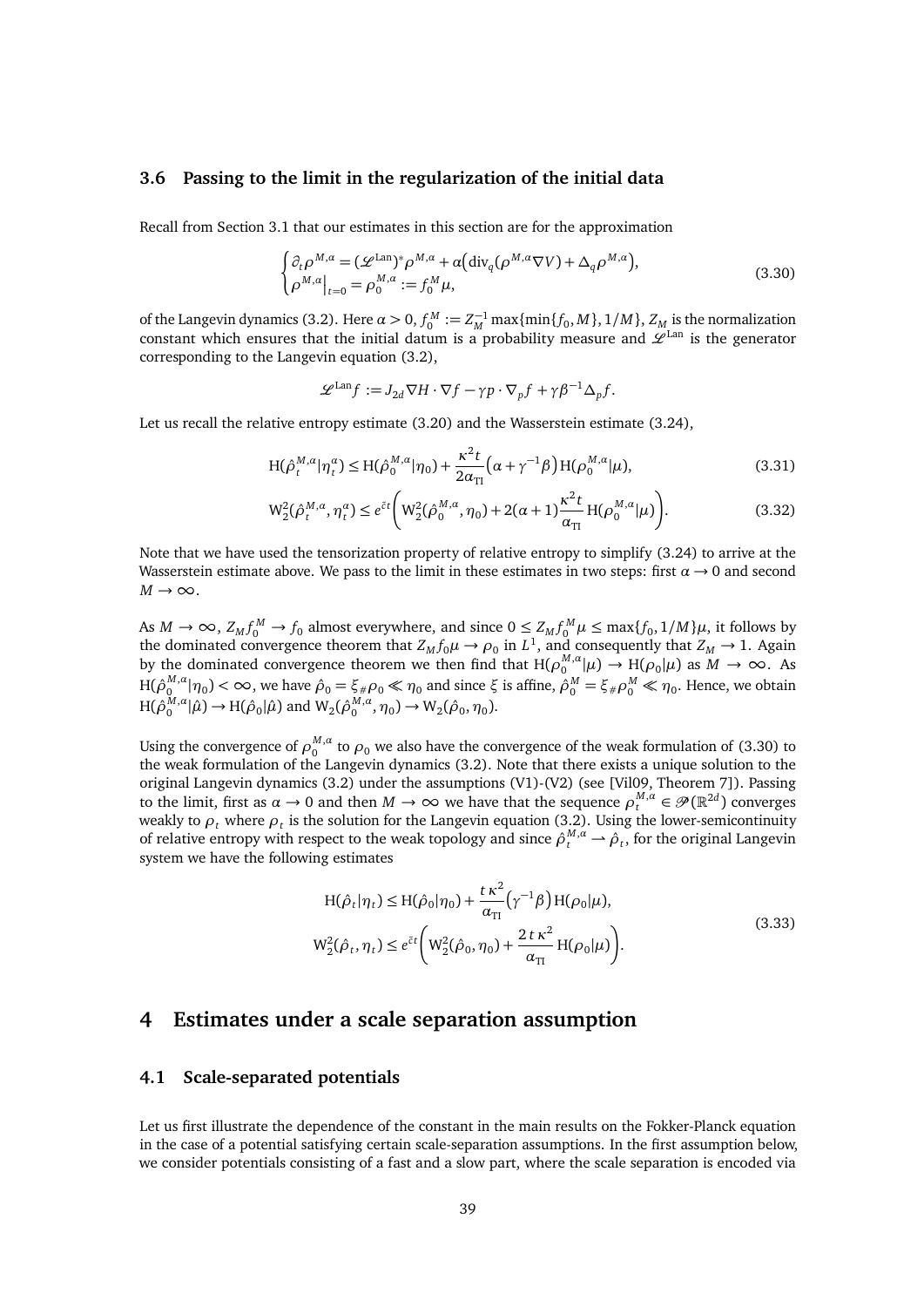a parameter  $\varepsilon$ . For simplicity, we will assume that the fast part of the potential is convex on the level set  $\Sigma_z$  for all  $z \in \mathbb{R}^k$ , which is a sufficient condition to deduce functional inequalities (Log-Sobolev and Talagrand) with good scaling behaviour in  $\varepsilon$ .

<span id="page-39-0"></span>**Assumption 4.1** (Scale-separated potential)**.** A potential *V "* satisfying Assumption [2.2](#page-9-6) is called *scaleseparated*, if there exists a coarse graining map *ξ* : R *<sup>d</sup>* → R *k* satisfying Assumption [2.3](#page-9-5) such that

$$
V^{\varepsilon}(q) = \frac{1}{\varepsilon} V_0(q) + V_1(q) \quad \text{and} \quad D\xi(q)\nabla V_0(q) = 0 \quad \forall q \in \mathbb{R}^d.
$$
 (4.1)

Moreover,  $V_0(q)$  is uniformly strictly convex on the level sets  $\Sigma_z = {\xi = z}$ , i.e. there exists  $\delta > 0$  such that

$$
\forall z \in \mathbb{R}^k \ \forall q \in \Sigma_z \ \forall u \in \ker D\xi(q): \qquad u^T D^2 V_0(\bar{q}(z)) u \ge \delta |u|^2. \tag{4.2}
$$

Under the above assumption, the results of [\[OV00\]](#page-45-15) imply a good scaling behaviour of the Talagrand and Log-Sobolev constant

**Lemma 4.2.** *Under Assumption [4.1,](#page-39-0) the Talagrand and the Log-Sobolev constants satisfy for some constant c >* 0 *the estimate*

<span id="page-39-1"></span>
$$
\alpha_{\rm TI} \ge \alpha_{\rm LSI} \ge \frac{\delta}{\varepsilon}.
$$

We now provide estimates on the additional constants  $\kappa$  and  $\lambda$  in the relative entropy and Wasserstein estimate.

**Lemma 4.3.** Suppose  $V^{\varepsilon}$  satisfies the scale separation Assumption [4.1,](#page-39-0) then there is a constant C indepen*dent of*  $\varepsilon$  *such that*  $\kappa_H$ ,  $\lambda_H$ ,  $\kappa_W$ ,  $\lambda_W \leq C$  *as defined in* [\(2.46\)](#page-18-4), [\(2.47\)](#page-18-2), [\(2.71\)](#page-25-5) *and* [\(2.72\)](#page-25-3) *respectively.* 

*Proof.* By the definition of the local mean force *F* in [\(2.19\)](#page-11-3) and assumption [\(4.1\)](#page-39-1) follows that *F* is independent of *V*<sub>0</sub> and hence *ε*. Then the estimate follows from  $\kappa_H \le \sup_{z \in \mathbb{R}^k} |\nabla_{\Sigma_z} F|$  (see Remark [2.16\)](#page-18-6) and the regularity assumptions on  $V_1$  and  $\xi$  implied by Assumptions [2.2](#page-9-6) and [2.3.](#page-9-5)

The bound on  $\lambda_H$  follows by noting that  $D\xi D\xi^\top \ge c\,\text{Id}_k$  and  $\|D\xi\|_{L^\infty(\mathbb{R}^d)} \le C$  from Assumption [2.3](#page-9-5) and hence  $\lambda_H \le 2 \frac{C^2}{\sqrt{c}}$ . The arguments for the estimates of  $\kappa_W$  and  $\lambda_W$  follow along the same lines.  $\Box$ 

Since all the constants inside of the main results Theorem [2.15](#page-18-1) and [2.23](#page-25-1) are bounded, we can conclude the following result. Suppose  $V^{\varepsilon}$  satisfies the scale-separation Assumption [4.1,](#page-39-0) then there exists a constant *C* independent of  $\varepsilon$  such that the coarse-grained [\(2.27\)](#page-13-5) and the effective dynamics [\(2.33\)](#page-14-2) corresponding to the overdamped Langevin dynamics [\(2.5\)](#page-9-2) satisfy

<span id="page-39-2"></span>
$$
H(\hat{\rho}_t|\eta_t) \le H(\hat{\rho}_0|\eta_0) + C\left(1 + \varepsilon^2\right)H(\rho_0|\mu). \tag{4.3}
$$

and

<span id="page-39-3"></span>
$$
W_2^2(\hat{\rho}_t, \eta_t) \le C W_2^2(\hat{\rho}_0, \eta_0) + C\varepsilon^2 H(\rho_0|\mu).
$$
 (4.4)

Hence, in the setting of generic scale separated potentials, only the Wasserstein estimate provides an error estimate, which vanishes for  $\varepsilon \to 0$  provided the initial data of the effective dynamics matches the pushforward of the initial data *ρ*<sup>0</sup>. To illustrate the results on the Kramers equation, we further have to restrict the coarse-graining map to be affine.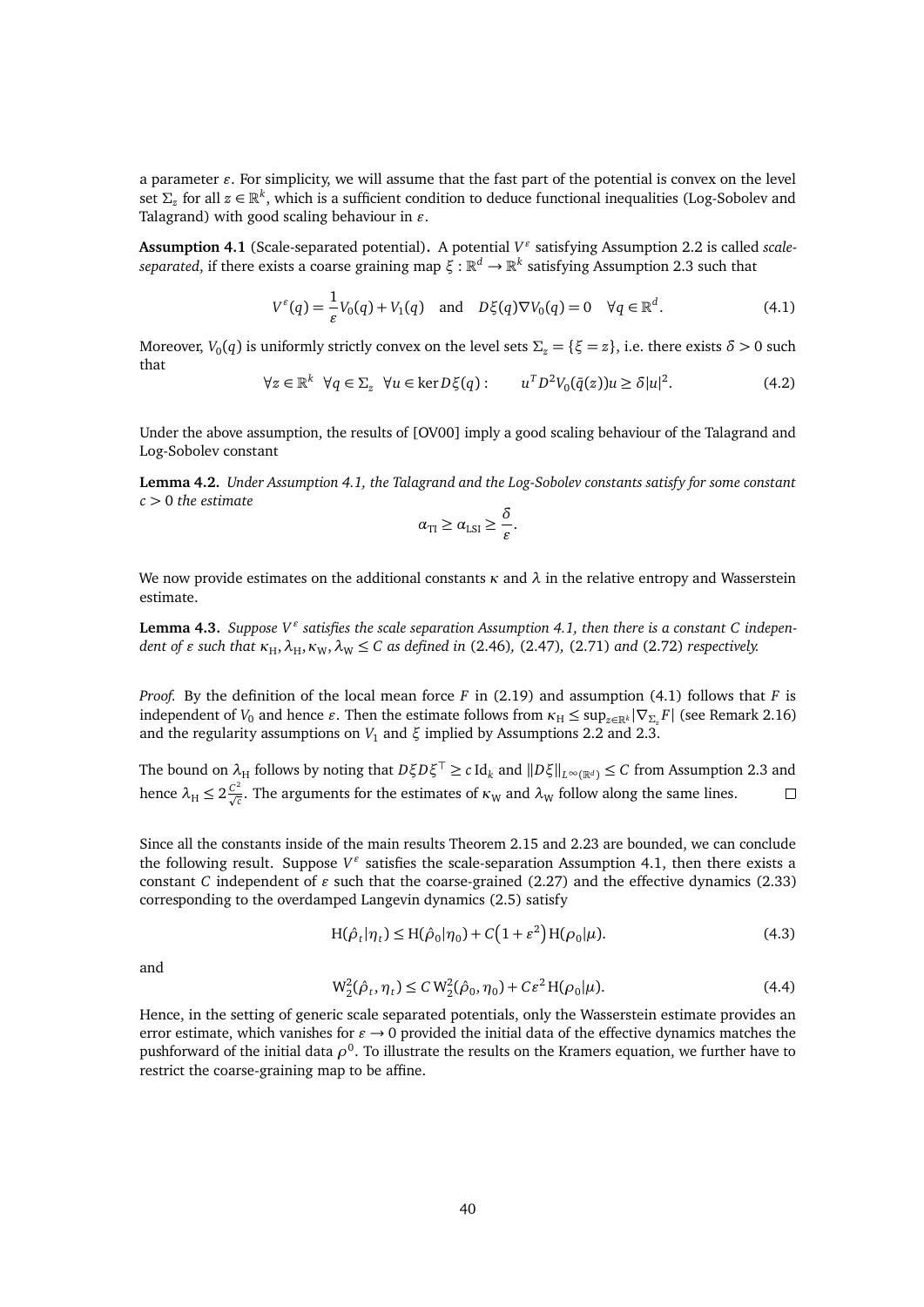## <span id="page-40-0"></span>**4.2 Coarse-graining along coordinates**

A combination of Assumption [4.1](#page-39-0) with the additional assumption that  $\xi$  is affine, accounts to assuming that the potential  $V^{\varepsilon}$  is scale separated along coordinates, i.e.

$$
V^{\varepsilon}(q) = \frac{1}{\varepsilon} V_0(q_1, \dots, q_{d-k}) + V_1(q), \tag{4.5}
$$

with  $V_0: \mathbb{R}^{d-k} \to \mathbb{R}$  being uniformly convex.

Before proceeding with the main results on the Kramers equation, we note, that in this case  $\lambda_H = \lambda_W = 0$ and also the relative entropy estimate [\(4.3\)](#page-39-2) takes the same form as [\(4.4\)](#page-39-3), that is for some  $C > 0$ independent of  $\varepsilon$  for the overdamped Langevin equation, it holds

$$
H(\hat{\rho}_t|\eta_t) \le H(\hat{\rho}_0|\eta_0) + C\varepsilon^2 H(\rho_0|\mu). \tag{4.6}
$$

Hence, in the case of coordinate projections, the relative entropy estimate has the same structure as the Wasserstein estimate [\(4.4\)](#page-39-3) for generic scale separated potentials.

The constant  $\kappa$  defined in [\(3.19\)](#page-34-2) only depends on the Hessian of  $V_1$ , which is assumed to be bounded by Assumption [2.2.](#page-9-6) Hence, there exists a  $C > 0$  independent of  $\varepsilon$ , such that the coarse-grained dynamics [\(3.15\)](#page-33-1) and effective dynamics [\(3.16\)](#page-33-2) for the Kramers equation [\(3.2\)](#page-30-1) satisfy

$$
H(\hat{\rho}_t|\eta_t) \le H(\hat{\rho}_t|\eta_t) + C\epsilon T H(\rho_0|\mu). \tag{4.7}
$$

## <span id="page-40-1"></span>**5 Discussion**

A quantitative estimate for the coarse-graining error between the coarse-grained and effective dynamics in the relative entropy sense for the overdamped Langevin was obtained before by Legoll and Lelièvre [\[LL10\]](#page-45-6). In this work, we generalise the results in [LL10] in four ways: (1) we consider both the overdamped Langevin and the full Langevin dynamics, (2) we also measure the error in the Wasserstein distance, (3) we extend the estimate to vectorial coarse-graining maps *ξ* and (4) we prove global well-posedness for both the coarse-grained and the effective dynamics.

We now comment further on these and on open issues.

*Large-deviation rate functional and quantification of coarse-graining error in the relative entropy sense.* The main challenge that both [\[LL10\]](#page-45-6) and this work encounter is to quantify the distance between two density profiles that are solutions of the coarse-grained and the effective dynamics. In [\[LL10\]](#page-45-6) the authors achieved this goal using the relationship between the relative entropy and the Fisher information and functional inequalities. As we have shown in Theorem [2.18](#page-20-0) and Lemma [2.22](#page-23-4) (see also [\[DLPS17\]](#page-44-2)) similar relations and functional inequalities can be obtained via the large-deviation rate functional. It is the use of the large-deviation rate functional that allows us to generalise estimates in the overdamped Langevin to the full Langevin dynamics since a large-deviation principle is available for both dynamics. In fact, since a large-deviation principle holds true for many other stochastic processes [\[FK06\]](#page-45-17), we expect that our technique can be extended to more general scenarios. For instance preliminary results along this line for Markov chains on discrete states spaces are contained in [\[Hil17\]](#page-45-19).

*The coupling method and quantification of coarse-graining error in the Wasserstein distance*. In this work, we also measure the error in the Wasserstein-2 distance, which is a weaker measure of the error than the relative entropy one. However, the latter involves the large-deviation rate functional that requires information at the microscopic levels and sometimes is non-trivial to obtain. On the other hand, any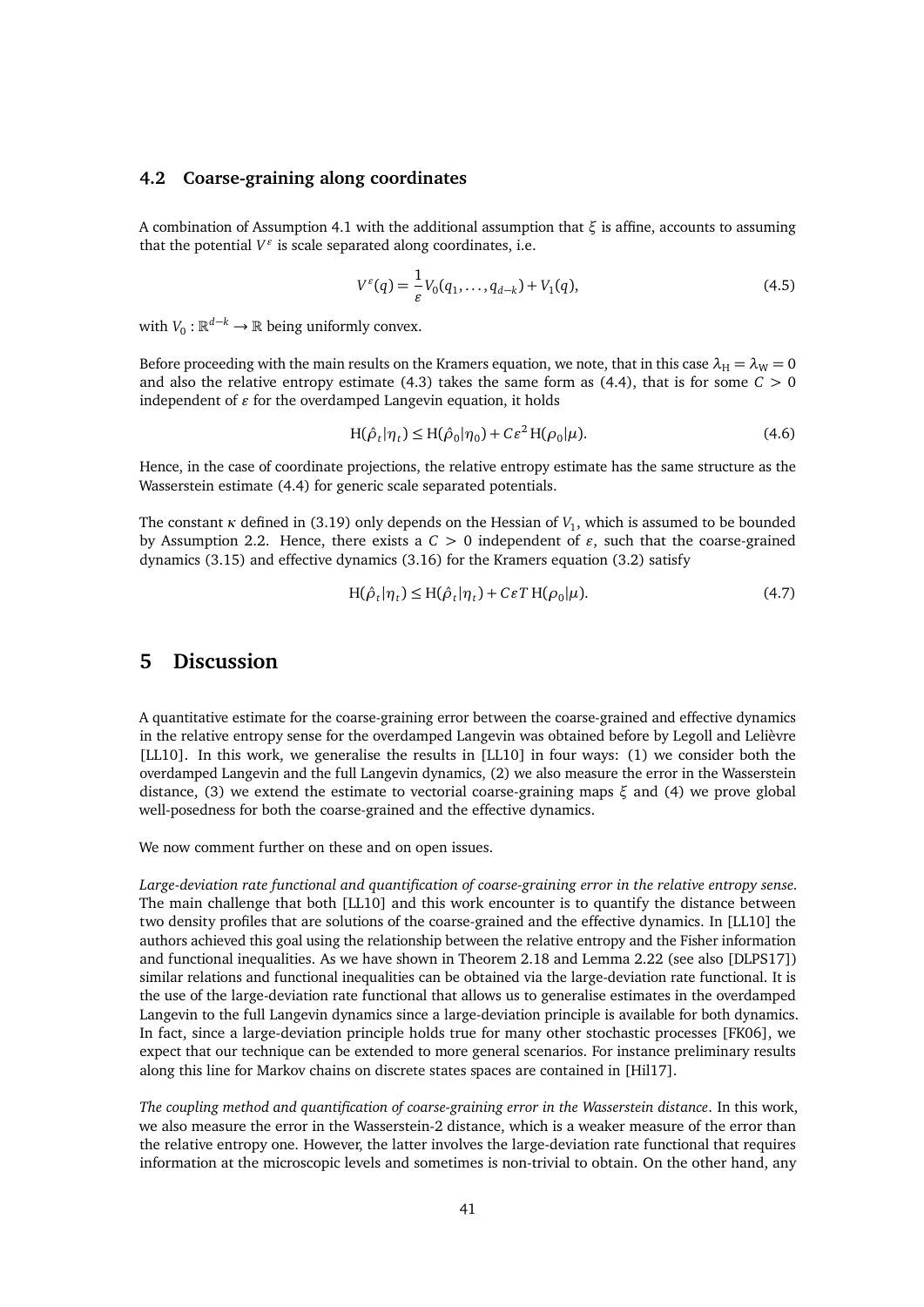coupling between two probability measures will provide an upper bound for the Wasserstein distance between them. Suppose that *µ* and *ν* solve

$$
\partial_t \mu = \text{div}(b_1 \mu) + D^2 : a_1 \mu \quad \text{and} \quad \partial_t \nu = \text{div}(b_2 \nu) + D^2 : a_2 \nu.
$$

Then any  $\gamma$  that solves  $\partial_t \gamma = \text{div}(b\gamma) + D^2 : a\gamma$ , with

$$
b(x,y) = \begin{pmatrix} b_1(x) \\ b_2(y) \end{pmatrix}, \quad a(x,y) = \begin{pmatrix} a_1(x) & c(x,y) \\ c(x,y)^T & a_2(y) \end{pmatrix}
$$

where *c* is a matrix such that  $a(x, y)$  is non-negative definite, will be <u>a coupling</u> between  $\mu_t$  and  $\nu_t$ . The basic coupling that is used in this work corresponds to  $c(x, y) = \sqrt{a_1(x)a_2(y)}$ . This coupling often gives the optimal dissipation when applied to the Wasserstein-2 distance [\[CL89\]](#page-44-5). We expect that the coupling method (with different choice of coupling) can be applied to obtain estimates in difference distances such as the total variation and the Wasserstein-1 [\[CL89,](#page-44-5) [Ebe15\]](#page-45-13).

*Vectorial coarse-graining maps*. The third generalisation of this work is that the coarse-graining map *ξ* can be vectorial. For instance, the overdamped Langevin dynamics in  $\mathbb{R}^d$  ( $d > 1$ ) itself can be derived as a vectorial coarse-grained model of the the full Langevin in R 2*d* , see the point below. Thus our work is applicable to a larger class of problems.

*Global well-posedness of the coarse-grained and the effective dynamics.* In this work (also in [\[DLPS17\]](#page-44-2)) we consider a coarse-graining process is successful if the coarse-grained and the effective dynamics are globally well-posed. This criteria imposes conditions on the data and the coarse-graining map. That is why we have required certain additional growth conditions on the potential *V*, the coarse-graining map *ξ* and assumed that *ξ* is affine in the Langevin case.

*Non-affine and manifold-valued coarse-graining maps.* In Section [3,](#page-29-1) we have to restrict ourselves to affine coarse-graining maps *ξ*. The reason, as explained in Remark [3.1,](#page-32-1) is that the vector field driving the effective dynamics obtained from a non-affine map *ξ* seems to have quadratic growth at infinity. Hence, we can not rule out explosion in finite time for the corresponding SDE and the well-posedness of the Fokker-Planck equation can not be ensured. For this reason the coarse-graining map (*ξ*(*q*), *Dξ*(*q*)*p*) > might need a revision and further investigation. In [\[LRS10,](#page-45-12) [LRS12\]](#page-45-18) the authors introduce a different coarse-grained momentum; however this does not resolve the explosion issues. It would be interesting to understand what is a good choice for the coarse-grained momentum when  $\xi$  is non-affine. Another interesting possibility for generalisation is to consider manifold-valued coarse-graining maps, that is  $\xi : \mathbb{R}^d \to \mathcal{M}^k$ , where  $\mathcal{M}^k$  is a smooth *k*-dimensional manifold. For this, this work is a first step considering  $\mathbb{R}^k$  as tangent space on  $\mathcal{M}^k$ . The condition on *ξ* to be affine for  $|q| \to \infty$  can in the manifold setting be understood as a compatibility condition between different charts. Such manifold-valued coarse-graining maps appear in many practical applications. For instance in the case of the classical 3-atom model with a soft angle and stiff bonds [\[LL10,](#page-45-6) Section 4.2] the natural coarse-graining map is the angle variable, i.e.  $\xi : \mathbb{R}^{3d} \to S^1$ .

**Acknowledgements** The authors would like to thank Frédéric Legoll and Tony Lelièvre for insightful discussions regarding the effective dynamics.

## <span id="page-41-0"></span>**A Properties of the coarse-graining map**

<span id="page-41-1"></span>**Lemma A.1** (*ξ* is affine at infinity). *Assume that ξ satisfies* (*C1*)*[-\(C3\).](#page-10-0) There exists*  $\mathbb{T} \in \mathbb{R}^{k \times d}$  *and*  $C_{\xi}$  > 0 such that for all  $q \in \mathbb{R}^d$ 

$$
|D\xi(q)-\mathbb{T}|\leq \frac{C_{\xi}}{1+|q|}.
$$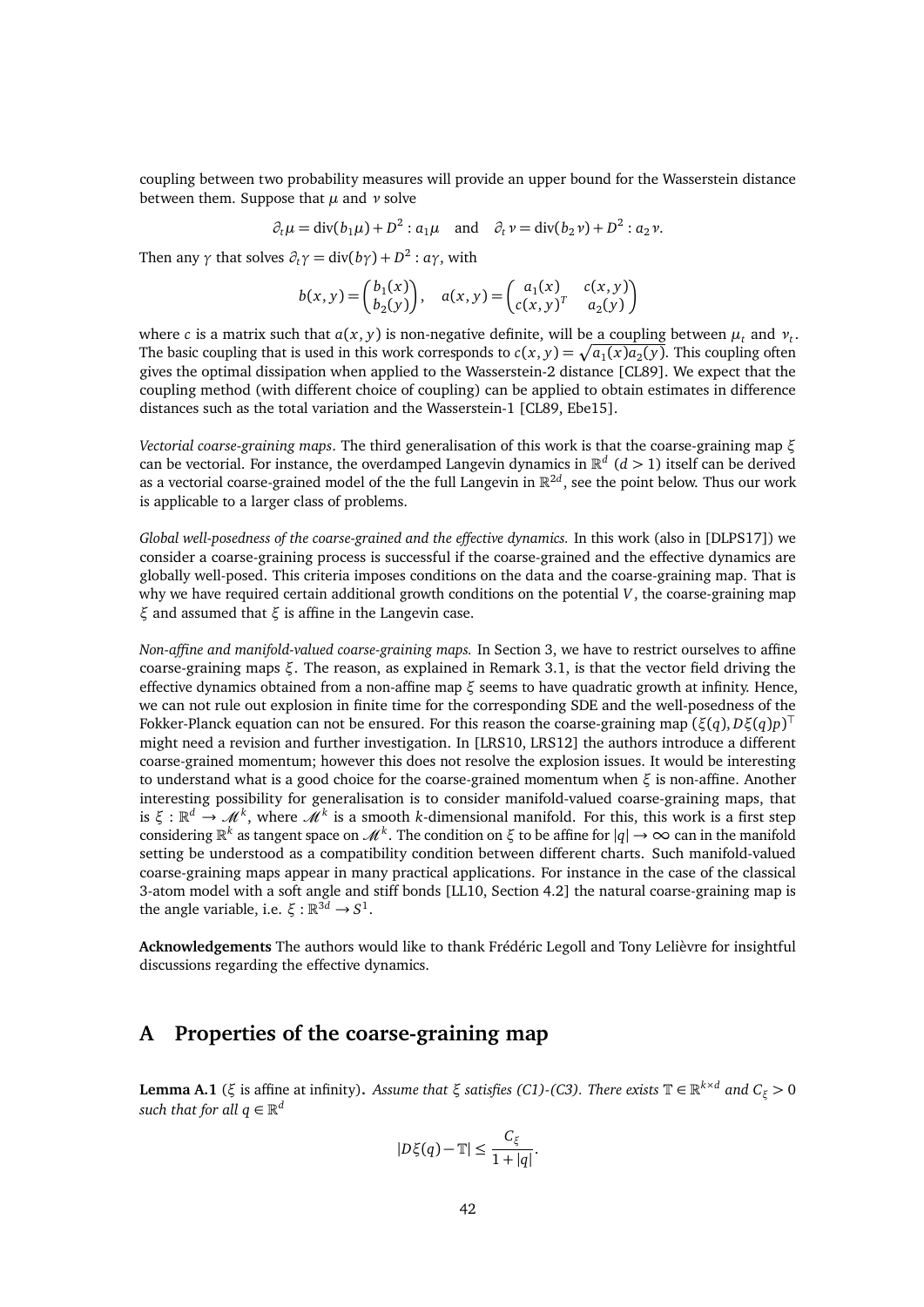*Proof.* For  $x, y \in \mathbb{R}^d$  with  $|y| \ge |x|$ , we define  $\gamma$  to be the curve consisting of the line segment  $[x, |y|x/|x|]$  and the spherical arc connecting  $|y|x/|x|$  to *y* which we denote by  $\angle(|y|x/|x|, y)$ . Using [\(C3\),](#page-10-0) we obtain the bound

$$
|D\xi(x) - D\xi(y)| \le \left| \int_{\gamma} D^2 \xi(q) d\gamma \right| \le C \int_{|x|}^{|y|} \frac{ds}{1 + s^2} + C \int_{\mathcal{L}(x|y|/|x|, y)} \frac{ds}{1 + |s|^2}
$$
  

$$
\le C \left( |\arctan|x| - \arctan|y| | + \frac{\pi |y|}{1 + |y|^2} \right).
$$

Interchanging the roles of *x* and *y* in the calculation above, for any  $x, y \in \mathbb{R}^d$ 

<span id="page-42-0"></span>
$$
|D\xi(x) - D\xi(y)| \le C\left(|\arctan|x| - \arctan|y|| + \frac{\pi}{1 + \max\{|x|, |y|\}}\right),\tag{A.1}
$$

where we have used  $\min\{a/(1+a^2), b/(1+b^2)\} \le (1+\sqrt{2})/(1+\max\{a,b\})$  for any  $a, b > 0$ . Since  $D\xi$  is bounded, for any sequence  $(y_n)$  with  $|y_n| \to \infty$  there exists a subsequence  $(y_{n_k})$  such that  $D\xi(y_{n_k}) \to \mathbb{T}$ where  $\mathbb T$  may depend on the subsequence  $(y_{n_k})$ . Applying  $(A.1)$  we conclude

$$
|D\xi(x) - \mathbb{T}| \le |D\xi(x) - D\xi(y_{n_k})| + |D\xi(y_{n_k}) - \mathbb{T}|
$$
  
\n
$$
\le C \left( |\arctan|x| - \arctan|y_{n_k}|| + \frac{\pi}{1 + \max\{|x|, |y_{n_k}|\}} \right) + |D\xi(y_{n_k}) - \mathbb{T}|
$$

and thus in the limit  $k \to \infty$ 

$$
|D\xi(x) - \mathbb{T}| \le C\left(\frac{\pi}{2} - \arctan|x|\right) = C \arctan\left(\frac{1}{|x|}\right) \le C \min\left\{\frac{1}{|x|}, \frac{\pi}{2}\right\}.
$$
 (A.2)

Hence, whenever for a sequence  $(x_n)$  with  $|x_n| \to \infty$  we have subsequence with  $D\xi(x_{n_k}) \to \mathbb{T}^*$ , then by the first inequality in [\(A.2\)](#page-42-1) it holds  $\mathbb{T} = \mathbb{T}^*$ , which implies uniqueness of the limit.  $\Box$ 

*Proof of Lemma [2.4.](#page-11-1)* By using [\(2.16\)](#page-11-0) and the co-area formula, for  $g \in W^{1,\infty}(\mathbb{R}^k;\mathbb{R})$  we have

<span id="page-42-2"></span>
$$
\int_{\mathbb{R}^k} \psi^{\xi}(z) \nabla_z g(z) \, dz = \int_{\mathbb{R}^k} dz \int_{\Sigma_z} \psi(\nabla_z g) \circ \xi \, \frac{d\mathcal{H}^{d-k}}{\text{Jac}\,\xi} = \int_{\mathbb{R}^d} \psi(q) (\nabla_z g \circ \xi)(q) \, dq. \tag{A.3}
$$

Since *Dξ* has rank *k* we can invert *DξDξ* <sup>&</sup>gt;, giving the projected gradient

<span id="page-42-1"></span>
$$
\nabla_z g \circ \xi = (D\xi D\xi^\top)^{-1} D\xi D(g \circ \xi).
$$

Substituting into [\(A.3\)](#page-42-2) we find

$$
-\int_{\mathbb{R}^k} \psi^{\xi}(z) \nabla_z g(z) dz = -\int_{\mathbb{R}^d} \psi(q) \nabla_z g \circ \xi(q) dq
$$
  

$$
= -\int_{\mathbb{R}^d} \psi(q) (D\xi D\xi^{\top})^{-1}(q) D\xi(q) D(g \circ \xi)(q) dq
$$
  

$$
= \int_{\mathbb{R}^d} g \circ \xi(q) \operatorname{div} (\psi (D\xi D\xi^{\top})^{-1} D\xi)(q) dq
$$
  

$$
= \int_{\mathbb{R}^k} g(z) dz \int_{\Sigma_z} \operatorname{div} (\psi (D\xi D\xi^{\top})^{-1} D\xi) \frac{d\mathcal{H}^{d-k}}{\operatorname{Jac}\xi}.
$$

This proves [\(2.17\)](#page-11-4). Equation [\(2.18\)](#page-11-5) follows by applying [\(2.17\)](#page-11-4) columnwise.

 $\Box$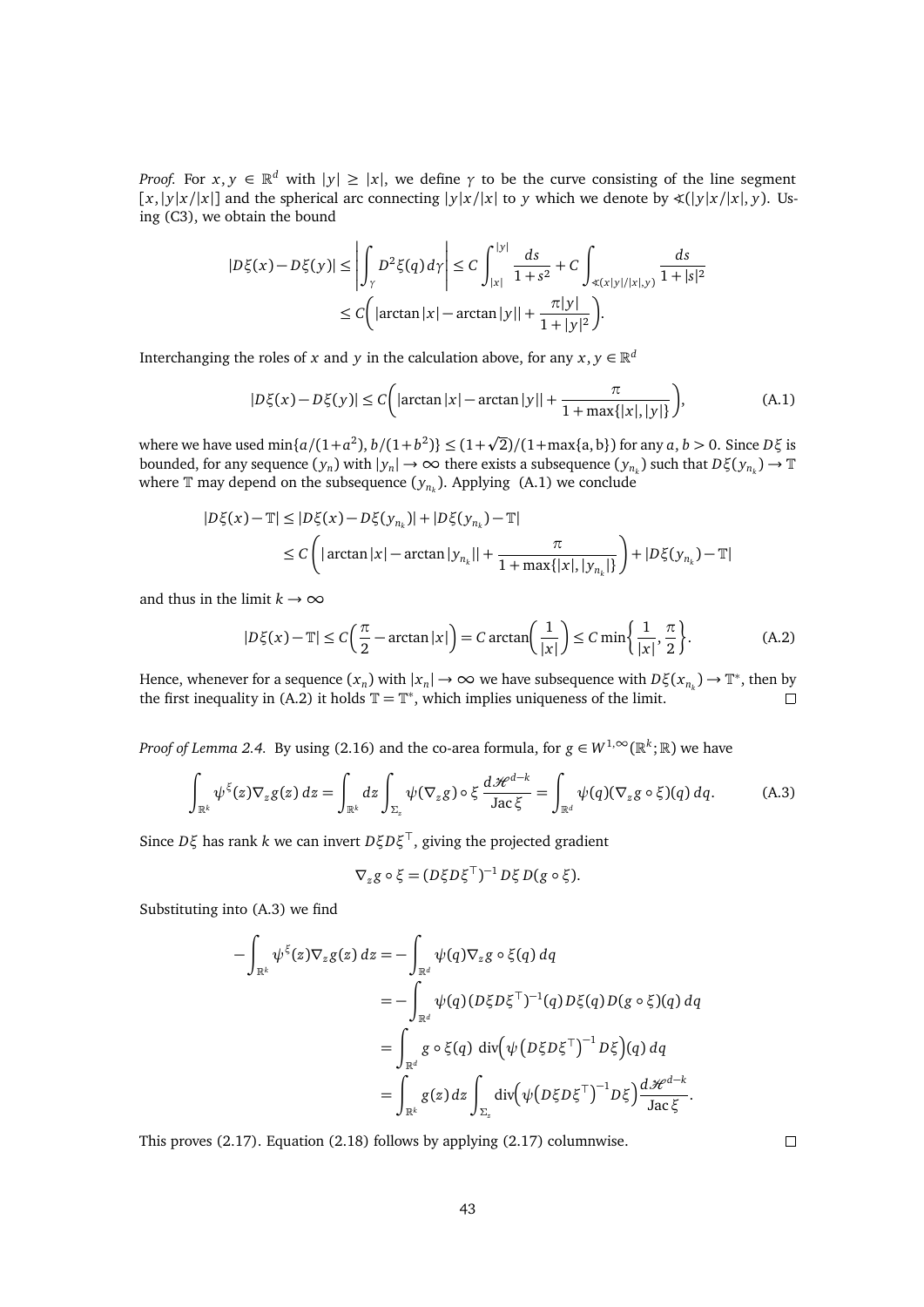## <span id="page-43-0"></span>**B Regularity of effective coefficients**

*Proof of Lemma [2.12.](#page-16-1)* We will first prove that  $|\nabla_z b_i(z)| \le C$  for  $i \in \{1, ..., k\}$ . For the ease of calculations we write

$$
b_i(z) = \int_{\Sigma_z} f_i d\bar{\mu}_z = \frac{1}{\hat{\mu}(z)} \int_{\Sigma_z} f_i \mu \frac{d\mathcal{H}^{d-k}}{\text{Jac}\,\xi} =: \frac{\psi^{\xi}(z)}{\hat{\mu}(z)}, \quad \text{where} \quad f_i := D\xi_i \nabla V - \beta^{-1} \Delta \xi_i,
$$

where we have used the explicit form of  $\bar{\mu}_z$  in [\(2.13\)](#page-10-1). By the chain rule follows

<span id="page-43-3"></span><span id="page-43-2"></span><span id="page-43-1"></span>
$$
\nabla_z b_i = \frac{\nabla_z \psi^{\xi}(z)}{\hat{\mu}(z)} - b_i(z) \nabla_z \log \hat{\mu}(z). \tag{B.1}
$$

Using [\(2.20\)](#page-11-2), the second term in the right hand side of [\(B.1\)](#page-43-1) can be written as

$$
-b_i(z)\nabla_z \log \hat{\mu}(z) = b_i(z) \int_{\Sigma_z} (\beta D \xi^{\dagger \top} \nabla V - \text{div}(D \xi^{\dagger \top})) d\bar{\mu}_z, \tag{B.2}
$$

where  $\mu(q) = Z^{-1} \exp(-\beta V(q))$  and  $D\xi^{\dagger} := D\xi^{\dagger}(D\xi D\xi^{\dagger})^{-\dagger}$  is the Moore-Penrose pseudo-inverse of *Dξ*. Applying Lemma [2.4](#page-11-1) to the first term in the right hand side of [\(B.1\)](#page-43-1) we obtain

$$
\frac{\nabla_z \psi^{\xi}(z)}{\hat{\mu}(z)} = \frac{1}{\hat{\mu}(z)} \int_{\Sigma_z} \text{div}(D\xi^{\dagger \top} \mu f_i) \frac{d\mathcal{H}^{d-k}}{\text{Jac}\,\xi} \n= \int_{\Sigma_z} \left[ D\xi^{\dagger \top} (\nabla f_i - \beta f_i \nabla V) + f_i \operatorname{div}(D\xi^{\dagger \top}) \right] d\bar{\mu}_z.
$$
\n(B.3)

Substituting [\(B.2\)](#page-43-2) and [\(B.3\)](#page-43-3) into [\(B.1\)](#page-43-1) we can write

$$
\nabla_{z} b_{i}(z) = \int_{\Sigma_{z}} \left[ D\xi^{\dagger \top} \nabla f_{i} + (b_{i} \circ \xi - f_{i}) (\beta D\xi^{\dagger \top} \nabla V - \text{div}(D\xi^{\dagger \top})) \right] d\bar{\mu}_{z}.
$$
 (B.4)

Regarding the first term in [\(B.4\)](#page-43-4),

<span id="page-43-4"></span>
$$
\nabla f_i = D^2 \xi_i \nabla V - D^2 V \nabla \xi_i - \beta^{-1} \nabla D^2 \xi_i,
$$
\n(B.5)

assumptions [\(C1\)-](#page-9-3)[\(C3\)](#page-10-0) on  $\xi$  and (V1)-(V2) on *V* ensure that  $|\nabla f_i|, |D\xi^{\dagger}| \leq C$ . The pseudo-inverse  $X^{\dagger}$  of a matrix  $X \in \mathbb{R}^{k \times d}$  with rank *k* and depending on a scalar parameter *x* satisfies

<span id="page-43-5"></span>
$$
\partial_x X^{\dagger} = -X^{\dagger} \partial_x X X^{\dagger} + (\mathrm{Id}_d - X^{\dagger} X) \partial_x X^{\top} X^{\dagger T} X^{\dagger}, \tag{B.6}
$$

and therefore |div(*Dξ* †<sup>&</sup>gt;)<sup>|</sup> *<sup>&</sup>lt; <sup>C</sup>* by the assumptions on *<sup>ξ</sup>*. Using these observations in [\(B.4\)](#page-43-4) it follows that

$$
|\nabla_z b_i(z)| \le C + \beta \left| \int_{\Sigma_z} [b_i \circ \xi - f_i] D \xi^{+ \top} \nabla V d\bar{\mu}_z \right| + C \int_{\Sigma_z} |b_i \circ \xi - f_i| d\bar{\mu}_z. \tag{B.7}
$$

We have assumed that the stationary conditional measure  $\bar{\mu}_z$  satisfies a Poincaré inequality with constant  $\alpha_{\text{PI}}$ , uniformly in *z*. Using the definition of  $b_i$ , the final term on the right hand side of [\(B.7\)](#page-43-5) can be estimated as

<span id="page-43-6"></span>
$$
\int_{\Sigma_z} |b_i \circ \xi - f_i| d\bar{\mu}_z \le \sqrt{\text{Var}_{\bar{\mu}_z}(f_i)} \le \sqrt{\frac{1}{\alpha_{\text{PI}}}\int_{\Sigma_z} |\nabla_{\Sigma_z} f_i|^2 d\bar{\mu}_z} \le C,
$$
\n(B.8)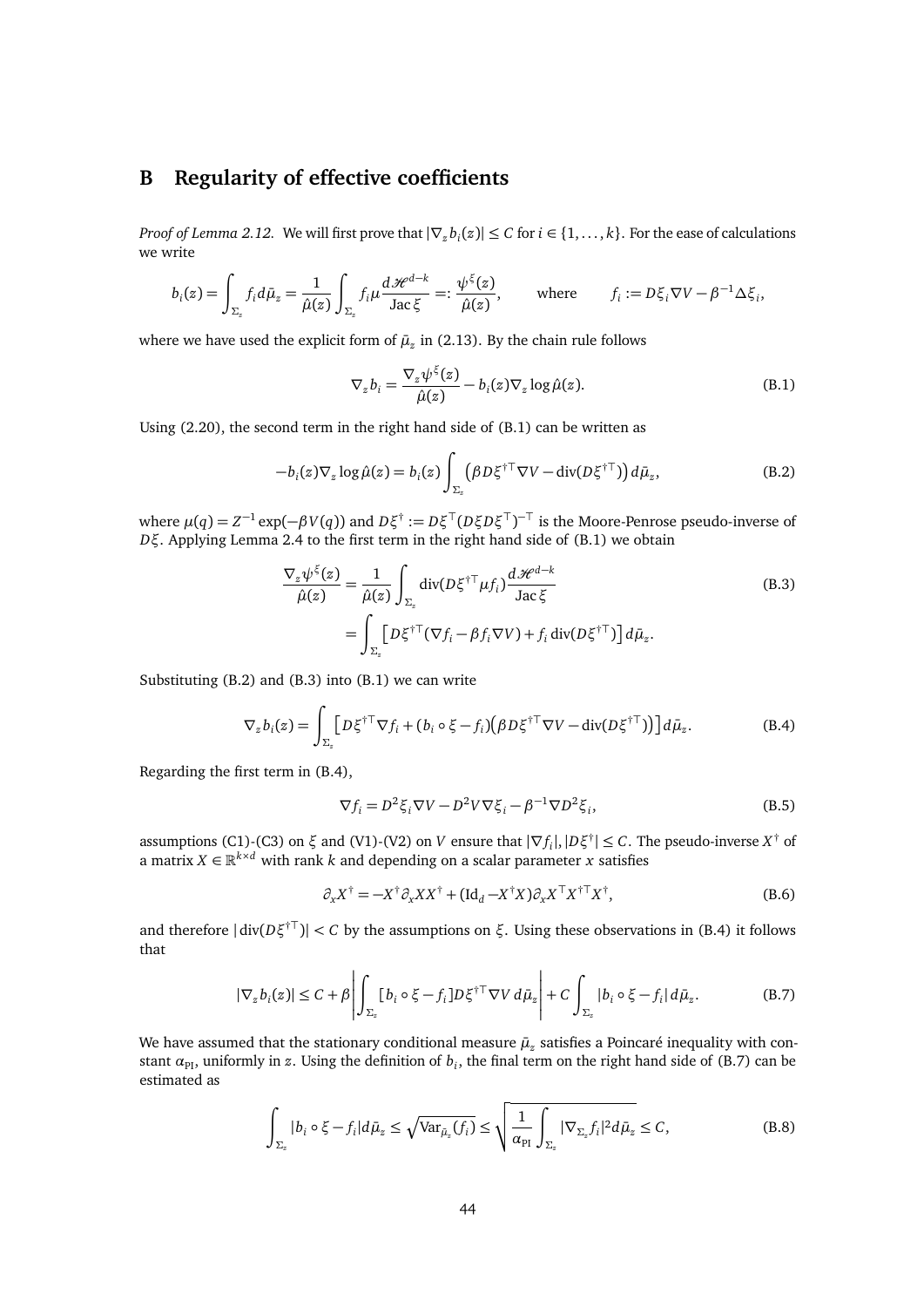where Var $_{\rho}(g) := \int (g - \int g \, d\rho)^2 d\rho$  is the variance. The last estimate in [\(B.8\)](#page-43-6) follows from  $|\nabla_{\Sigma_z} f_i| \le$  $|\nabla f_i| \leq C$ . Using the notation  $v_\ell := (D\xi^{\dagger \top} \nabla V)_\ell$  the middle term in [\(B.7\)](#page-43-5) can be estimated as

$$
\left| \int_{\Sigma_z} [b_i \circ \xi - f_i] \nu_\ell \, d\bar{\mu}_z \right| = \left| \int_{\Sigma_z} \left( f_i - \int_{\Sigma_z} f_i \, d\bar{\mu}_z \right) \left( \nu_\ell - \int_{\Sigma_z} \nu_\ell \, d\bar{\mu}_z \right) d\bar{\mu}_z \right|
$$
  

$$
\leq \sqrt{\text{Var}_{\bar{\mu}_z}(f_i) \text{Var}_{\bar{\mu}_z}(\nu_\ell)} \leq C,
$$

where we have used [\(B.8\)](#page-43-6) and a similar argument applied to  $v_\ell$  noting that

$$
|\partial_i v_\ell| = \left| \sum_{j=1}^d \partial_i (D \xi_{j\ell}^\dagger \partial_j V) \right| = \left| \sum_{j=1}^d \left( \partial_i D \xi_{j\ell}^\dagger \partial_j V + D \xi_{j\ell}^\dagger \partial_{ij} V \right) \right| \leq C.
$$

We have now shown that  $|\nabla_z b(z)| \leq C$ , and hence there exists a constant  $C > 0$  such that  $|b(z)| \leq C$  $C(1 + |z|)$  i.e. *b* has sub-linear growth at infinity. As a result  $b \in W^{1,\infty}_{loc}(\mathbb{R}^k)$ . Since  $D\xi$  is bounded,  $|A(z)|$  ≤ *C* by definition and following the same calculations as used to show bounds on  $\nabla_z b$  it can be shown that  $|\nabla_z A(z)| \leq C$ ; combining these observations we have  $A \in W^{1,\infty}(\mathbb{R}^k)$ . Finally, since there exists a constant  $C > 0$  such that  $C^{-1}$  Id<sub>k</sub>  $\leq D\xi D\xi^{\top} \leq C$  Id<sub>k</sub>, A satisfies similar bounds as well.  $\Box$ 

## **References**

- <span id="page-44-3"></span><span id="page-44-1"></span>[ADPZ11] S. Adams, N. Dirr, M. A. Peletier, and J. Zimmer. From a large-deviations principle to the Wasserstein gradient flow: A new micro-macro passage. *Communications in Mathematical Physics*, 307:791–815, 2011.
	- [AGS08] L. Ambrosio, N. Gigli, and G. Savaré. *Gradient Flows in Metric Spaces and in the Space of Probability Measures*. Lectures in mathematics. Birkhäuser, 2008.
	- [BGL01] S. G. Bobkov, I. Gentil, and M. Ledoux. Hypercontractivity of Hamilton-Jacobi equations. *Journal de Mathématiques Pures et Appliquées*, 80(7):669–696, September 2001.
	- [Bha97] R. Bhatia. *Matrix Analysis*. Springer Science & Business Media, 1997.
- <span id="page-44-10"></span><span id="page-44-7"></span><span id="page-44-6"></span><span id="page-44-4"></span><span id="page-44-0"></span>[BKRS15] V. I. Bogachev, N. V. Krylov, M. Röckner, and S. V. Shaposhnikov. *Fokker-Planck-Kolmogorov Equations*, volume 207. American Mathematical Soc., 2015.
	- [BRS16] V. I. Bogachev, M. Röckner, and S. V. Shaposhnikov. Distances between transition probabilities of diffusions and applications to nonlinear Fokker-Planck-Kolmogorov equations. *Journal of Functional Analysis*, 271(5):1262 – 1300, 2016.
	- [BS13] A. M. Berezhkovskii and A. Szabo. Diffusion along the splitting/commitment probability reaction coordinate. *The Journal of Physical Chemistry B*, 117(42):13115–13119, 2013.
	- [CL89] M. F. Chen and S. F. Li. Coupling methods for multidimensional diffusion processes. *Annals of Probability*, 17(1):151–177, 01 1989.
	- [DG87] D. A. Dawson and J. Gartner. Large deviations from the McKean-Vlasov limit for weakly interacting diffusions. *Stochastics*, 20(4):247–308, 1987.
- <span id="page-44-9"></span><span id="page-44-5"></span><span id="page-44-2"></span>[DLPS17] M. H. Duong, A. Lamacz, M. A. Peletier, and U. Sharma. Variational approach to coarsegraining of generalized gradient flows. *Calculus of Variations and Partial Differential Equations*, 56(4):100, Jun 2017.
- <span id="page-44-8"></span>[DLR13] M. H. Duong, V. Laschos, and D. R. M. Renger. Wasserstein gradient flows from large deviations of many-particle limits. *ESAIM Control Optim. Calc. Var.*, 19(4):1166–1188, 2013.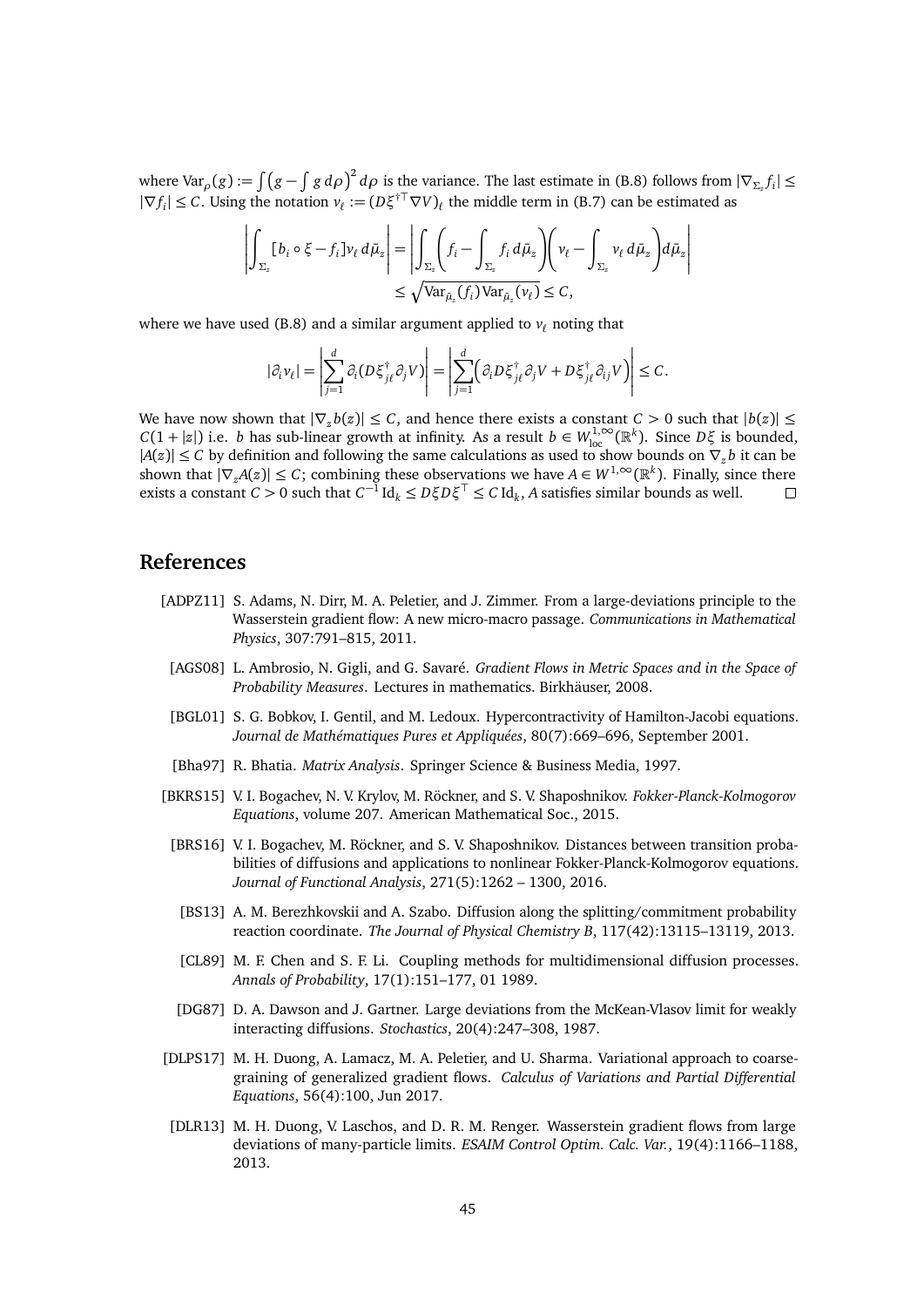- <span id="page-45-8"></span>[DPZ13] M. H. Duong, M. A. Peletier, and J. Zimmer. GENERIC formalism of a Vlasov-Fokker-Planck equation and connection to large-deviation principles. *Nonlinearity*, 26(2951-2971), 2013.
- <span id="page-45-14"></span>[Duo15] M. H. Duong. Long time behaviour and particle approximation of a generalised Vlasov dynamic. *Nonlinear Analysis*, 127:1–16, 2015.
- <span id="page-45-13"></span>[Ebe15] A. Eberle. Reflection couplings and contraction rates for diffusions. *Probability Theory and Related Fields*, pages 1–36, 2015.
- <span id="page-45-17"></span>[FK06] J. Feng and T. G. Kurtz. *Large Deviations for Stochastic Processes*, volume 131 of *Mathematical Surveys and Monographs*. American Mathematical Society, Providence, RI, 2006.
- <span id="page-45-10"></span>[FKE10] I. Fatkullin, G. Kovai, and E. V. Eijnden. Reduced dynamics of stochastically perturbed gradient flows. *Communications in Mathematical Sciences*, 8:439–461, 2010.
- <span id="page-45-1"></span>[GKS04] D. Givon, R. Kupferman, and A. Stuart. Extracting macroscopic dynamics: Model problems and algorithms. *Nonlinearity*, 17(6):R55, 2004.
- <span id="page-45-0"></span>[Gra82] H. Grabert. *Projection Operator Techniques In Nonequilibrium Statistical Mechanics*. 1982.
- <span id="page-45-11"></span>[Gyö86] I. Gyöngy. Mimicking the one-dimensional marginal distributions of processes having an Itô differential. *Probability Theory and Related Fields*, 71(4):501–516, 1986.
- <span id="page-45-3"></span>[Har07] C. Hartmann. *Model reduction in classical molecular dynamics*. PhD thesis, Citeseer, 2007.
- <span id="page-45-19"></span><span id="page-45-18"></span><span id="page-45-16"></span><span id="page-45-15"></span><span id="page-45-12"></span><span id="page-45-9"></span><span id="page-45-7"></span><span id="page-45-6"></span><span id="page-45-5"></span><span id="page-45-4"></span><span id="page-45-2"></span>[HEVEDB10] C. Hijón, P. Español, E. Vanden-Eijnden, and R. Delgado-Buscalioni. Mori–Zwanzig formalism as a practical computational tool. *Faraday discussions*, 144:301–322, 2010.
	- [Hil17] B. Hilder. *An FIR inequality for Markov jump processes on discrete state spaces*. Master, Eindhoven University of Technology / University of Stuttgart, 2017.
	- [LL10] F. Legoll and T. Lelièvre. Effective dynamics using conditional expectations. *Nonlinearity*, 23(9):2131–2163, September 2010.
	- [LLO17] F. Legoll, T. Lelievre, and S. Olla. Pathwise estimates for an effective dynamics. *Stochastic Processes and their Applications*, 127(9):2841–2863, 2017.
	- [LRS10] T. Lelièvre, M. Rousset, and G. Stoltz. *Free Energy Computations*. Imperial College Press, 2010.
	- [LRS12] T. Lelièvre, M. Rousset, and G. Stoltz. Langevin dynamics with constraints and computation of free energy differences. *Mathematics of Computation*, 81(280):2071–2125, January 2012.
	- [LVE14] J. Lu and E. Vanden-Eijnden. Exact dynamical coarse-graining without time-scale separation. *The Journal of Chemical Physics*, 141(4):044109, 2014.
	- [MPR14] A. Mielke, M. A. Peletier, and D. R. M. Renger. On the relation between gradient flows and the large-deviation principle, with applications to Markov chains and diffusion. *Potential Analysis*, 41(4):1293–1327, 2014.
	- [Oel84] K. Oelschlager. A martingale approach to the law of large numbers for weakly interacting stochastic processes. *The Annals of Probability*, pages 458–479, 1984.
	- [OV00] F. Otto and C. Villani. Generalization of an inequality by Talagrand and links with the logarithmic Sobolev inequality. *Journal of Functional Analysis*, 173(2):361–400, jun 2000.
	- [PS08] G. A. Pavliotis and A. Stuart. *Multiscale Methods: Averaging and Homogenization*. Springer Science & Business Media, 2008.